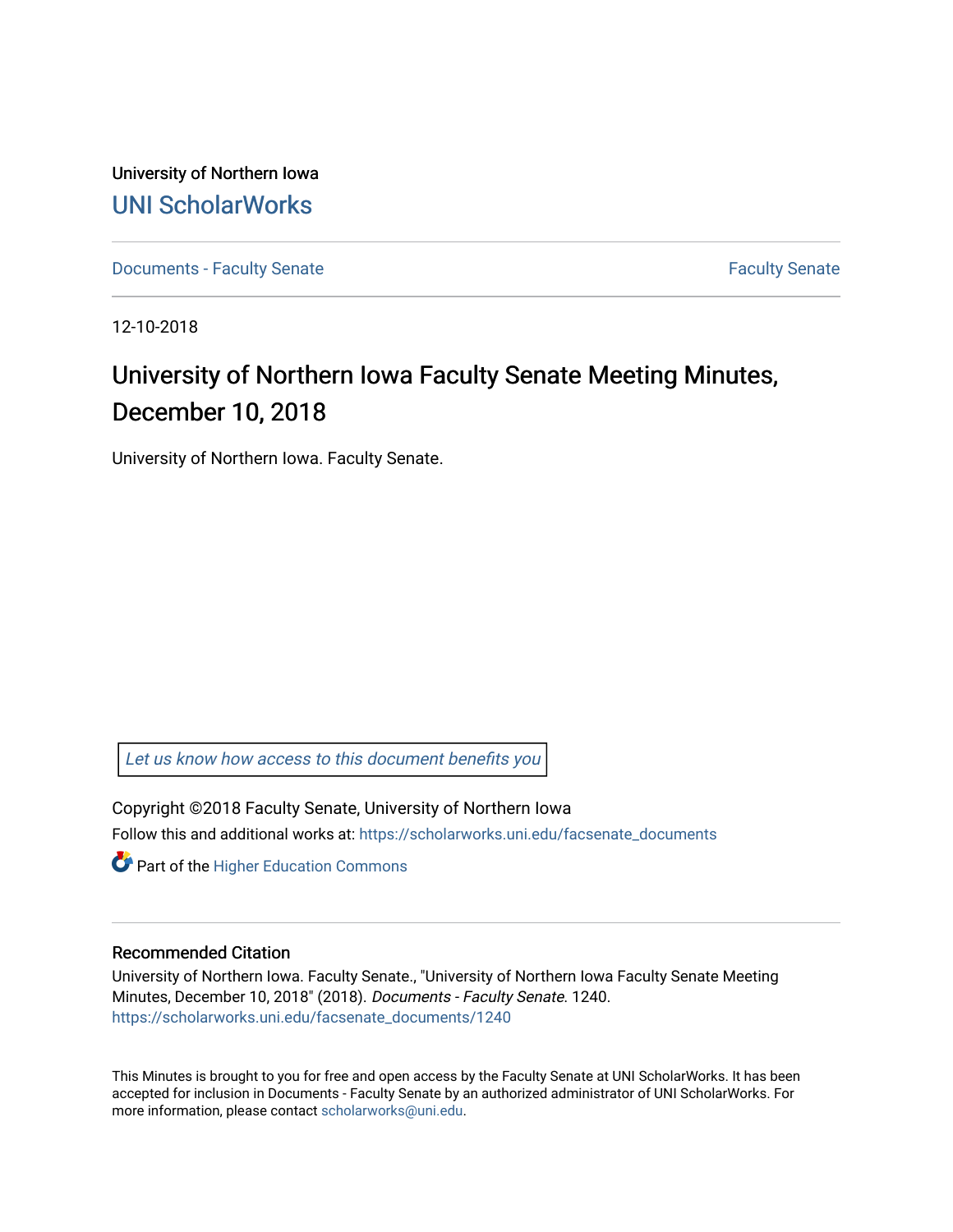# **Regular Meeting UNI FACULTY SENATE MEETING 12/10/18 (3:30 – 4:59) Mtg. #1816 SUMMARY MINUTES Scholar Space (301) Rod Library**

**Call for Press Identification:** No members of the press were present.

**Guests:** Greg Bruess, Dale Cyphert, John Fritch, David Grant, Ana Kogl, Jeff **Morgan**, Gabriela Olivares, Doug Shaw, Jaycie Vos, Jennifer Waldron.

# **Courtesy Announcements:**

UNI President **Nook** shared thoughts about the UNI budget which was recently presented to the governor. (**See pages 4-6**)

United Faculty Chair **Hawbaker** stressed the importance of faculty involvement in crafting departmental standards and criteria. Contract negotiations are opening and member participating in encouraged. (**See pages 7-8**)

NISG Representative Kristin **Ahart** reported about two members of the Board of Regents who recently shadowed her on campus to understand better the lives of UNI students and their concerns. She also shared names of those students who will visit weekly with legislative leaders during the Spring semester, as well as NISG's work on Title IX and Student Accessibility. (See pages 8-12)

Faculty Senate Chair **Petersen** provided an informal update on the work of the Faculty Evaluation and Faculty Handbook Committees who have been working on Chapter 3, especially regarding language, term and adjunct faculty, and the merit system. Additionally, she expressed appreciation for the work done by the Senate, committees, and administrators that are exemplars of true shared governance. (**See pages 12-19**)

**Minutes for Approval:** Nov. 26, 2018 (Skaar/Gould) One abstention.

**Committee Reports:** The University Writing Committee (See pages 19-29)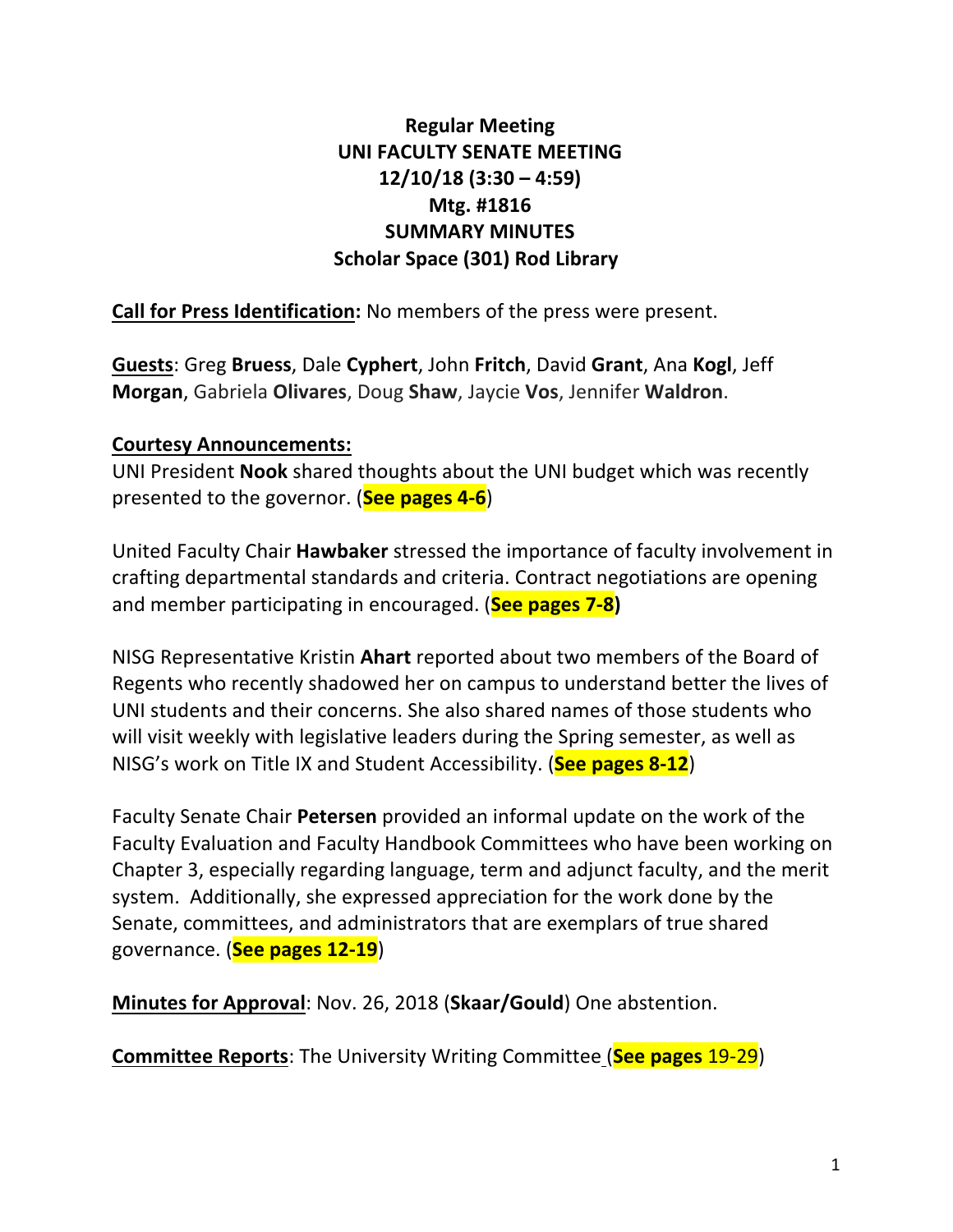# **Consideration of Calendar Items for Docketing:**

\*\* (Burnight/Gould) to docket as bundle for Jan. 14 meeting. All aye.

- 1426 Emeritus Request for Richard Glockner, Department of Theatre
- 1427 Emeritus Request for Frank Kohler, Department of Special Education
- 1428 Emeritus Request for Rosalie (Salli) Forbes, Jacobsen Center
- 1429 Emeritus Request for Darrell Wiens, Biology
- 1430 Academic Freedom Policy 6.10
- 1431 Emeritus Request for Roy Behrens

# **Consideration of Docket Items:**

- 1298 1419 Committee on Committees Procedure Recommendations
	- \*\* (Zeitz/Neibert) to move 1298/1419 to head of the order. All aye.
	- \*\* (O'Kane/Burnight) to approve the recommendations. Passed. (**See pages 29-35**)
- 1286 1407 General Education Revision Consultation \*\* (**O'Kane/Burnight**) All aye. **(See pages 35-50)**

**New Business:** None.

**Adjournment: (Zeitz/Gould)** 4:59 p.m.

**Next Meeting**: 3:30 p.m. Monday, January 14, 2019 Scholar Space (301) Rod Library University of Northern Iowa

*A complete transcript of 50 pages and 0 addendum follows.*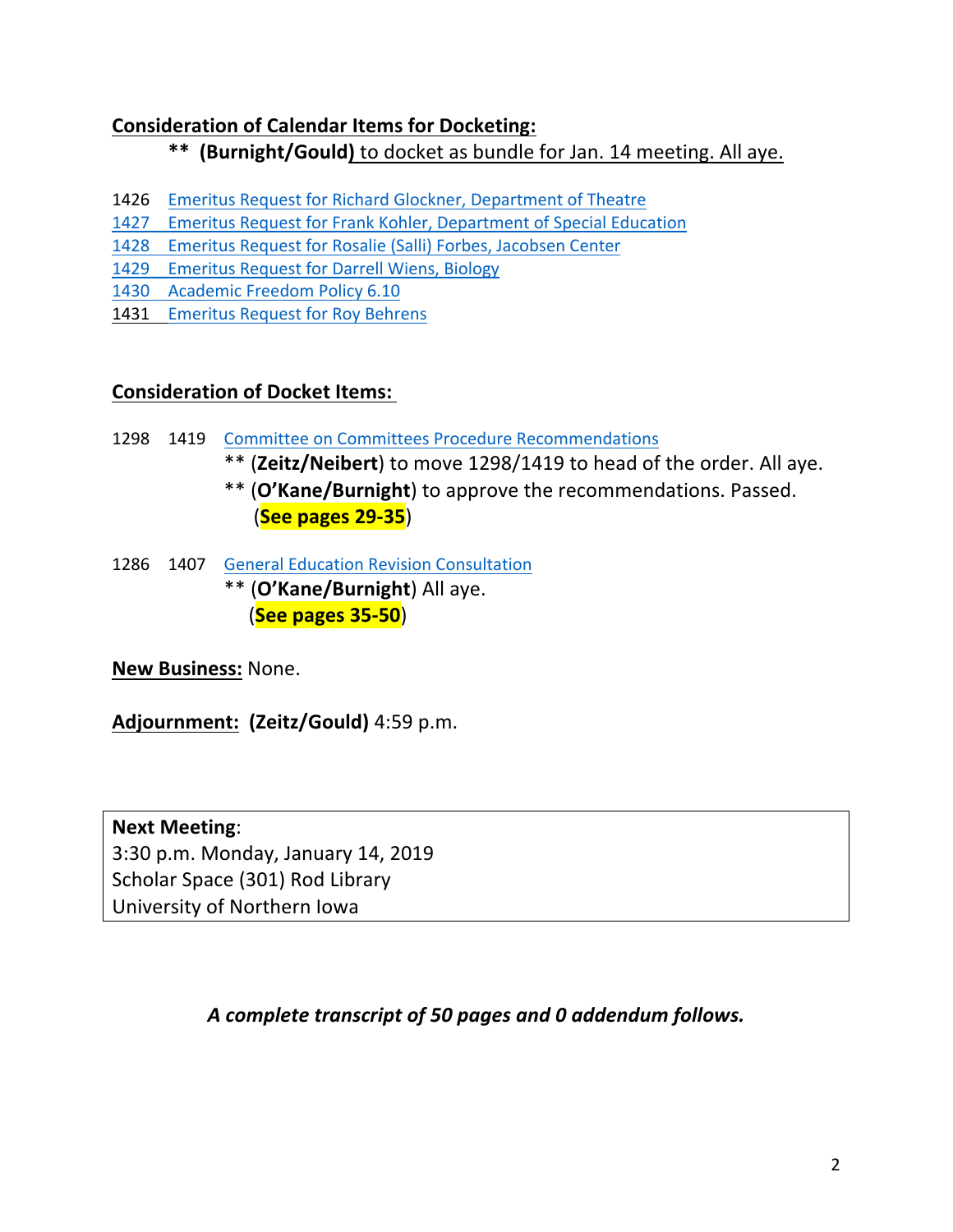#### **FULL TRANSCRIPT of the**

#### **UNI FACULTY SENATE MEETING**

#### **December 10th, 2018**

**Present:** Senators Imam **Alam,** John **Burnight**, Senator Seong-in Choi, Faculty Senate Secretary Gretchen **Gould,** Senators Kenneth **Hall**, Tom **Hesse**, Bill **Koch**, Faculty Senate Vice-Chair James **Mattingly**, Senators Amanda **McCandless**, Peter **Neibert, Steve O'Kane, Faculty Senate Chair Amy Petersen, Senators Mark Sherrad**, Nicole Skaar, Sara Smith, Gloria Stafford, Andrew Stollenwerk, Mitchell **Strauss, Shahram Varzavand, and Leigh Zeitz. Also: NISG Vice President Kristin** Ahart, UNI Faculty Chair Barbara Cutter, United Faculty Chair Becky Hawbaker, UNI President Mark Nook, Associate Provost Patrick Pease, Associate Provost John Vallentine, and Provost Jim Wohlpart.

#### Not Present: Senator Amanda McCandless.

**Guests: Greg Bruess, Dale Cyphert, John Fritch, David Grant, Ana Kogl, Jeff Morgan**, Gabriela Olivares, Doug Shaw, Jaycie Vos, Jennifer Waldron.

**Petersen**: Let's go ahead and convene our last Senate meeting of the fall semester—of the year. That's right. Let me first ask are there any press? We have a number of guests with us today, so I'll give our guests an opportunity to introduce themselves, and maybe I'll start with Jennifer (**Waldron**) and Gabby **(Olivares)** and then we can work our way around the room. If you would just share your purpose; who you might be representing in your attendance today.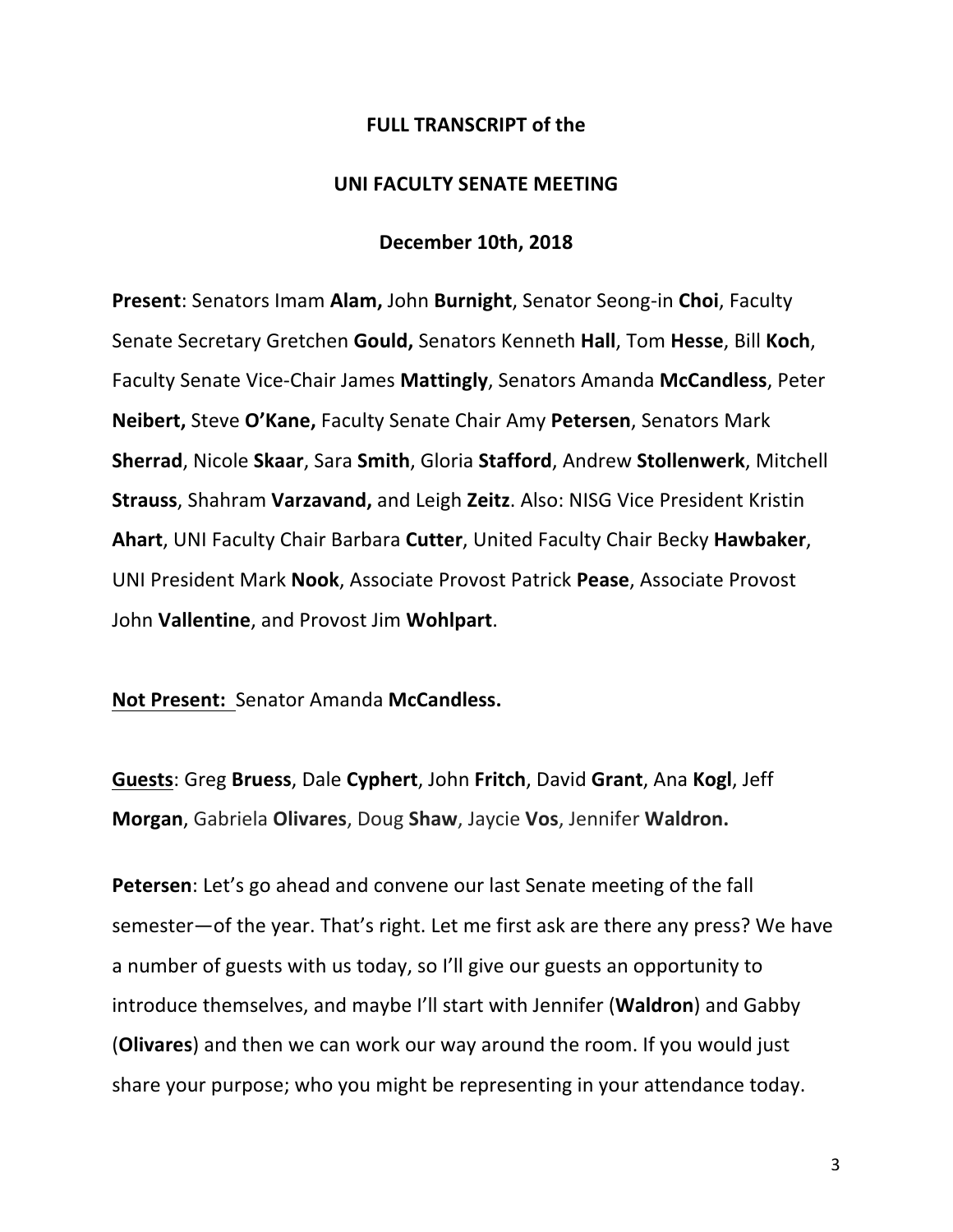**Olivares:** Gabby **Olivares**, the Graduate College. Representing the best interests for the Graduate College.

**Wohlpart:** I'm Jennifer **Waldron**. I'm Dean of the Graduate College and both Gabby (**Olivares**) and I are here with the PDA potential updates.

**Vos**: I'm Jaycie **Vos**. I'm in the library. I'm the University Archivist, and I am also on the University Writing Committee.

**Grant:** David Grant, also on the University Writing Committee.

**Shaw:** I'm Doug **Shaw**. I'm with the Gen Ed Revision Committee.

**Kogl:** Ana **Kogl**, also with the Gen Ed Revision Committee.

**Morgan: Jeff Morgan, also with the Gen Ed Revision Committee.** 

**Fritch:** John Fritch, also with the Gen Ed Revision Committee.

**Wohlpart:** We decided you're a posse. [Laughter]

**Petersen:** Welcome, everyone. We will start with our Courtesy Announcements. We'll begin with President **Nook**.

**Nook**: I've really got one thing I want to mention to you, but I also want to leave you time to ask me any questions that you've got. So I'll give you that fair warning if you want to ask questions, this would be a great time. I've been busy and it will continue for the next several months, with our budget and in particular talking with the governor and the legislature about the state appropriation. We've asked for an increase that's twice as large as the increase we got last year—an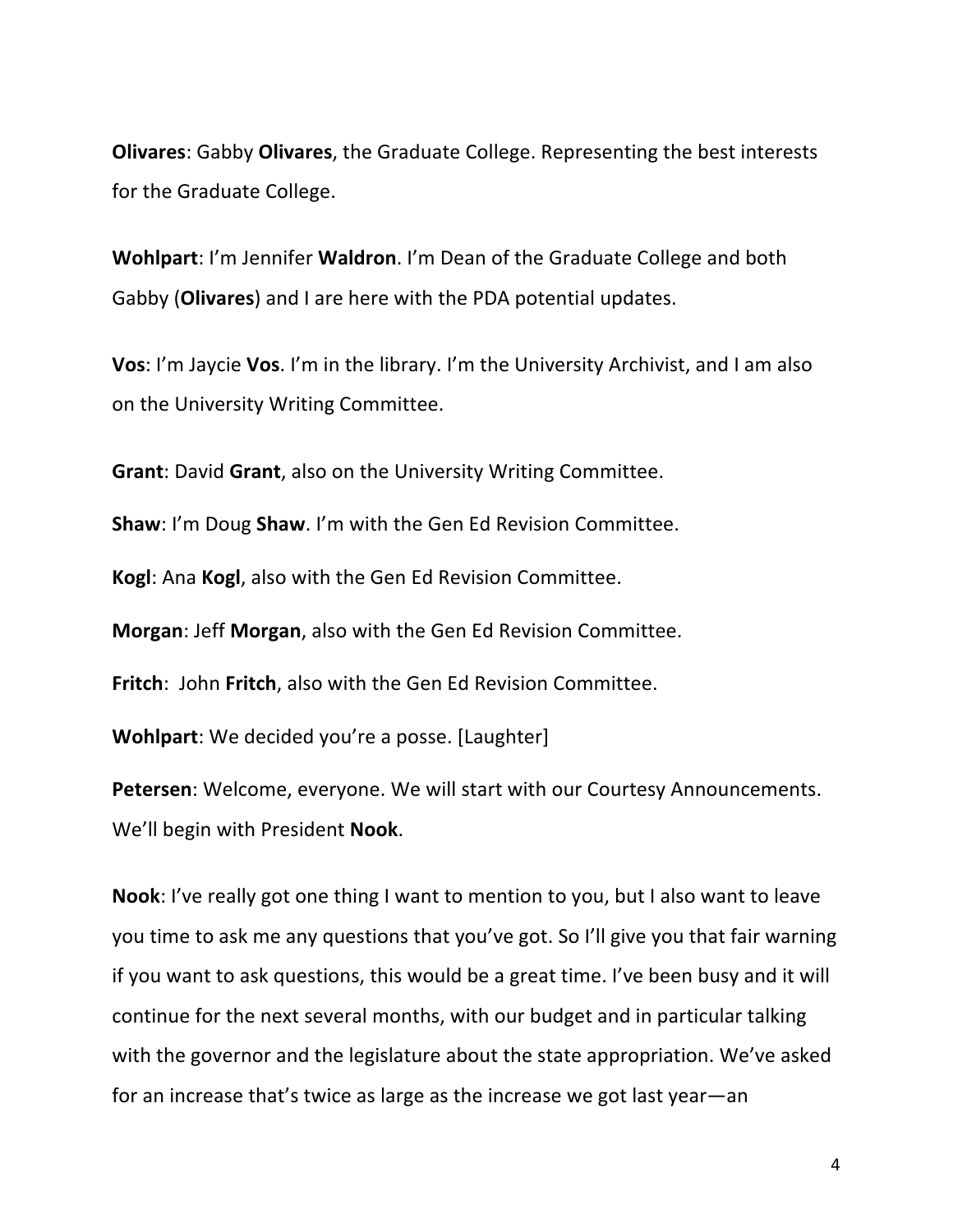additional \$4 million, so we'll be at just over \$99 million—just short of \$100 million actually, if we get that. Last week I presented that budget to the governor and her staff and then that was early last week. Towards the end of the week I had what was supposed to be a 30-minute meeting with her budget director who's one of our alums, and that turned into an hour and a half. I don't know whether that's good or bad. We talked to him a lot about budgets and other things as well. I've got meetings this next week with a series of legislative leaders—the people that will actually make the decisions even before the Senate and the House start their negotiations and things. So that will keep me busy over the next couple of weeks. And then of course when the session starts, there's just a lot of time sort of trying to continue to manage the discussion, so that's been occupying a lot of my time. It's something that's very important to everyone on this campus. If we can keep our tuition increase as close to zero as possible, if we can get the full \$4 million, certainly keep it under a percent if at all possible and that will be quite different than what we see at lowa and lowa State. Questions about that or anything that's going on that you'd like to ask me about, I'd be happy to take questions.

**O'Kane**: Do you have a feel for how the governor felt about your proposal?

**Nook**: She smiled a lot and was very happy to hear about what we had done. As part of this, what I try to do is to talk about how we've been good stewards of the dollars that we have, and talked about what we've done again. Reminded them of "Live Like a Student," but also what we've done in the last two decades to raise our four-year graduation rate from 29% to 43% and what that means in terms of efficiency; efficiently using State dollars and tuition dollars. She really appreciated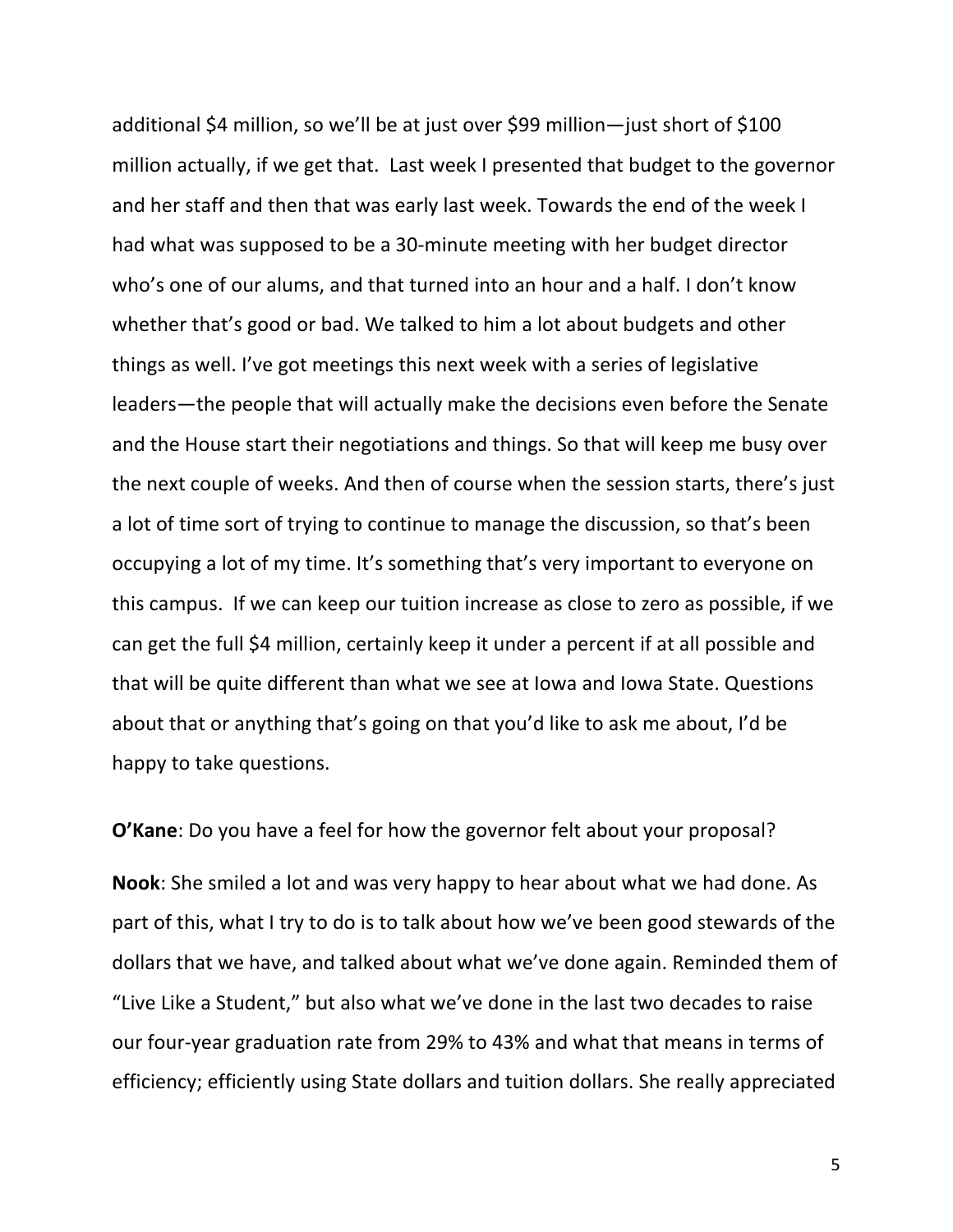that. There was comments about that. We talked a little about the savings that came out of the remodel of Schindler. You know, 55% reduction in utility bills there. That's something that when I met individually with Dave Roederer, her budget director. He asked about again—exactly what was that. And part of that's because we're asking for additional funds for the ITC—Industrial Technology Center, and how we're continuing to steward those dollars. She's hearing in a week from almost all of the State agencies with their requests and putting them together, and she's pretty good at playing cards and not tipping her hand one way or the other, I think largely because they haven't put it together. I think they gather all this in. They listened pretty attentively; asked a couple of really good questions, but I really don't know how they feel about it at this point. There's some indication that there will be more money available, but Medicaid and Medicare continue to just eat up so much of the public-sector dollars out there that it's not clear what will happen until they figure out what those are going to mean, and what the health care costs—true health care costs are going to be around those.

**Wohlpart:** And the other piece that will change is with the tax cuts that will take effect January  $1<sup>st</sup>$ . We'll have to watch the revenue—the State revenue. It has been going up, but we don't know what will happen post-January 1, if that will drop off.

**Nook:** Other questions? If not. Thank you.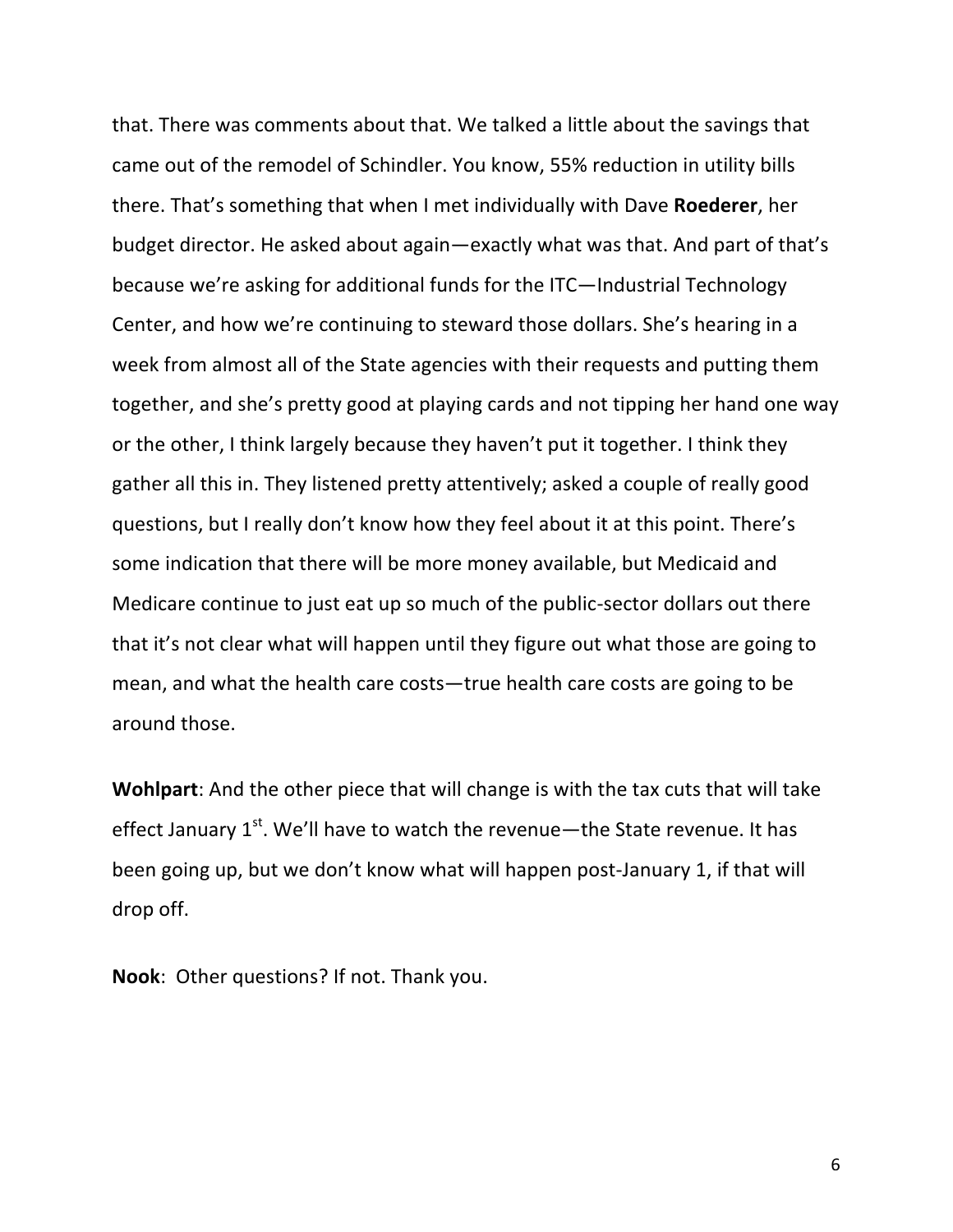**Wohlpart**: You all have a lot on your docket so I won't take any of your time. I will offer in my spare time to do any grading for you. [Laughter] If you can find any spare time in my calendar.

**Cutter:** I echo Provost Wohlpart's comments, and I'd also like to add...

**Wohlpart:** You're going to do some grading too?

**Cutter**: I have a pile of papers I'll give you some right here if you want to multitask.

**Hawbaker**: I have just a couple of quick reminders. One, I'll repeat something I said at the last meeting about encouraging, urging everyone to be very involved with the creation of department standards and criteria, but also to raise a really serious concern that came up at the Faculty Handbook Committee on Friday regarding one college's decision to sort of skip the step of departments creating these and move only to college standards. We have a lot of concerns about this. It is—I hope that concern was communicated, and we hope that there will be a respect for the process that this group has worked so hard to put into place, and a respect for the differences in disciplines. Second, next week we'll begin our contract negotiations. I just sent out a link to a contract negotiations survey that I encourage you all to take to give us some feedback to help us to craft our initial proposal. Also, if we invite you to attend our first bargaining exchange on Monday, December  $17<sup>th</sup>$  In the past these have been much more private affairs even if they were open to the public, we never really encouraged people to come. And now we want you there. We want you to be there as a visible reminder that we speak for many people, and that you are all outstanding and deserving and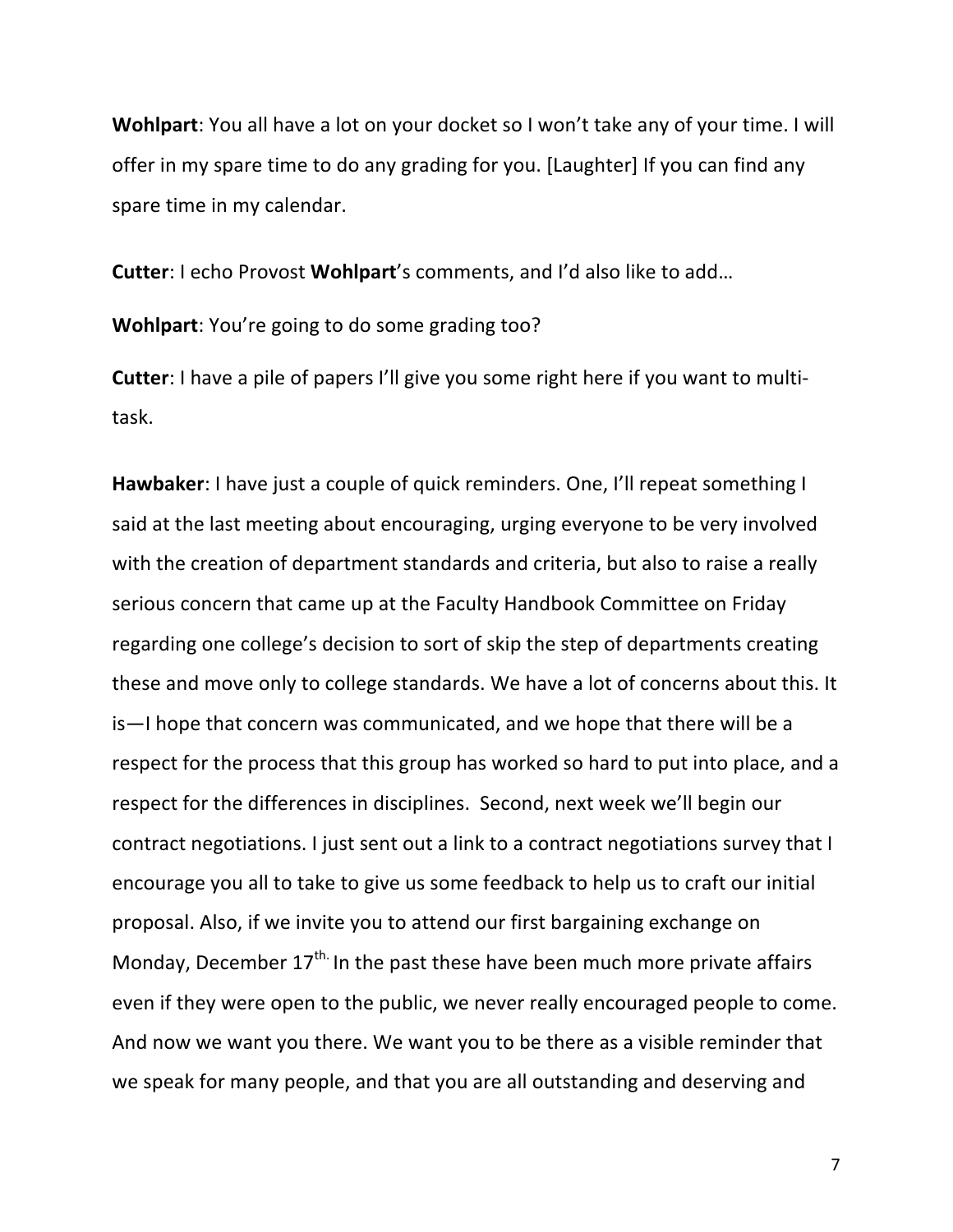diverse. So, we will meet at 1 p.m. in the Elm Room in Maucker Union to get ready and we'll have some UF t-shirts for you if you haven't already picked yours up. The first initial exchange will be in the Great Reading Room at 1:30 on Monday. So, hope to see you there. Thank you.

**Petersen**: I do happen to have a few announcements. First, I want to yield the floor to our NISG Representative, Kristin **Ahart** to give her an opportunity to do some student government announcements.

**Ahart:** It's been about a month since I presented to you last, and since then I've had two of our Regents come and shadow me, and so I'm going to pass around our two separate agendas which host and origin goals and outline our days together, if you're interested in reviewing those, and then some of my business cards if you ever have any questions or would like to contact me. We had a great day together with both Regent **Dunkel** and Regent McKibben came to shadow me. We visited a host of different classes around campus as well as visited different offices, and saw what a typical day in the life of a student here at UNI would be like and we got great remarks from both of them. I've actually had four more Regents reach out to me and ask to shadow me this next coming semester, so I'm really excited to bring that to you all next semester when we come back. Also in regards to the Board of Regents, each Board of Regents meeting our executives from student government from the Regents schools have the opportunity to eat breakfast with the Regents the day of the second meeting, and so each meeting we then set a topic that we wanted to discuss, whether it's concern or something we'd like to discuss in general about our institutions, and this past meeting we brought up tuition, knowing that the Board would be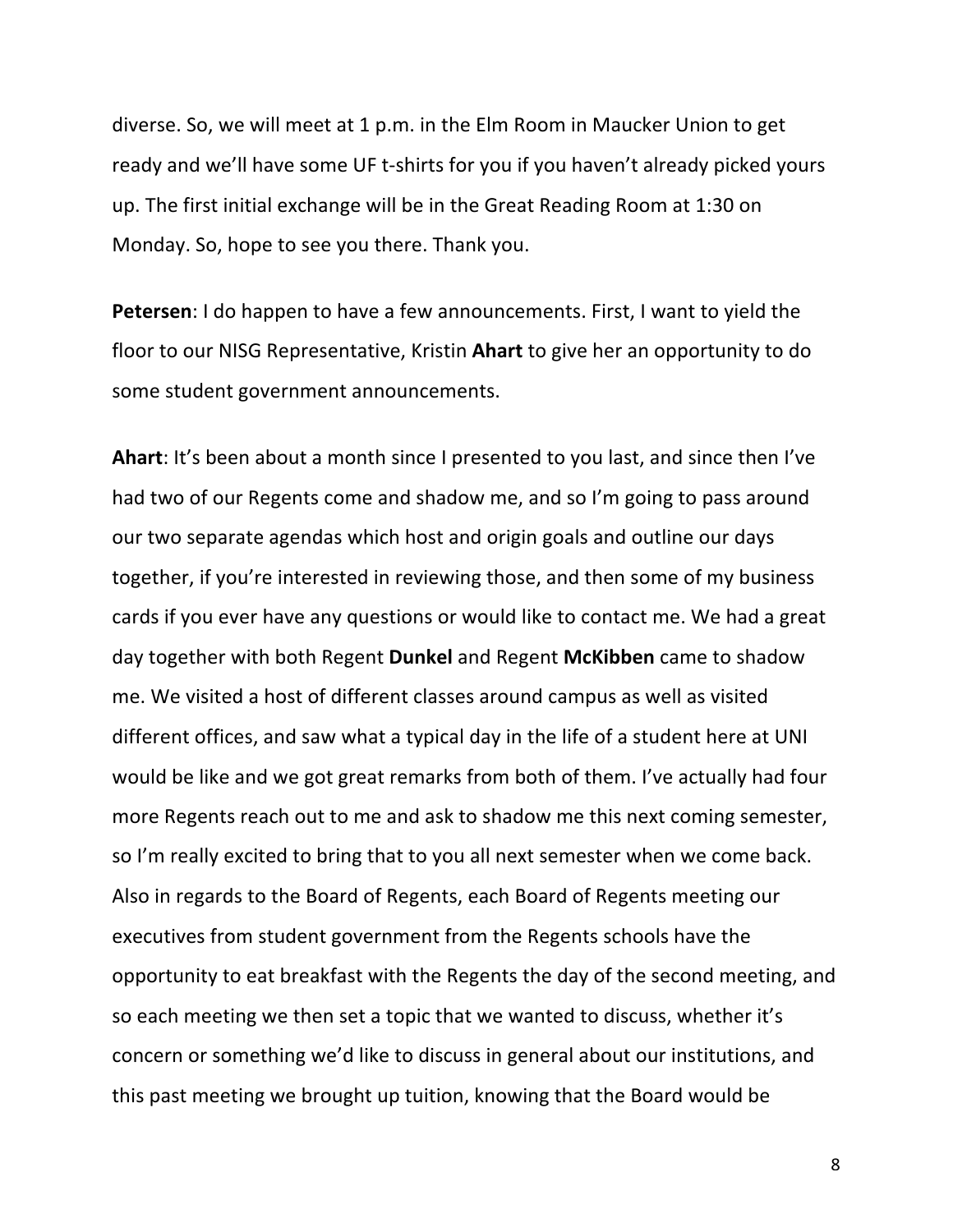discussing the Tuition Predictability Model. And so UNI took most of our time on the floor thanking the Board for the release of this model and what that means for our students and their families here in the State. After that breakfast we further planned that Regent Road Trip that I brought to you all in October—that the Regents schools are planning to do to kind of do some more legislative representation of our schools as a whole. So, we're very excited about furthering that plan right now. We're working on getting some demographics of what our students and alumni look like in those counties so we can break out who will be talking to which representatives. You all have also probably heard about the proposed Title IX regulations from the Department of Education. That's something that student government's been looking at closely and working with our Title IX officer on. And we will be working on this a lot over break, talking to Andrew **Morris** & Leah **Gutknecht** about what that means, and what our students can play a role in representing our university throughout that process. Here, this past week I attended a NASPA-hosted webinar with multiple individuals around campus around with our lower cabinet director of gender violence. We're going to partner greatly on this, and see what we can do to have the greatest impact and assist our university students throughout that. Additionally, in regards to Title IX, I have a conference call this next Thursday—this Thursday actually—with my counterpart at the University of lowa to discuss what their university is doing, and how possibly we could come together with this as a Regent initiative, perhaps with all of our student governments. And so hopefully I'll have updates to come for that once break is over, since the comment period ends on January 28<sup>th</sup>. That's all I have for Title IX, but a quick update, just in case you have any students ask about Accessibility Services. Student government does fund a majority of the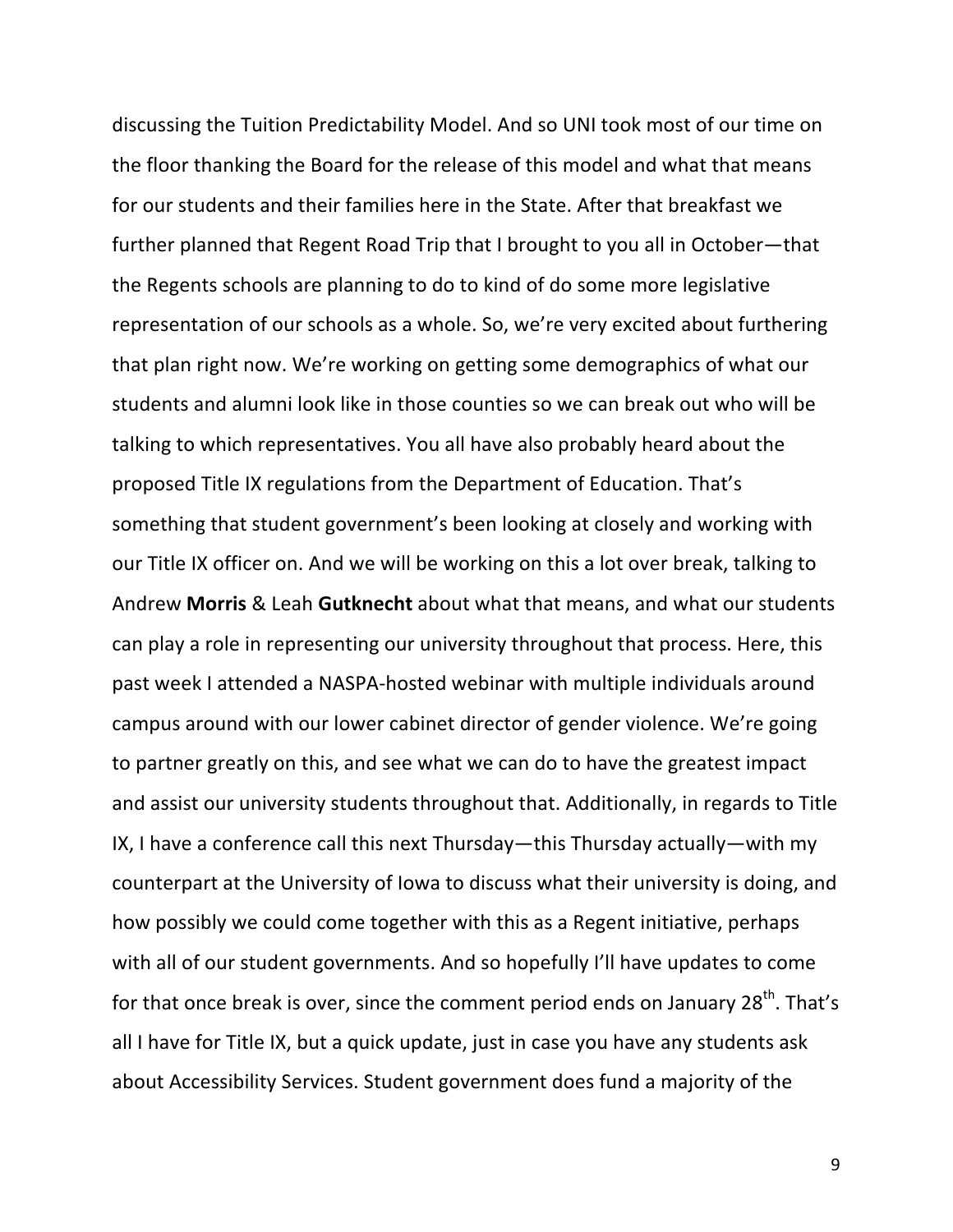student programming around campus that student organizations host, and so through that we've had multiple requests for us to fund accessibility requests, such as interpreters and things like that. And so we've been working closely with and have now secured a plan of what we'll do in case those things come up later. And so for one-time events, large events, student government will be hosting any combinations that students need. So if you have a student come to you and ask about what that may look like for them, we'll be funding those. And for those larger requests for perhaps an interpreter in every organization meeting that a student may need in order to participate with that group, that's something that we've worked—that Accessibility Services will be funding, per the request of the student. So in case you have any students in your courses who are looking to get involved and have questions about that, feel free to direct them towards us or Student Accessibility Services. Just to end today, I wanted to announce our legislative liaison team, which is our group of students who will work closely with our Director of Governmental Relations to lobby on behalf of UNI. So, I just wanted to list their names in case you had any of them in courses and you wanted to congratulate them: Ann Metz, Joshua Dausener, Isaak Esperson, Jacob Levang, Jacob **Madden**. They are a group of highly professional and organized and poised individuals that I'm excited to have representing UNI about every week at the Capitol in the spring semester. So if you see any of them, feel free to congratulate them on this achievement. They definitely will hold a lot of weight in our representation at the State Capitol.

**Nook**: Please send me that list of students. I can't tell you how much of a difference the student made last year at the legislature. It was huge. They were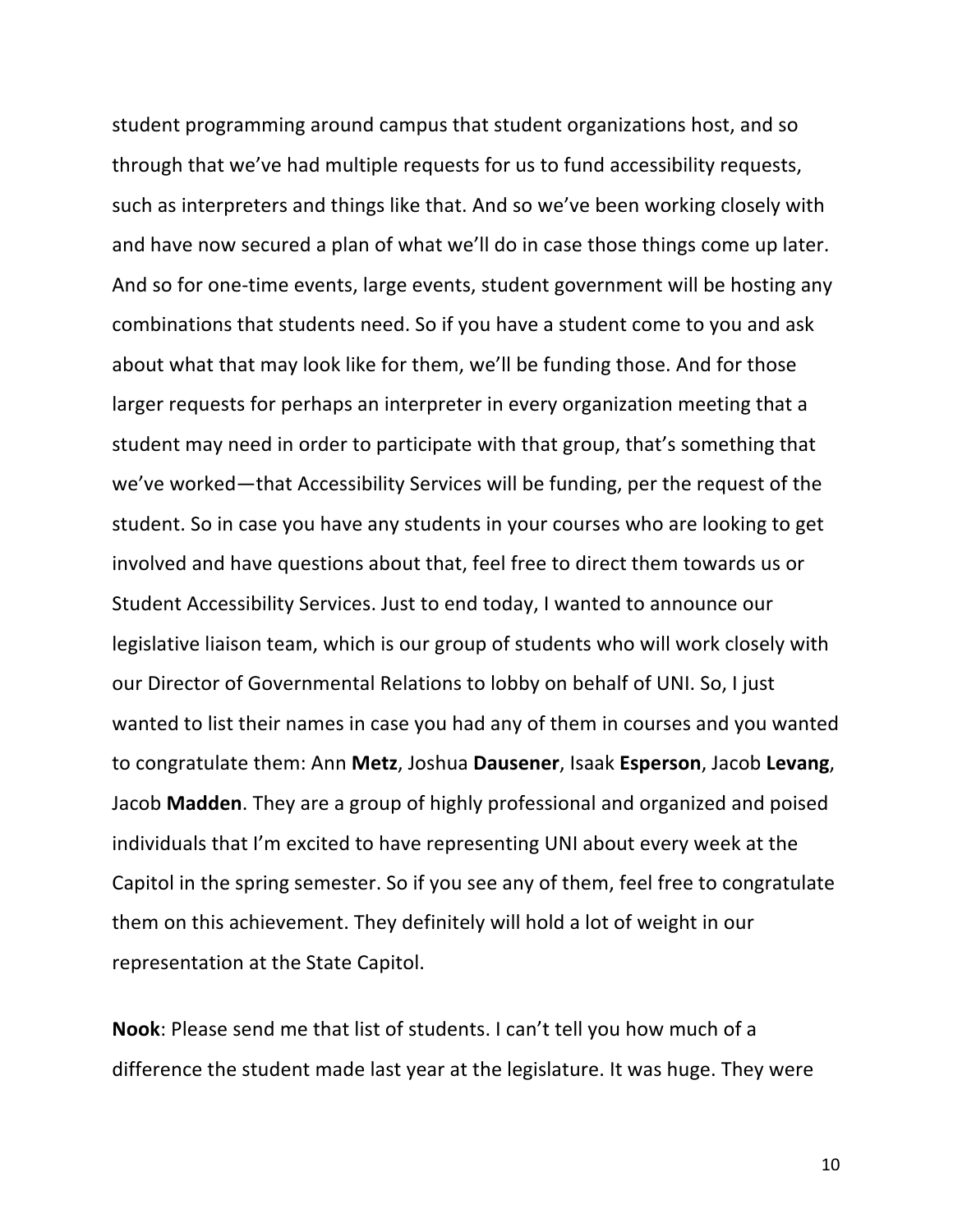down there once a week, and I've had legislators tell me time and time again we have excellent students. They represented us well and it made a difference with a lot of people. So thank you for continuing that. Both Regent McKibben and Regent **Dunkel** had to come to my office immediately following her day on campus with Kristin (Ahart) and the students to talk about another issue, and Regent **McKibben** gave me a call the next day after he'd been on campus and both of them wanted to communicate one and only one thing—and that is what an excellent job that Kristin (Ahart) in particular did in organizing this, and getting them in front of good people and hearing about the stories. So they sang your praises highly and often and loudly, so thank you for what you've done for our university. It was really appreciated.

**Wohlpart**: If I could add to that, I got to speak to both of them as well and they sang the praises of the faculty—the classes they went to, and the discussion that was engendered in all of the classes and the students. They were really, really impressed with what's going on with the teaching and learning on this campus. So thank you for showcasing this remarkable faculty.

**Ahart**: It's probably my favorite part of my position so far. I've learned a lot about our university throughout that process and got to meet a lot of individuals around campus that I would not have met, had I not been for certain connections. And especially thank you to Vice-Chair **Mattingly** for helping me in the initial organization of our collaboration with the College of Business for sure.

**O'Kane:** Kristin (Ahart) could you give us a consensus opinion of what students might have thought of the proposed Title IX changes?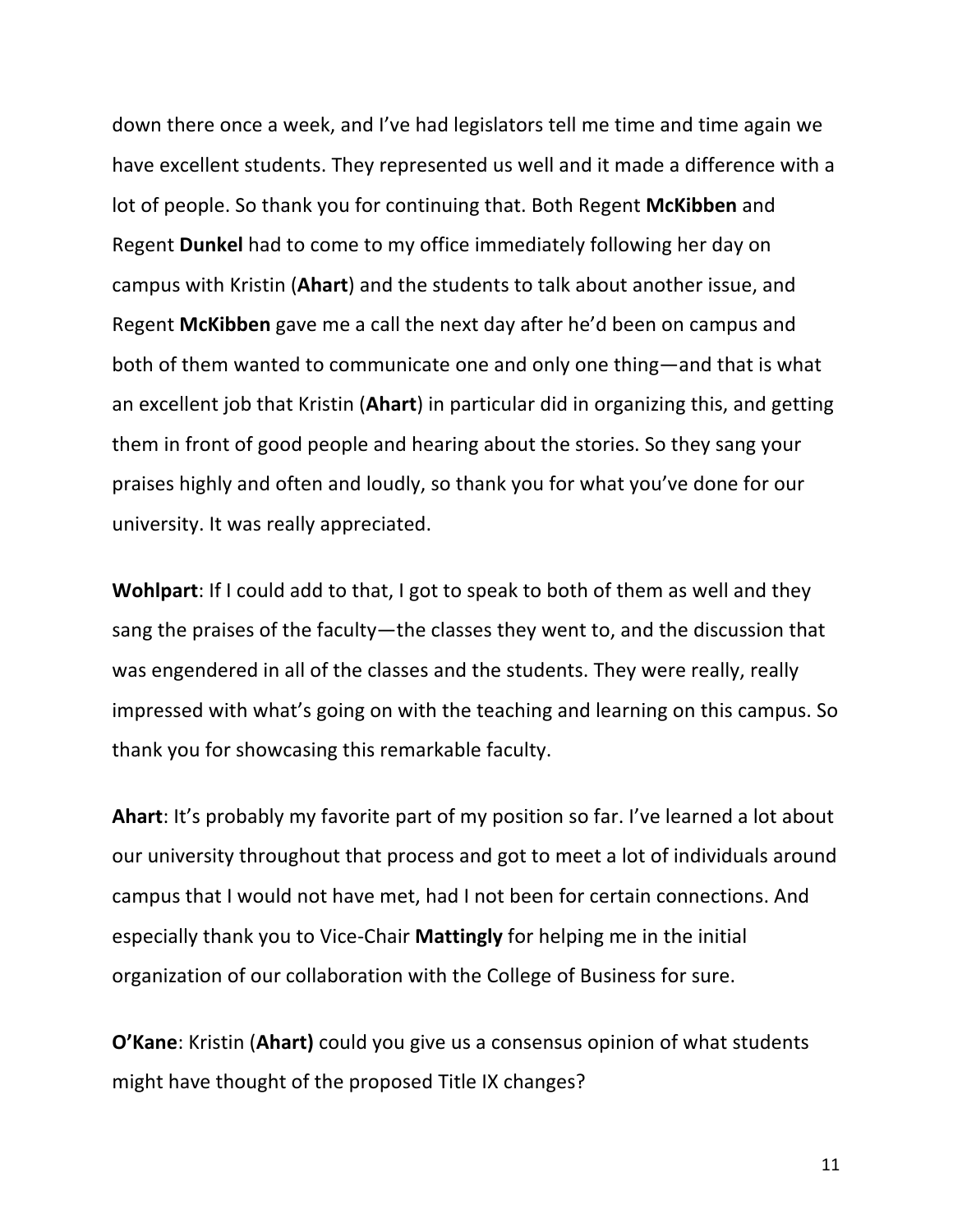**Ahart:** So, right now we're working on educating students that this is something that's been released. I don't think a lot of students are cognizant of it yet, and so we will be halving some info sessions as well as our lower cabinet director on gender violence will be compiling a presentation that she'll give to the Senate, and then hopefully to more organizations across campus. Right now it's hard to tell, since we haven't gotten a lot of student feedback on that besides our executives on the team, and we're still learning about what that means for our institution in particular. But I would say that we're concerned about what that would mean for our students and their feeling of safety on campus here. And so we're working to do whatever we can to insure that at any public institution our students would feel safe, and that it would be a process that would justify them throughout the process as well. Hopefully, I can give you more detailed comments once we convene as a team, and I talk to my counterpart this week. But I'd say right now, initially, we're concerned, but we definitely need to learn more.

**Nook**: as a follow-up from the University's point of view, you mentioned Andrew **Morris** is really leading—spearheading—the response from the University. He's working closely-Kristin's (Ahart) involved, but also Paula Knudsen, the Vice President for Student Affairs, and Leah (Gutknecht) in the Compliance Office, our Title IX Advisor. We talked about it in Executive Management today. The comments are coming together. If you have a real interest in this, if it's something that you'd like to see and comment on, by all means let me know or Andrew (Morris) and we can get it to you. One of the problems here is that the comment period closes January  $28^{th}$ . Right? So we had this 60-day window was all, so it's really a short turnaround, and it's over the semester break too. So if you'd like to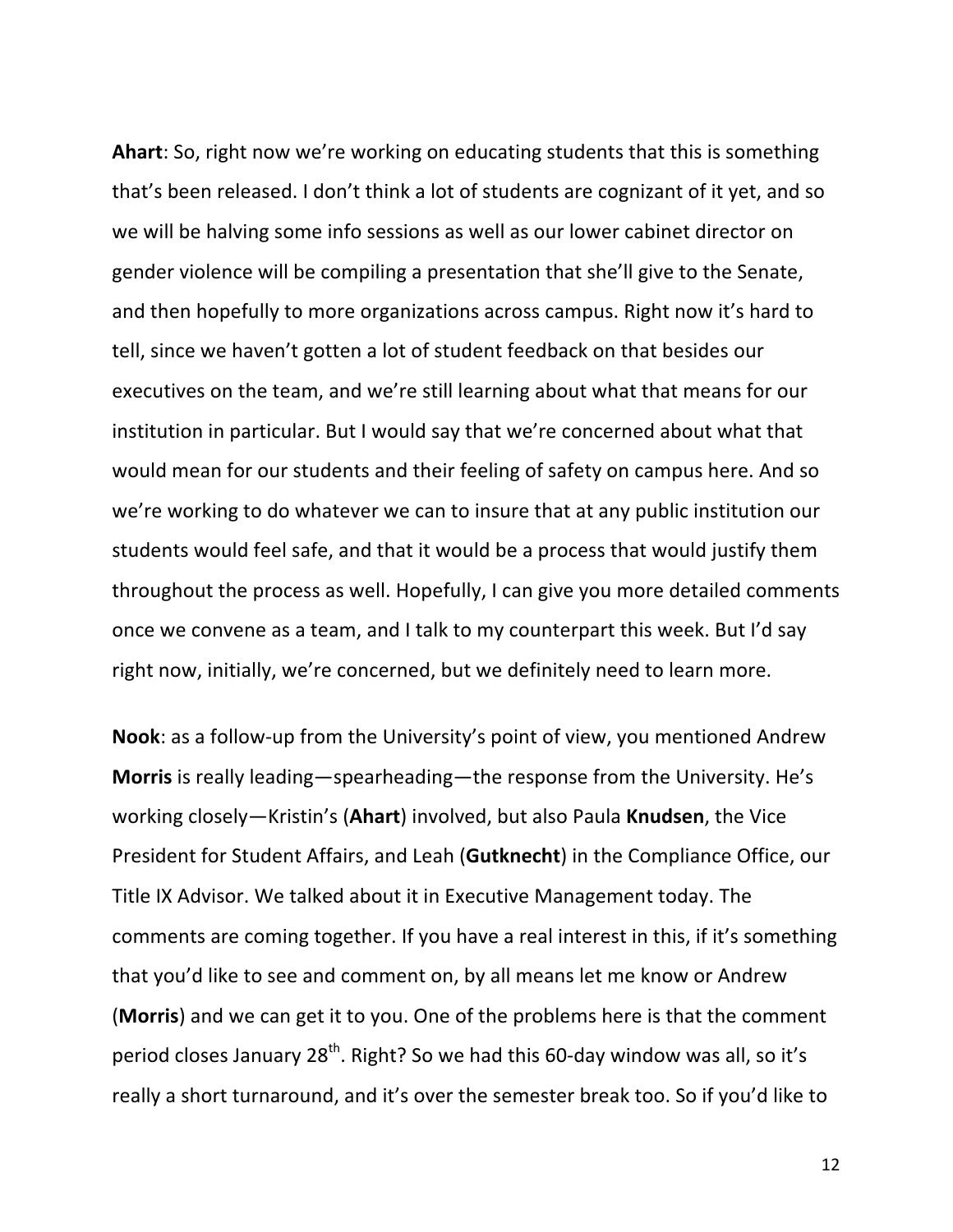see where we're at, I'd be happy to share that document with anybody. It's still kind of just collecting comments, and we haven't even put together a draft response yet. There's some talk about working with the other universities. Do we put together a Regential response as well—the three presidents coming together and taking those things that are important to all of us and putting that together? Does that mean anything? Does it not mean anything? Those sorts of things are things were talking through yet. If anybody would like to see it, by all means let me know and we'll get you involved and engaged.

**Petersen**: Thank you. So I've had many faculty come to me and others who are part of the Faculty Evaluation and Faculty Handbook Committees requesting some type of update. So I wanted to take a moment to provide a somewhat informal update. The Committees plan to return for a consultative session in the spring, but we were not quite ready. But I do want to honor the request to have some type of update around the work of both of those committees. As I get started, for those of you who are also on that committee, feel free to chime in. Both committees continue to meet on a very regular basis. The Evaluation Committee meets every Friday morning for two hours, and then the Handbook Committee meets monthly for two hours on Friday afternoon. And so we are very committed to the work of revising and considering all of the issues that comprise of Chapter 3. We have been spending much of our time working on Chapter 3, listening to all the groups across campus. We've received a tremendous amount of feedback from faculty, from department heads, and now deans are also providing us with very specific, detailed feedback which has been wonderful. But has resulted in a somewhat messy process in that we come together as a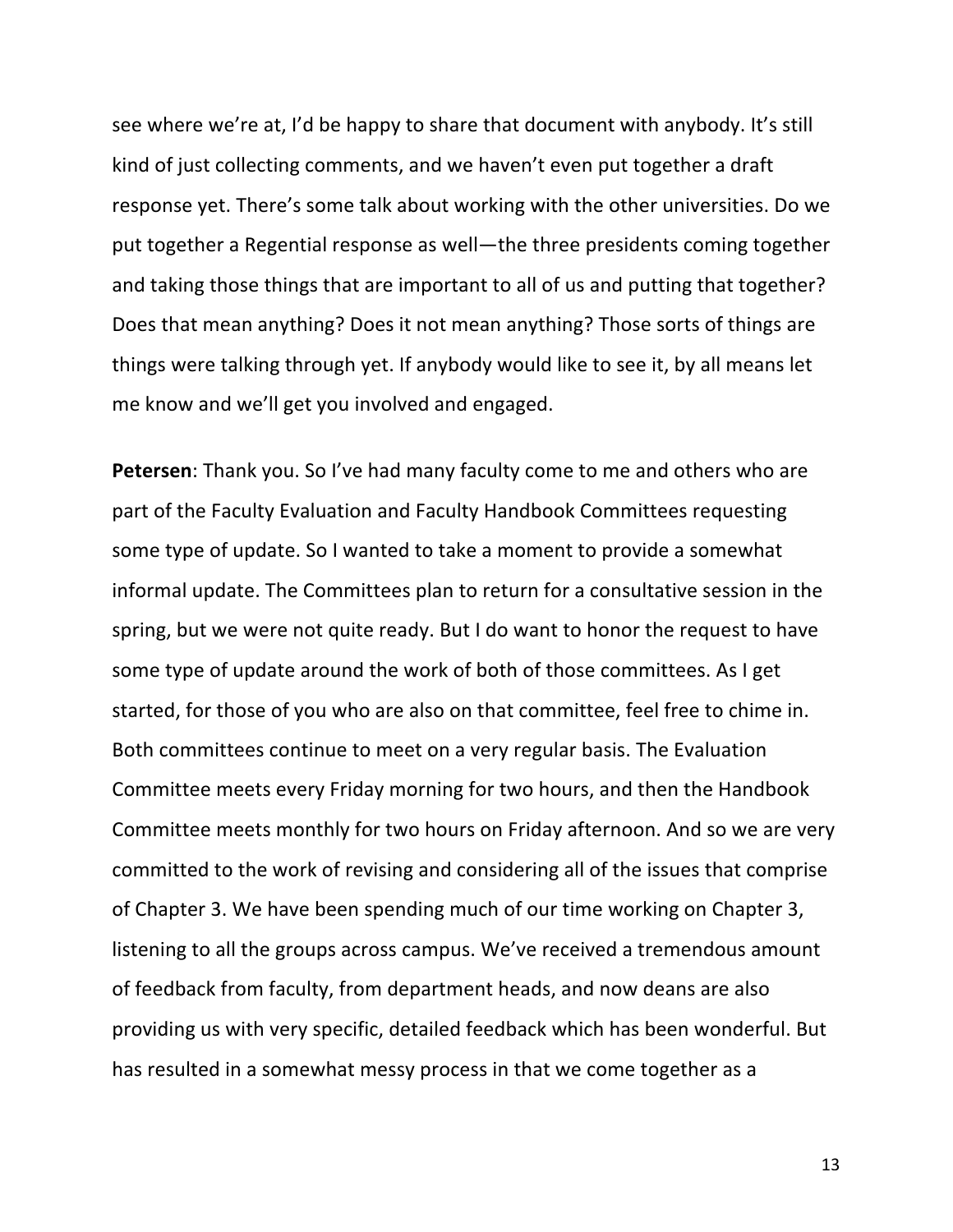committee and we each week return to the very same paragraph we might have been working on a week or two weeks ago, and we consider the issues at hand and we have conversation about the language. So it's been a slow process, but a good process in that I believe our committee can say with confidence that we have been able to consider very carefully all of the issues and the concerns and the ideas that every group has put forth. At present, we are spending most of our time working on the career ladder for our adjunct and term faculty. That work has entailed considering language around how do we refer to these individuals as well as how do we create an evaluation system for these individuals? And other related issues. We've also spent a great deal of time considering the merit system, hearing feedback from various groups across campus around the proposed formula that originally was shared. We also have spent a tremendous amount of time on language: word choice, things of that nature. John (**Vallentine**) or Barb **(Cutter)** did you wish to add anything, or Becky (**Hawbaker**)?

**Vallentine**: No. It was a great summary I think. The feedback loop is what is interesting. I told the Faculty Handbook Committee on Friday afternoon if I went to the whiteboard it would be drawing everything coming into the Committee. The feedback has been quite strong, and I mean that in a very positive way. When we're able to get a draft out to you: We're close with about nine pages right now that we could almost send to you. The one day the Faculty Evaluation Committee went from Page 1 to Page 29. When it went to the Handbook Committee that afternoon, it went from 1 to 19. And now, we're back down to Pages 1-9 after receiving feedback from across the campus. So it's a slow process, but we're being very, very careful. So I think we're getting close to being able to send some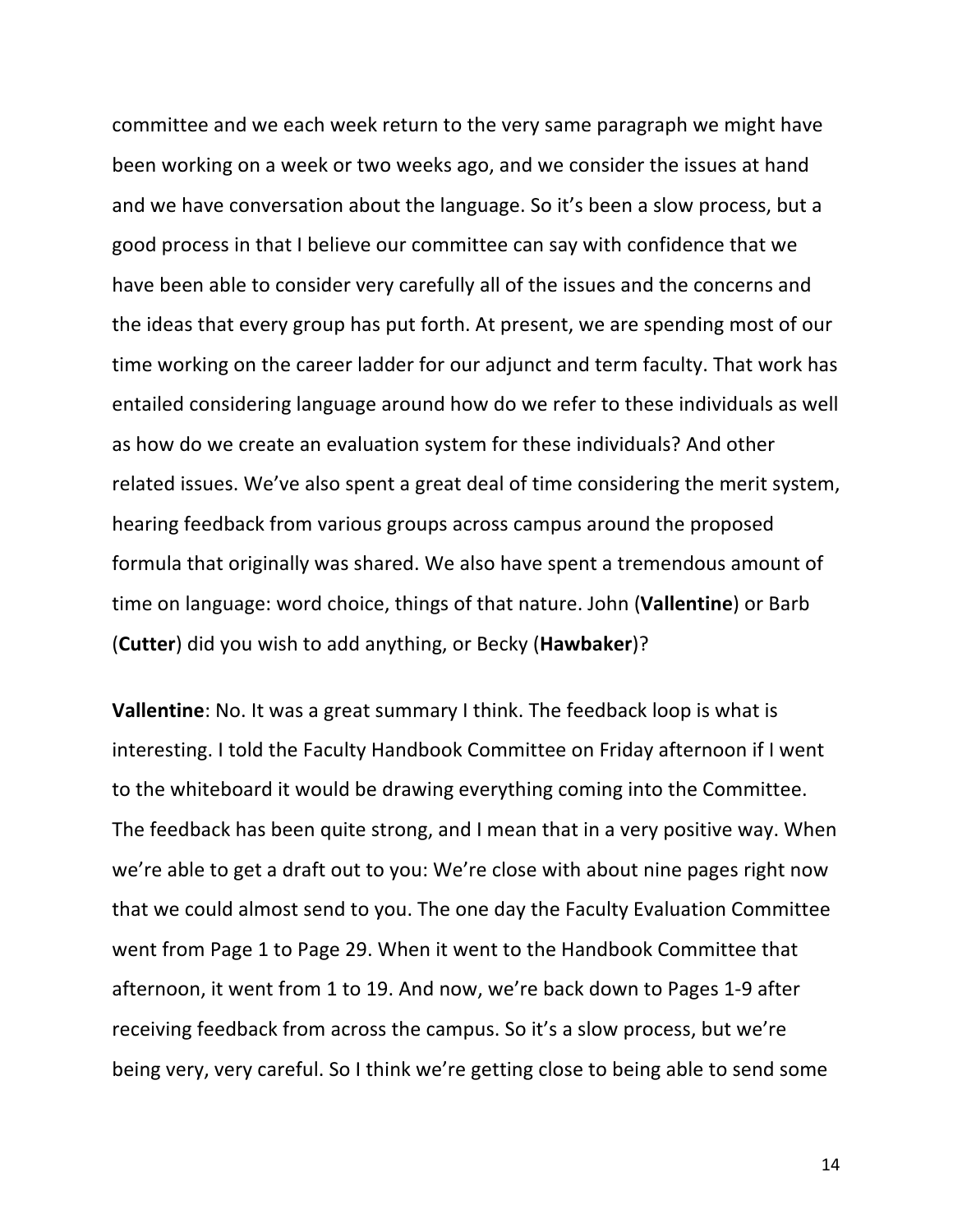things out to you, and certainly that will be another period of getting some feedback back.

**Petersen:** I know many of you are working very diligently on your department standards, and working toward developing that criteria as a group. Are there any questions that we might be able to answer at this point or comments, concerns either about our work or the work that you're doing at the department level?

**Hesse:** Regarding the departmental level standards, one concern is that the most recent version of Chapter 3 that has been posted online is date October 19<sup>th</sup>, and so we're creating department-level standards based off of a document that's two months old. That's a concern in my department, and I assume others as well. I realize it's a messy task, but it seems like we're creating documents on something where the template itself might be changing and we don't know.

**Petersen:** The Faculty Handbook Committee has approved the Guiding University Standards, so the tables that you all are working off of in order to create your department-level criteria—they have been approved and they will not change.

**Hesse**: But there are other things that go into those documents than just the tables, and that stuff might change, such as the Contingent Promotion Ladder.

**Vallentine**: That's a good point, Tom (Hesse) and we're cognizant of that, and we're very careful when we're going through things that it's not going to substantially change your work at all, but maybe change small aspects of it perhaps. I think when we send out the draft, we'll certainly identify any of those so it's really clear to you or anyone else that's working on the document.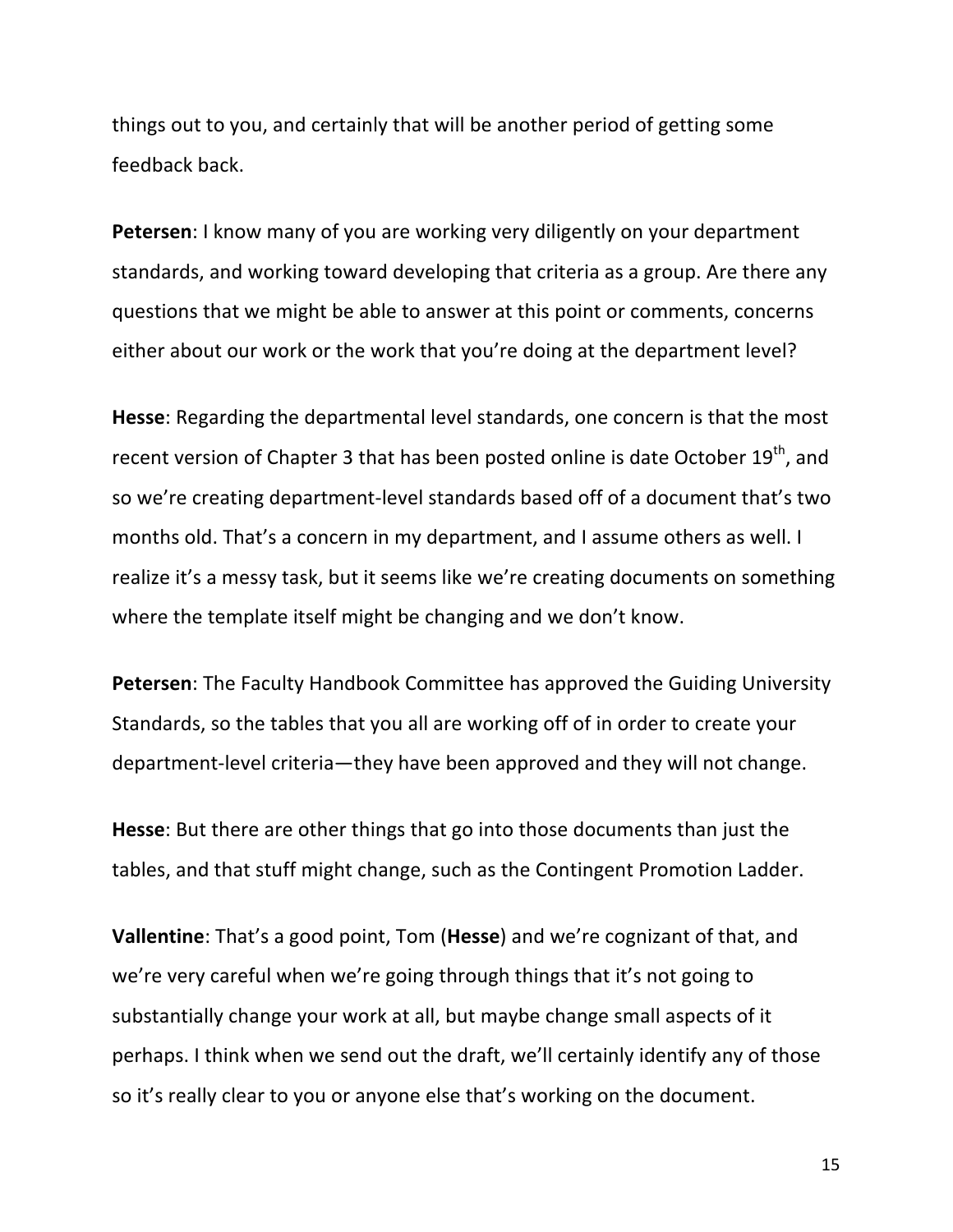**Wohlpart:** I also just want to be careful about language. The Faculty Handbook has approved it, which doesn't mean it's done and approved.

**Petersen: Yes.** 

**Wohlpart:** It needs to go to the Provost to be approved.

**Petersen:** The tables?

**Wohlpart:** Well the whole thing has to be approved by the Provost in the end and it will come here for a consultation and that has happened, but that will happen again. You all will get to consult on it, and then I will receive it. And as I go through it, if I have changes or questions, I go back to the Handbook Committee and there's a conversation, which is how it happened last year. There were things I didn't accept. Think I wanted changed, and we had a conversation and came to an agreement about those things. In the end, it is the Provost who approves the Handbook.

**Petersen:** Yes. Thank you.

**Vallentine**: And we did make sure the Provost read the sections you're working on right now, so...

**Wohlpart:** Several times.

**Vallentine:** So I think we're okay there.

**Choi**: In our department we had the discussion about department standards and we had this question. We wanted to allow some room for flexibility, such as this is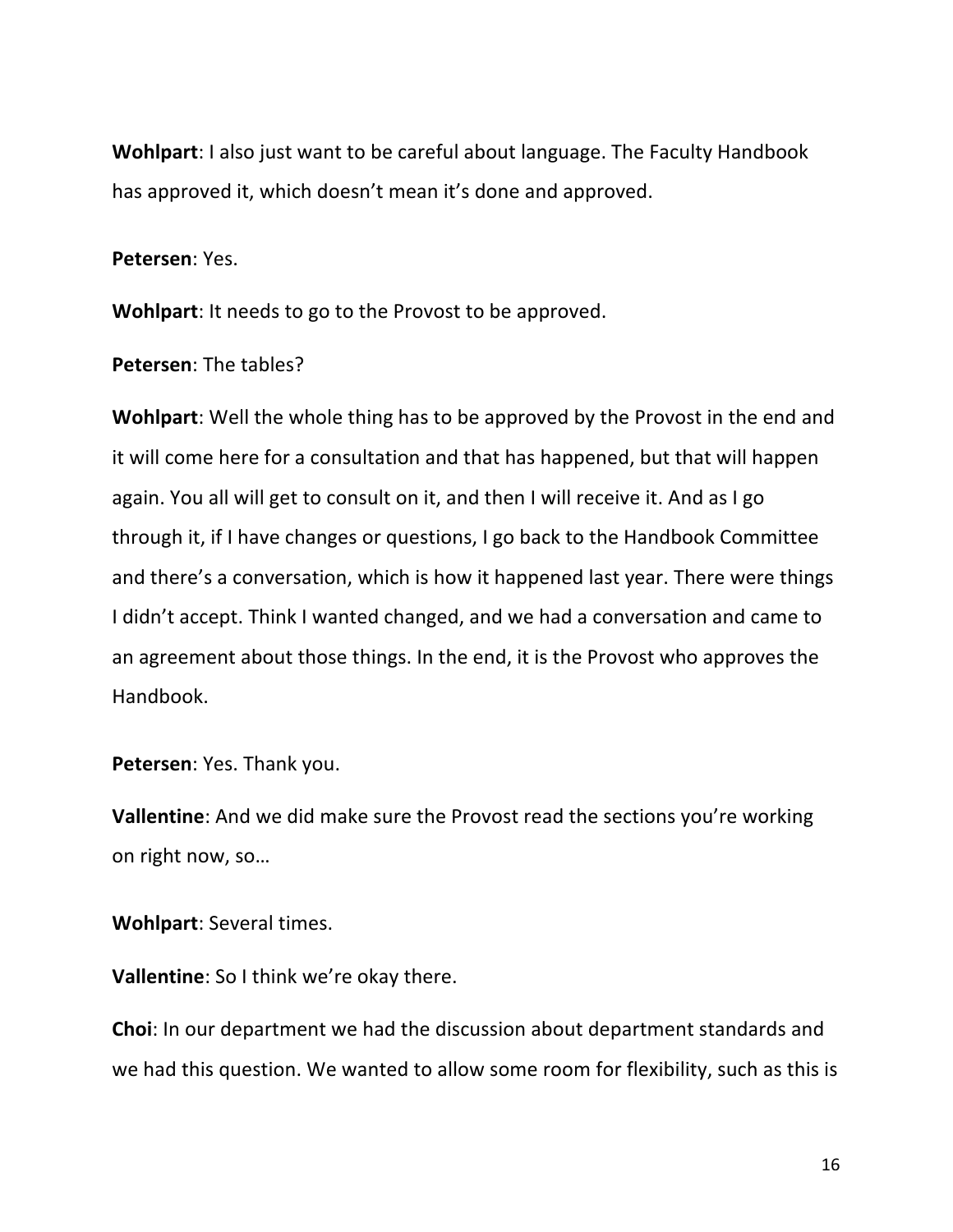our criteria and some other evidence of teaching effectiveness or some other evidence of research productivity. And we had the discussion so how can we know what is "other"? We wanted to discuss with the department head beforehand to see whether our plan matched with other criteria. So if the department head agreed, then we are safe to go ahead with that plan. But the next question is, what if the department head agreed, but later at the end of the year, the dean or Provost disagreed?

**Wohlpart**: So there is a process in there that these documents will go up the chain in your college for approval. So again, this should be happening between the faculty and the department head, and then it goes to the higher level and up to the dean for final approval. So, I would encourage you all to be consulting and even to be consulting up. There's no reason why you can't be talking with the dean now during the process.

**Cutter:** I would also reiterate something I said a few weeks ago which is that these standards were developed—the concept of the department standards are that these guiding standards are supposed to be flexible enough to suit the needs of all departments. So if you think something's relevant to your department, you should put it in, and see if these standards are actually flexible enough that they're doing what they're supposed to do.

Hawbaker: So, don't self-censor.

**Cutter**: Yes.

**Petersen:** And that really brings me to my last announcement, because I was thinking—as I think many of us do this time of the semester—it's coming to an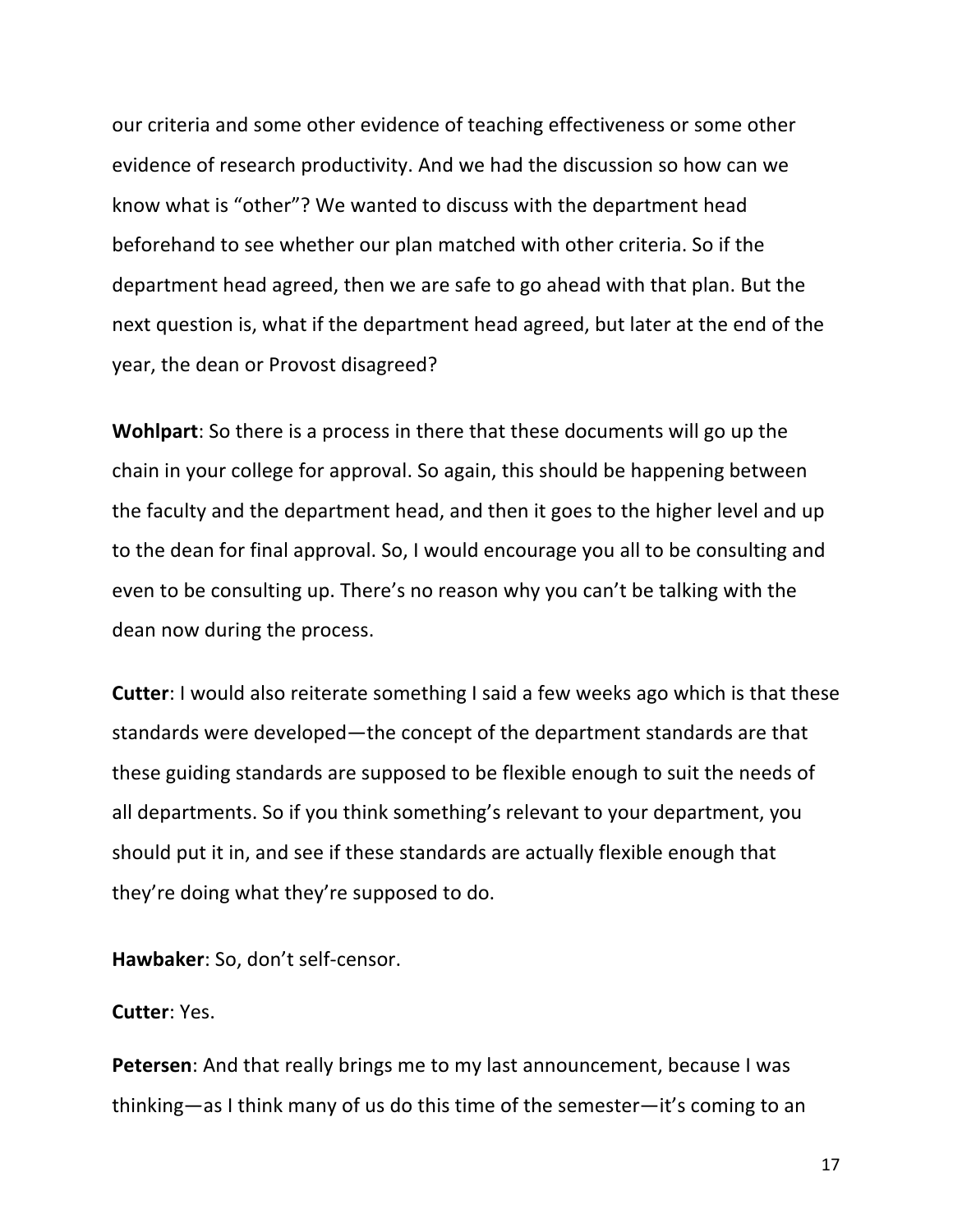end. The year is coming to an end and we're taking a moment to reflect, and I was thinking about how very appreciative I am of all of the work that we have done as a Senate this semester. I'm incredibly appreciative of our administrators being here at the table and willing to engage in these really messy, hard conversations around evaluation and post-tenure and budget and curriculum. And I thankful that United Faculty is here as well, and for all of the work you all are committed to doing. And I know that it's incredibly messy and it's complicated and none of us are quite sure where we might land with all of these various initiatives that are happening on campus. But as I reflect, I'm really excited, and I'm also very hopeful for the future. And if you know me, you know that if you send me something to read I will read it, and I will likely then pay it forward by sharing what I've read with someone else. So Jim (**Vallentine**) keeps sending me all of these amazing articles on shared governance, and I've been reading them, and the reason I'm so excited is because it appears that at this campus we truly value shared governance in a way that is different than perhaps it is valued on other campuses. And so the article that I'm referring to here this afternoon talks about shared governances typically being understood as divided governance—meaning administrators do their thing and faculty do their thing and rarely do the two cross paths in an authentic or genuine way. The article in fact argues that such divided governance under the guise of shared governance breeds mistrust and inactivity and lack of shared vision, goals—what have you, and argues that true shared governance is in fact messy, just as I've been talking about in that we certainly have our respective roles, but that those roles cross paths in that we are engaging in conversation and discussion with one another in ways that seek out understanding. And so as I reflect on the semester and all of the work that we've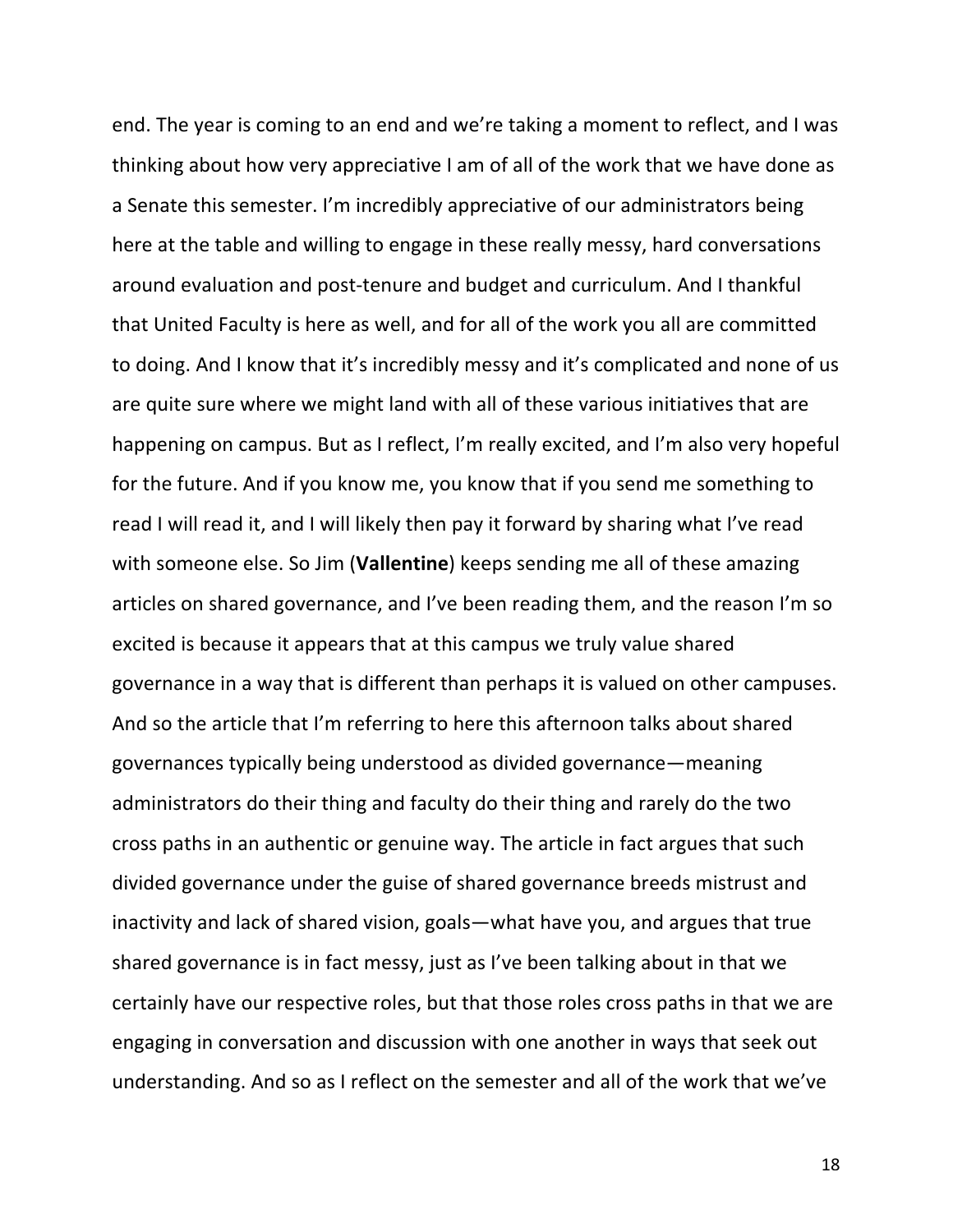been doing on various committees that we serve on, the conversations that we have with one another, it feels like genuine shared governance, and so I'm hopeful as we think about what is ahead.

#### **MINUTES FOR APPROVAL**

**Petersen:** That brings us to our Minutes for Approval. And you all have received a copy of the minutes from November  $26<sup>th</sup>$ . Is there a motion to approve the minutes? Thank you, senator **Skaar**. A second, Senator **Gould**. Any discussion needed? All in favor of approving the minutes from November  $26<sup>th</sup>$ , please indicate by saying 'aye.' And any opposed? Any abstentions--Senator O'Kane.

### **COMMITTEE REPORTS**

**Petersen:** The University Writing Committee is here with their Committee Report. I distributed their report via email on Friday. I think we also have a digital copy of it, so I'll invite them to stand or come to the front to share your committee report with us.

**Grant**: I want to thank everybody for giving us the opportunity to be here, especially at the request of Senator Mattingly to come and give a report on what we've been up to. I'll echo some of the earlier things about Kristin Ahart and NISG reps have throughout the years have been a very consistent, active presence and I really value that. Our committee has been able to get faculty, students and get everybody kind of on the same page. Thanks to everyone for allowing us to do that. A few months ago, like I said, Senator **Mattingly** asked us to come and share with you all where we were in our process. And of course there are several things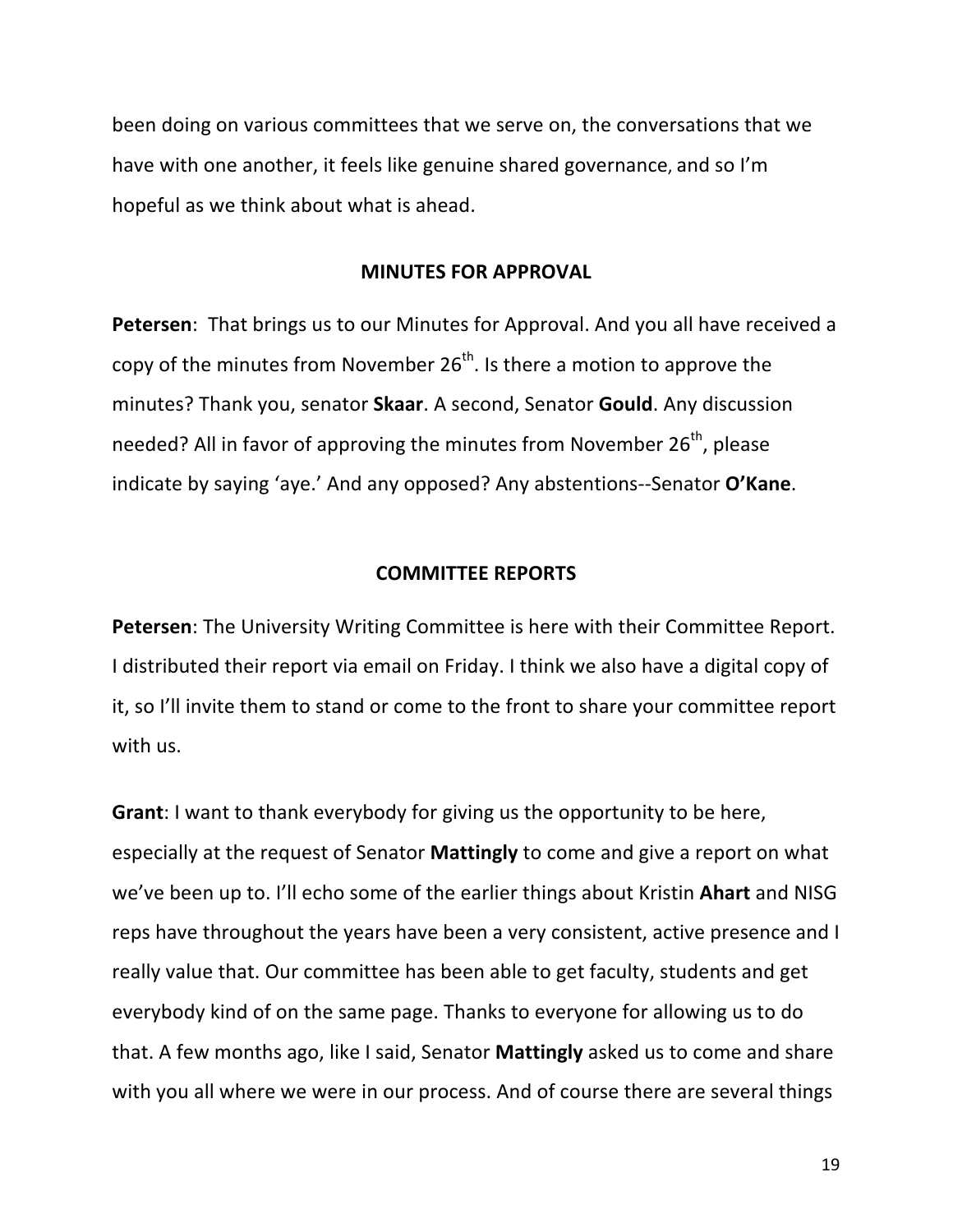going on that precipitated that, and so it behooved everyone to kind of say okay let's try to get all of these wheels that are in motion, and understand just what's happening so we can make an informed decision. We took seriously his charge to request to say that any recommendations that you might have regarding the committee and he sent us a few points to talk about what's our past, what was our charge; let's get everybody up to speed here. So that is pretty much contained in the report. You have the original charge that we gave the Faculty Senate that was approved in 2010, something like that. [Phone ringtone sounds. Laughter.]

**Cyphert**: It was in a dark Italian restaurant years ago...Oh no, that was a different story.

**Grant**: So, an update on the work. You can see again the timeline we've given you on the major projects that we've accomplished throughout the years; some of them mundane things such as the website, some of them much more substantive, such as conducting numerous assessments, given some data. What is the state of writing on our campus, what does it look like, what do other universities do, how do we compare? And then of course, I think one of the larger ones out of that is that we did have a moment to talk with you guys earlier--a couple of years ago—a version of this body to say, yes, we need more writing. It needs not to be just a freshman course, kind of inoculation and then go on. But we need to vertically integrate writing instruction throughout the curricula. Overall, we've identified still that we need some consistent support. It's not an easy thing to say, "A couple of other credits here and there," especially under tight times and we're concerned about graduation rates. We're concerned about retention. We're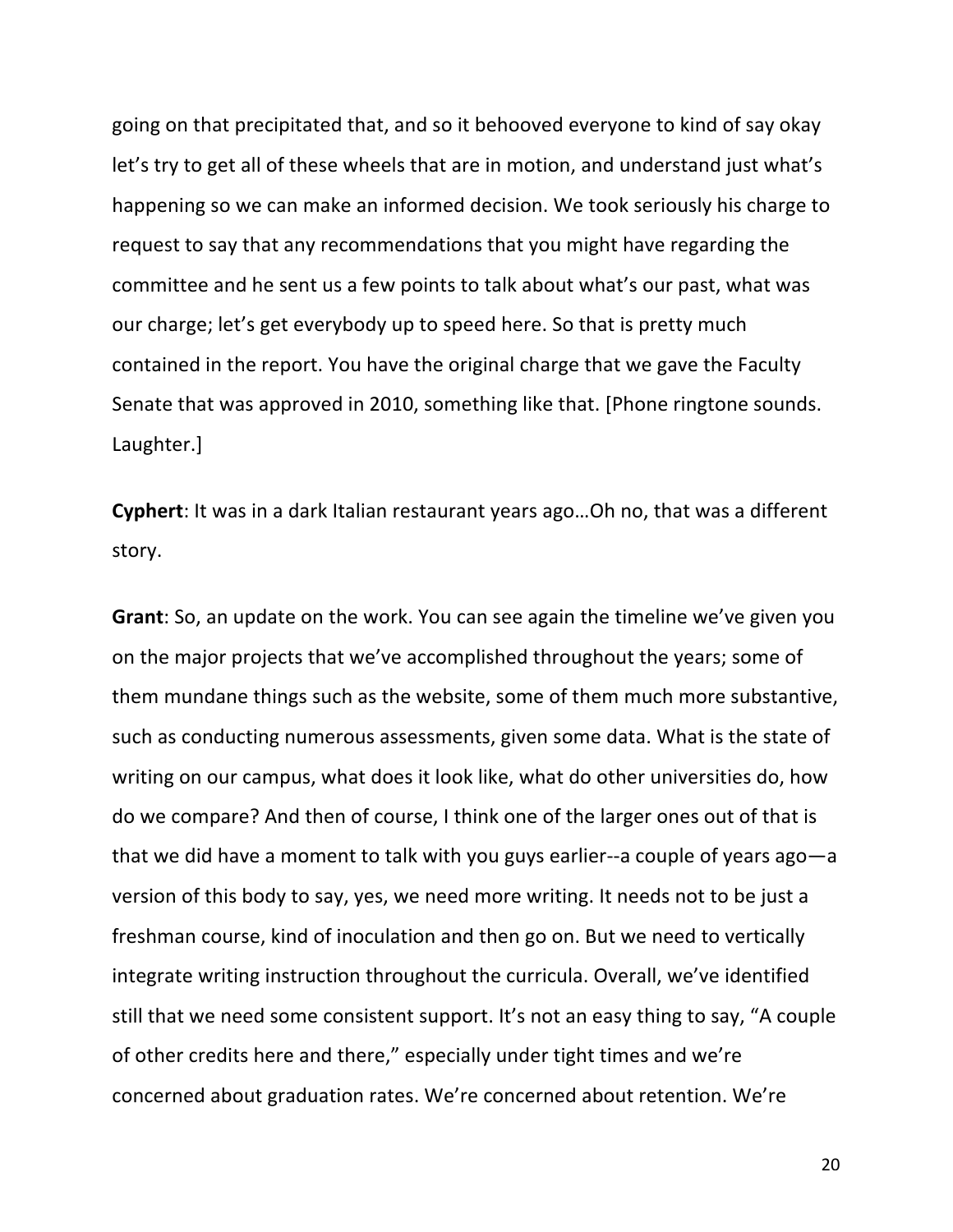concerned about the General Education Revision—all of these things are part of our sight, and where we're trying to fit in so that our students can have the best experience, and come out really top notch compared to other universities and their programs. I won't go into so much the theory. We can talk about that graph a little bit, but generally, I just want to say that given everything that we've done—given the conversation that we've had and our charge, we know that writing is a high-impact practice. We know it's a high-impact practice that often wraps in so many other ones related to diversity, related to small class sizes, even relating to service learning. So as a composition person doing service learning at the University of Wisconsin, we know that there's a lot of benefit here and there's lots of ways to do it, but that not everybody is always thinking about or always has the requisite tools in order to understand how do you ask these things? How do you get the right kind of writing back out of a student or out of a group of students? Right? So there is a lot of work that can be done to improve what we're doing, and to improve the quality of responses we get from students and how they really work and manage and understand their work within their disciplines; their majors. Writing is the stuff by which we not only ask the students, but we also understand their learning. Since we know that this is a high-impact practice and it has very much a bearing on what we get as well as what we give, we recommended that two very basic changes there: those are the recommendations. Instead of constantly coming here year after year and saying we would like to do more. We need resources in order to do it, to really figure out what we're doing. Instead of constantly doing that, we recommend that we not be a committee that is just advisory to the Senate, but that we actually have a place in the Provost's Office so that we can at least be closer to some of those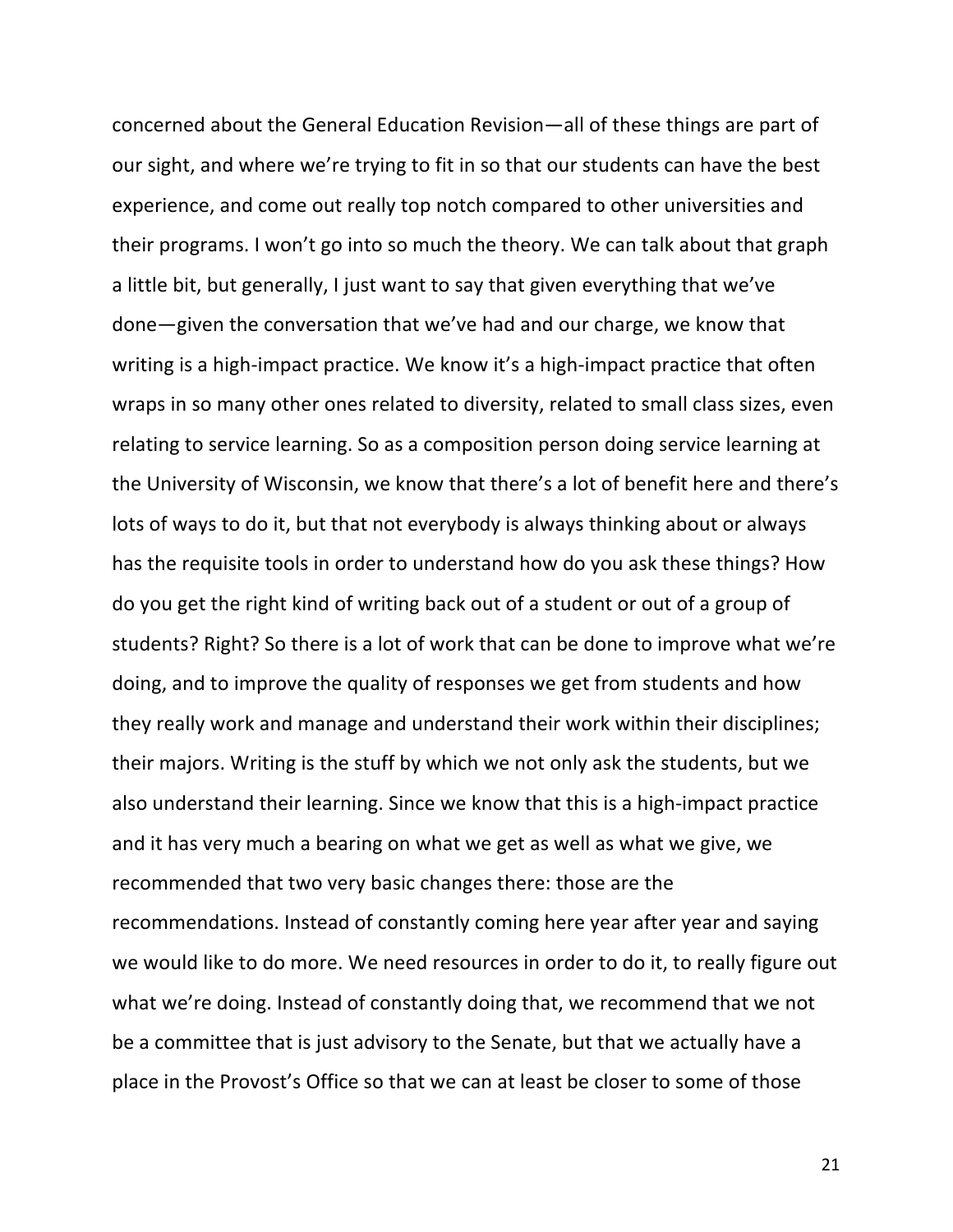resources; that we can do the kind of work that we need to do. These recommendations basically fall out under two broad things. The first is a curricular change, so that we can have some effort to help you all do the curriculum for writing that needs to happen in your areas. That's the biggest kind of thing. This isn't something to say, "This is what the outcomes must be for all. But so that administration has a tool to say, "Here's how we lift you up because you're faculty. You're the one who's doing this curricular oversight. You're the one who's doing a lot of the curriculum planning and designing it." It's going to look a lot different in philosophy than it does in biology, I guarantee you. How do you do that—across all these different things? And the second one is of course pedagogical. By that I mean, a lot more than just do we count comma splices and grammar, but what do we really do pedagogically in order to craft a really good assignment? How do we craft a response or some prompt that provides us with the response that we really want, rather than relying on some things that we've maybe have worked out for a long time, but may not be aimed exactly at what we want. That's the long and the short of it. Dale **Cyphert** here did a lot of work on this report, so if you have anything to add, or Jaycie (Vohs) if you have anything to add from the Library's perspective?

**Cyphert:** Well I just think that we have been asked by every incoming Faculty Senate Chair to do a project of some sort, so Jim (**Mattingly**) was not any different. But really we have felt like we are just kind of an advisory group with a fair amount of frustration because every year we take it back to the Faculty Senate and everybody agrees—yes, yes we need more writing, and everybody says 'Yup, that's something we need resources for." So it seems like it's time to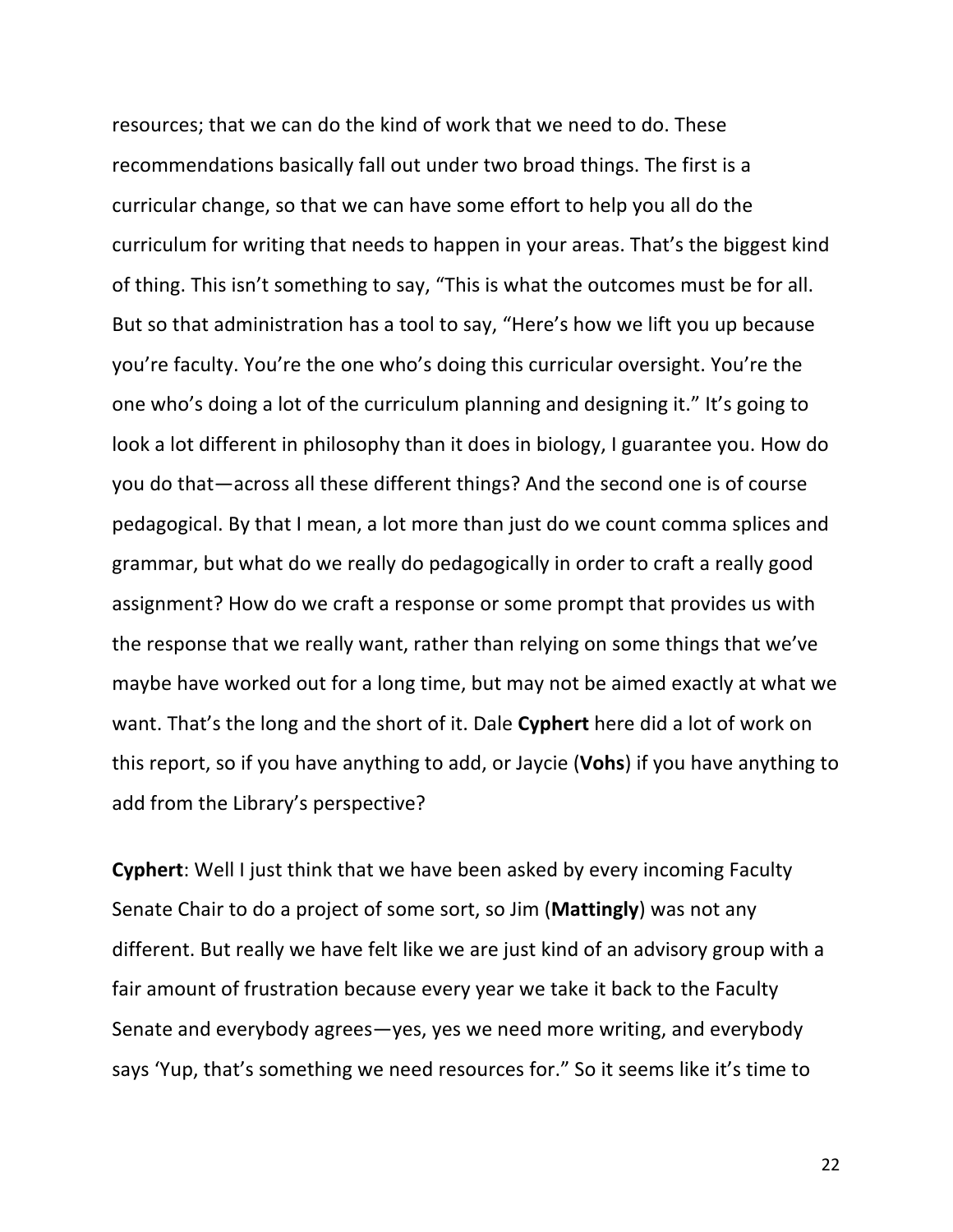sort of make an adjustment, which Jim (Mattingly) was pretty frank about saying, let's think about what this really needs to be. But, the other things that has come up over the last few years is the University-wide Learning Goals, which we were very excited to see that communication was identified, obviously. I'm an oral comm. person and there's a lot of other non-writing people in the group, but we traditionally have been called the writing group. We were quick to say, "That's not a problem." Oral and graphic (visual) communication is equally important. But some of the conversation at that point becomes well how does that actually fit in with University-wide goals? And as David (Grant) mentioned, writing in biology is very different from writing in pre-law or some other field, and I think one of the on-going thrusts of what we've been trying to say is that there really—I will refer to the little chart—because you see that place where it says 'appropriate discourse' in the middle? We recognize that appropriate discourse for academic work at the freshman level is very different, besides the fact that they're 17, by the way. But that's a different issue. But that academic writing discourse is very appropriate in certain fields and in certain areas, but as a learning goal, I think every college probably means communication somewhat differently. So, trying to get a handle on where's the balance between academic communication and discipline-specific communication and civic communication, which is a different animal altogether, are very complicated questions. And so to just say well, "Yup, we need more writing or more communication," doesn't really do anybody any good. At this point we really need to start to get serious about how do we actually put those learning goals together in a way that is meaningful? And we're all real excited about the potential for that. You know that middle of the circle—this is where we live. We're rhetoric people. (I used the 'R' word)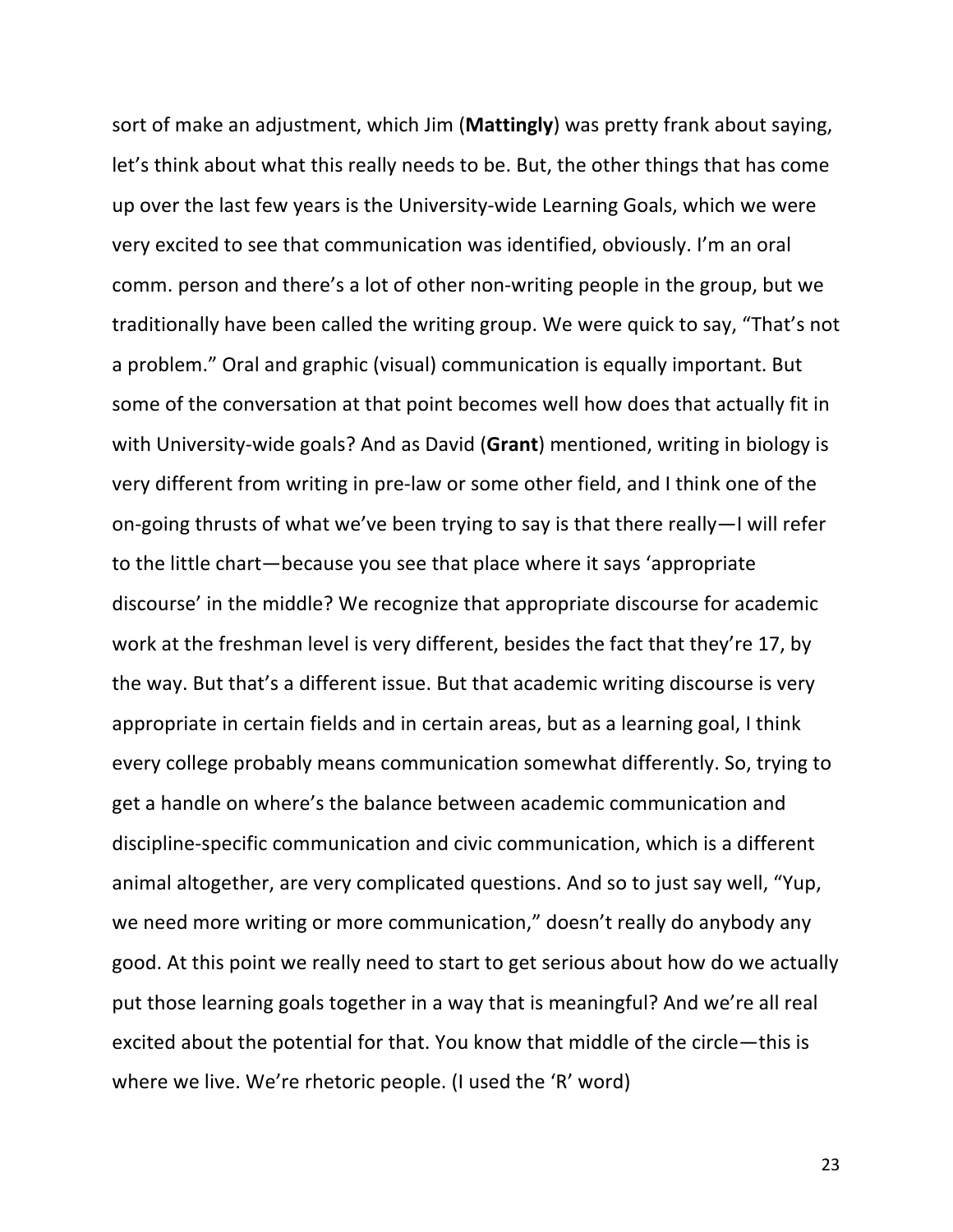**Grant**: Ah, good.

**Cyphert**: We talked about using the 'R' word, because we are all disciplinary specialists in discourse, in what this really means, and it's a very complicated, worth a PhD-kind of topic. So we all are excited about the potential. But it's not something you can do with a committee of advisors.

**Mattingly**: Is it a fair observation that an important frustration for the committee has been finding an entry point into actually influencing the curriculum?

**Grant:** I think so.

**Cyphert**: Yeah. The closest we got to an entry point was to say, "You know, faculty can propose curriculum changes. Well sure. Yeah. But we're talking about a crossdisciplinary, cross-college understanding of how to integrate discourse in with content across various areas. That's not a simple thing to do. So curriculum-somehow affecting the curriculum would be the obvious thing that we're looking for, which is why we suggested something in the Provost's Office. We're not taking a stand on what that would look like, or what that means because who knows what it could mean.

**Grant:** The appendix shows too, that most of our peer institutions—most universities even of our size and stature—we're not talking big R 1's here, we're talking regional public universities—they already have a concrete institutional mechanism for this. Right?

**Cyphert:** And they're very different.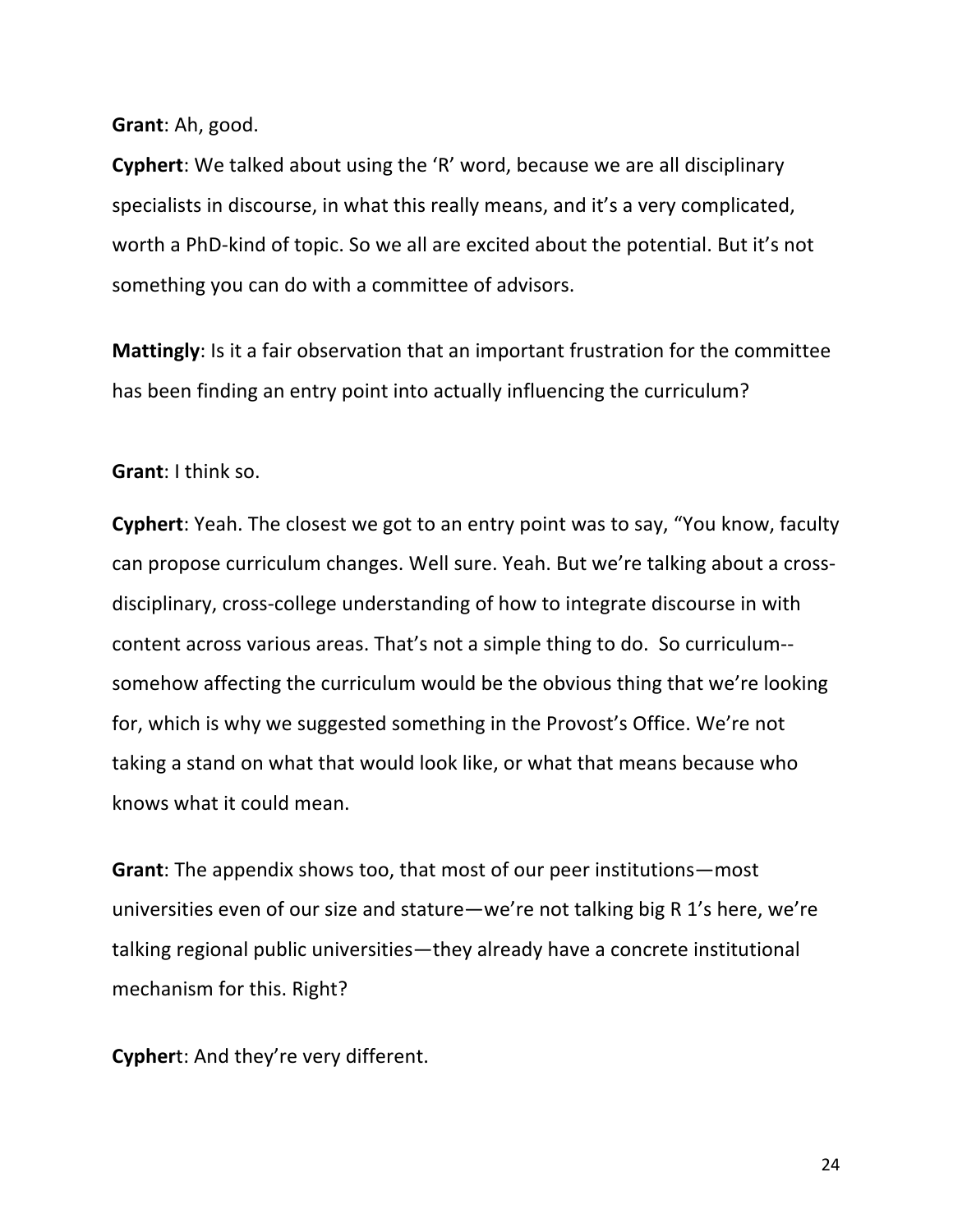**Grant:** Yeah, they look very different, but there is usually something—some sort of purchase in this is a good-for-all, and really supporting faculty in their work.

**Cutter:** Yeah, I did notice that. It doesn't say it specifically in here, but what about, how do you feel about just having a University Writing Program?

**Cyphert:** That's one model.

**Cutter:** A very common model.

**Cyphert**: Yes, and the project two, three years ago was to look at best practices across our comp institutions—like you said, we're not looking at R 1's. We're looking at comparable institutions. And writing programs or communication programs—now many of them have switched to a communication designation that's a pretty common model. There are resource and infrastructure issues that have to be contended with. And one of the things that we were charged for doing was to say, "What's the best version of the best practices here?" And we could see that kind of a two-tiered approach where the colleges or disciplines would have some input in what their particular type of communication needed to be, was probably more pragmatic for a school our size and for our sort of the way we run things. So, instead of having a single writing center—what I'm saying across the whole University, we would probably be better off here—and this is again guessing because we haven't tried to figure out how this would work—but to have some sort of synergy between writing resources—maybe faculty development; maybe professional development, maybe various kinds of support for disciplinary writing at the—at least at the upper levels. And that was a model that we came up with—with this kind of two-phased writing.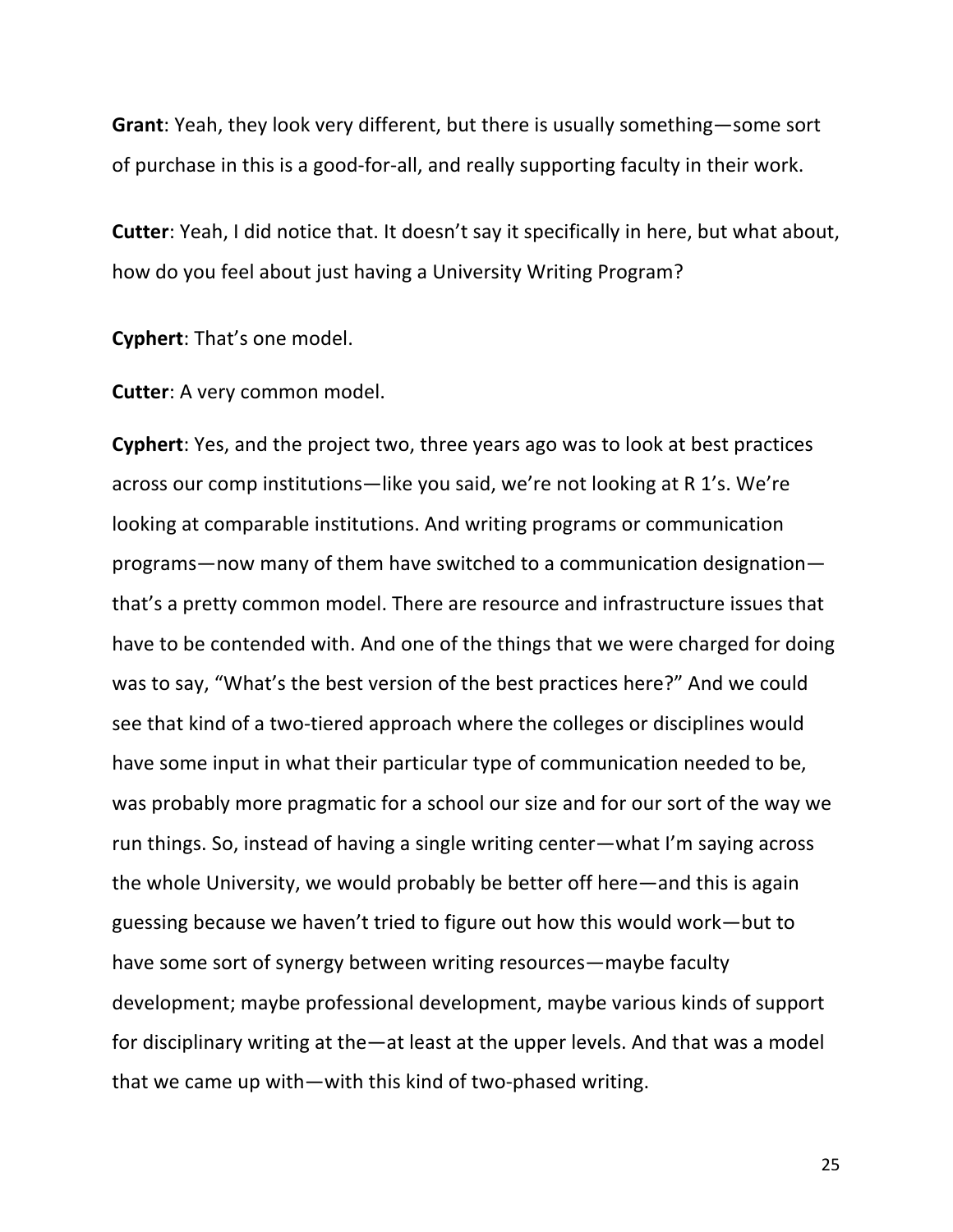**Grant:** And to also speak to you, it was noted in the report, that Provost **Wohlpart** did send myself and Kim **Baker** off to an institute in the spring. So again, I want to keep everyone abreast. The wheels are moving, and so as we're talking, keep in mind that many of these things are in the air. There's lots actually going on.

**Cutter**: I was just going to say I think I've seen a lot of writing programs where it can organize whatever if you have a version of first-year comp, but also it can be a support for writing across the curriculum.

**Cyphert**: Or disciplinary-specific writing.

**Cutter:** And that's what I mean by writing across the curriculum. They can be a resource for—and they don't just have to be communication or language and literature faculty.

**Cyphert**: Exactly. But, recognizing that a biology professor who has no training in pedagogy might struggle to teach a course in writing. That's the issue. So it's fine to say we have discipline-specific writing needs, but that doesn't mean we have we have some departments with very strong writing programs within the department. We have others that really don't have any internal infrastructure to do writing in their own field, although maybe there's other departments in the college where there would be some synergies. That's kind of where we left the last proposal because we recognize that even getting a map of what's available and what's out there, and what sorts of support would be needed, would be a research project that we are not in a position to take on. That was one of our resource issues. We used to all have release time for the various things that we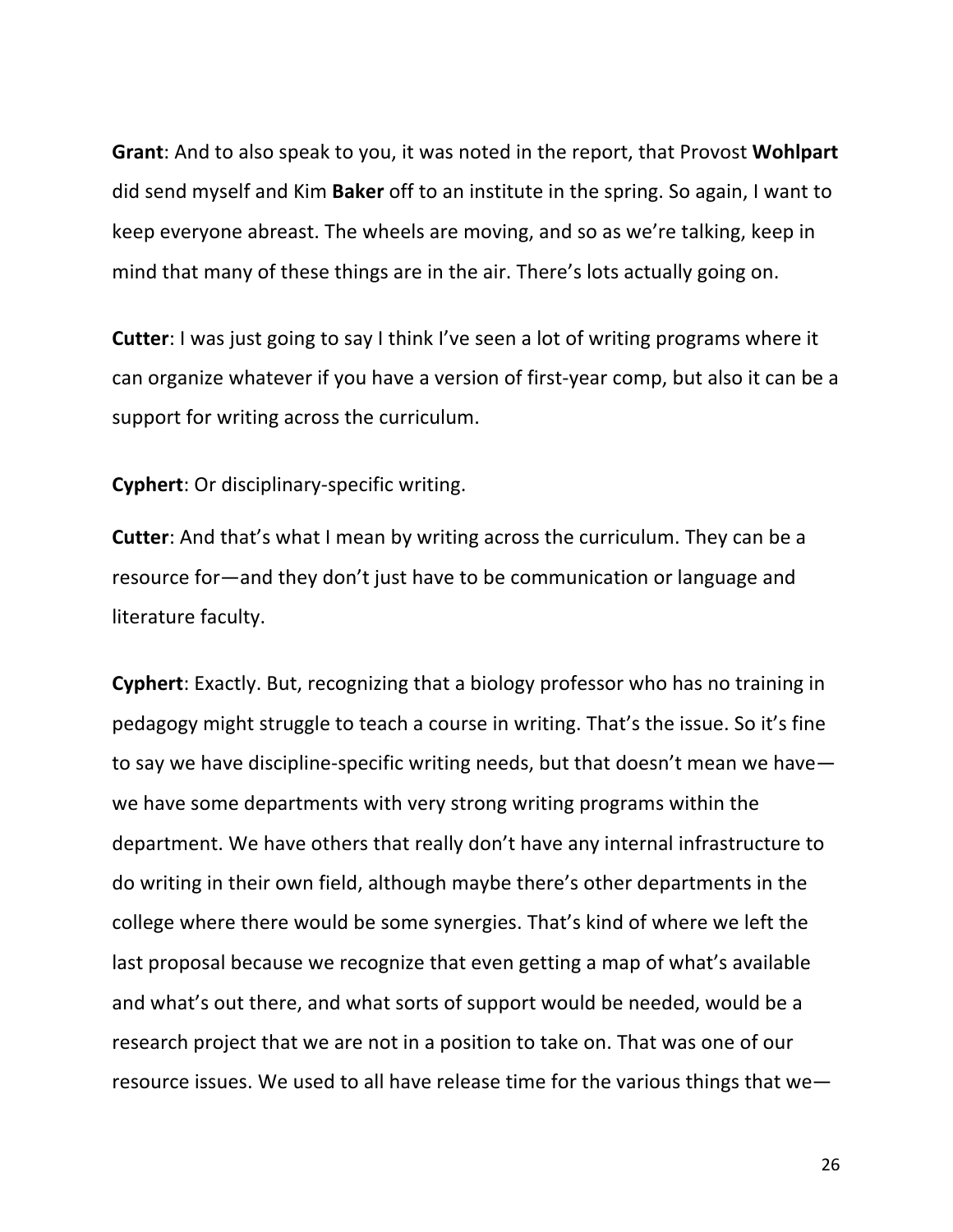the reason we got on to the committee—we basically don't have any of that anymore. So, we're just a committee now. We don't even have disciplinary jobs. I kinda sorta have one.

**Mattingly:** A committee with a big huge, huge charge.

**Cyphert**: Yes. And we're just a bunch people in our little service projects.

**Grant:** But we keep asking for work.

**Cyphert:** Yeah, we do. We keep saying, 'Yes,' when faculty chairs come and say, "Can you do this?"

**Cutter**: So, my other question, that I want to ask while you're still here because it to me brings up the Gen Ed committee, it seems like if you look at your figure, it seems like you're suggesting a slightly different model of looking at learning outcomes than the proposal that we're talking about with Gen Ed. I read this as suggesting that it's hard to talk about a communication learning outcome separate from critical thinking and content knowledge. Am I...

**Cyphert:** I think that would be true of all three, actually.

**Cutter:** That's what I mean.

**Grant**: That's not to say you can't look at it. If you look at it in that certain way, you have to understand the pros and cons. Right? What are you measuring and how are you measuring it becomes a really key question because you're probably using language to measure language, and so how you go about that becomes a dicey issue. Things like the AAUP rubrics are fine as kind of a thumbnail kind of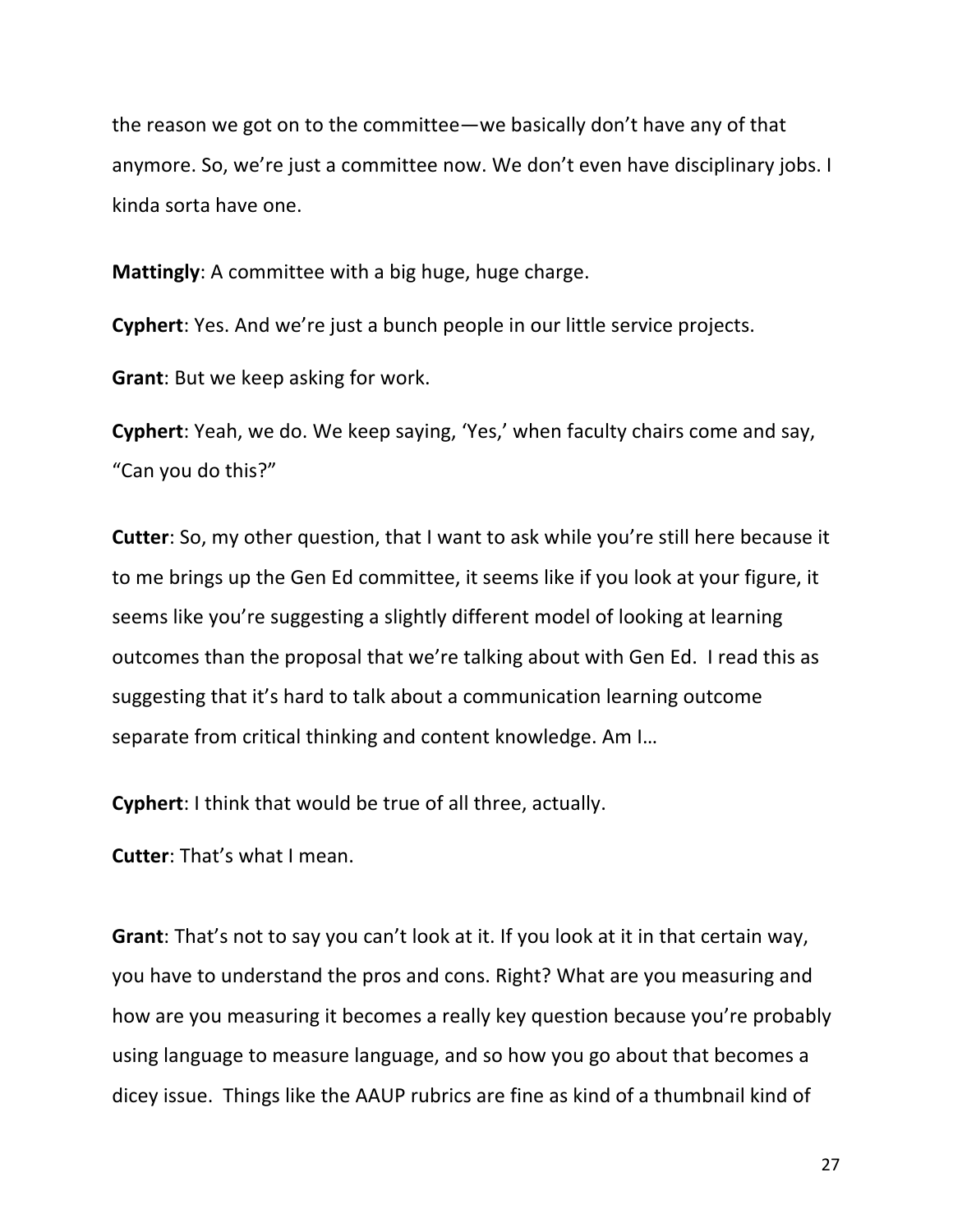sketch, right? But there's nothing that says that you can't add more to that, to get a slightly different take on it that suits your purposes in your department or your curriculum. There's nothing that says that you shouldn't understand how those questions and measures came to be, and how they are done on a national kind of level. There's lots of ways in which to kind of say, "Yeah, those are good as one piece." But there's no one-size fits all here. Right? So that's going to take some collaboration and some resources.

**Wohlpart**: If I can just add real quickly: This is not in any kind of way at odds what Gen Ed is doing. There's nothing in the Gen Ed Proposal that says critical thinking must be separate from content.

#### **Grant: Right.**

**Wohlpart:** There's nothing in the Gen Ed proposal that says communication is separate from content. Those things absolutely can and should be dovetailed. I want to be real clear that this is not at odds with what the Gen Ed Committee has done. In fact, it fits very nicely.

**Cyphert**: In fact, the issues are the same. Whether you consider it integrated across disciplines or whatever, you would still run into the Biology department might define communication differently from Economics, or even define critical thinking differently. So then you've still got apples and oranges across disciplines, whether they're integrated or not is sort of beside the point.

**Petersen:** Our desire I think to invite you here at this time in particular was somewhat strategic in that we are thinking about the General Ed Revisions. Two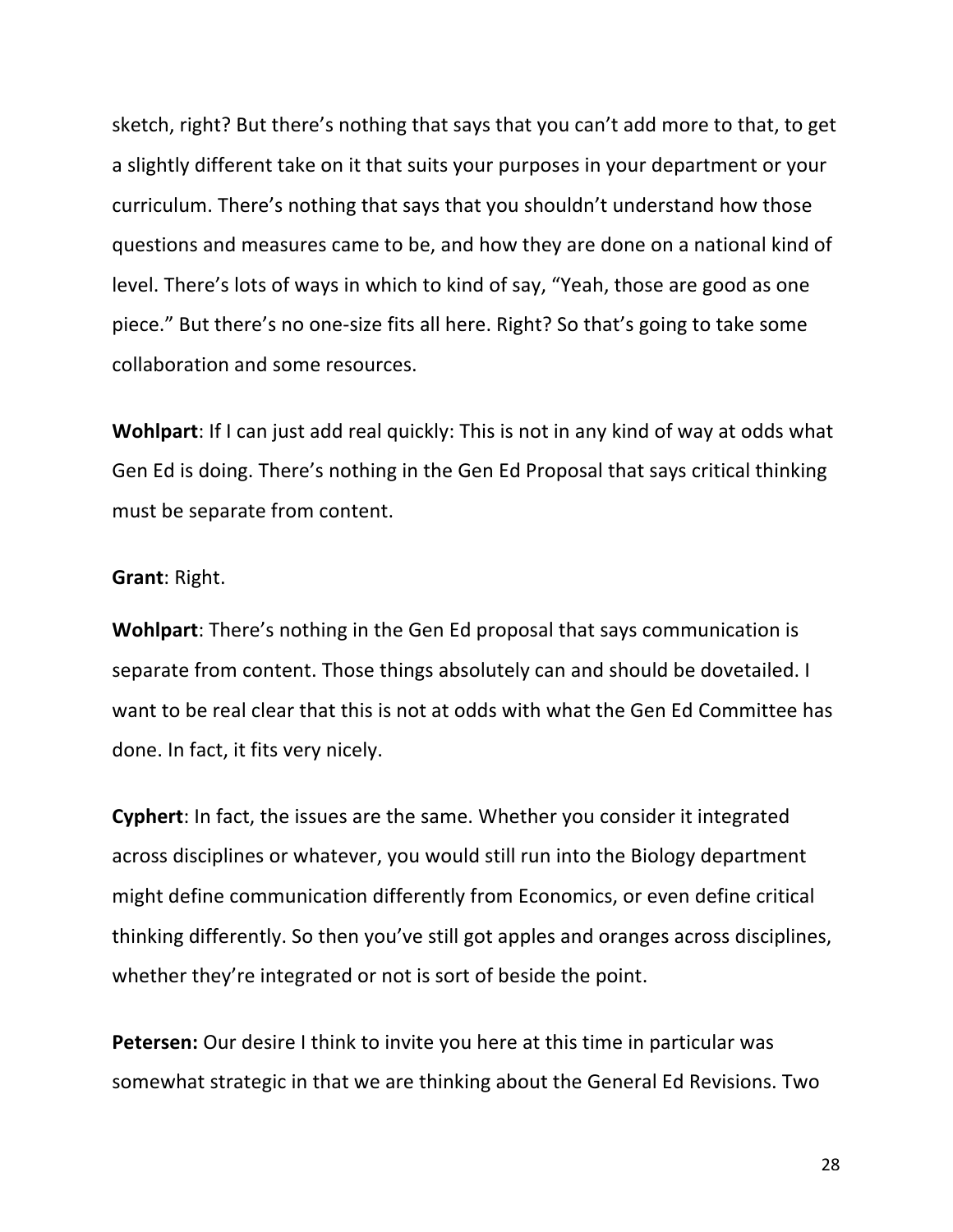weeks ago we talked about the Interdisciplinary Committee, so it seems timely in that the University Writing Committee might also be re-evaluated and perhaps overlap, or there may be opportunities that emerge in the General Ed Revision work as well as the Interdisciplinary Committee work, that might get at some of these recommendations that you're putting forth.

**Grant:** And certainly Associate Provost **Pease** here has guided me quite well in saying get in touch with Dean **Bass** and get on the docket for the Gen Ed Revision Committee, so that's something—a further step we have yet to take. But we're excited to do that and keep the conversation going.

**Petersen:** Any other questions or comments? Thank you very much.

### **CONSIDERATION OF CALENDAR ITEMS FOR DOCKETING**

**Petersen:** We have five emeritus request for docketing and the Academic Freedom Policy has come back to the Senate. So I suggest that we go ahead and docket these items in a bundle. Is there a motion to docket the five emeritus requests and the Academic Freedom Policy 6.10? Thank you Senator **Burnight**. Seconded by Senator **Gould**. Is there any discussion or conversation needed? All in favor then of docketing the five emeritus requests and the Academic Freedom Policy for our meeting January  $14<sup>th</sup>$ , please indicate by saying, 'aye.' And any opposed? And any abstentions? Excellent. The motion passes.

#### **CONSIDERATION OF DOCKET ITEMS**

**Petersen**: We have two items for consideration today and I would like to suggest that we move the Committee on Committees Procedure Recommendations to the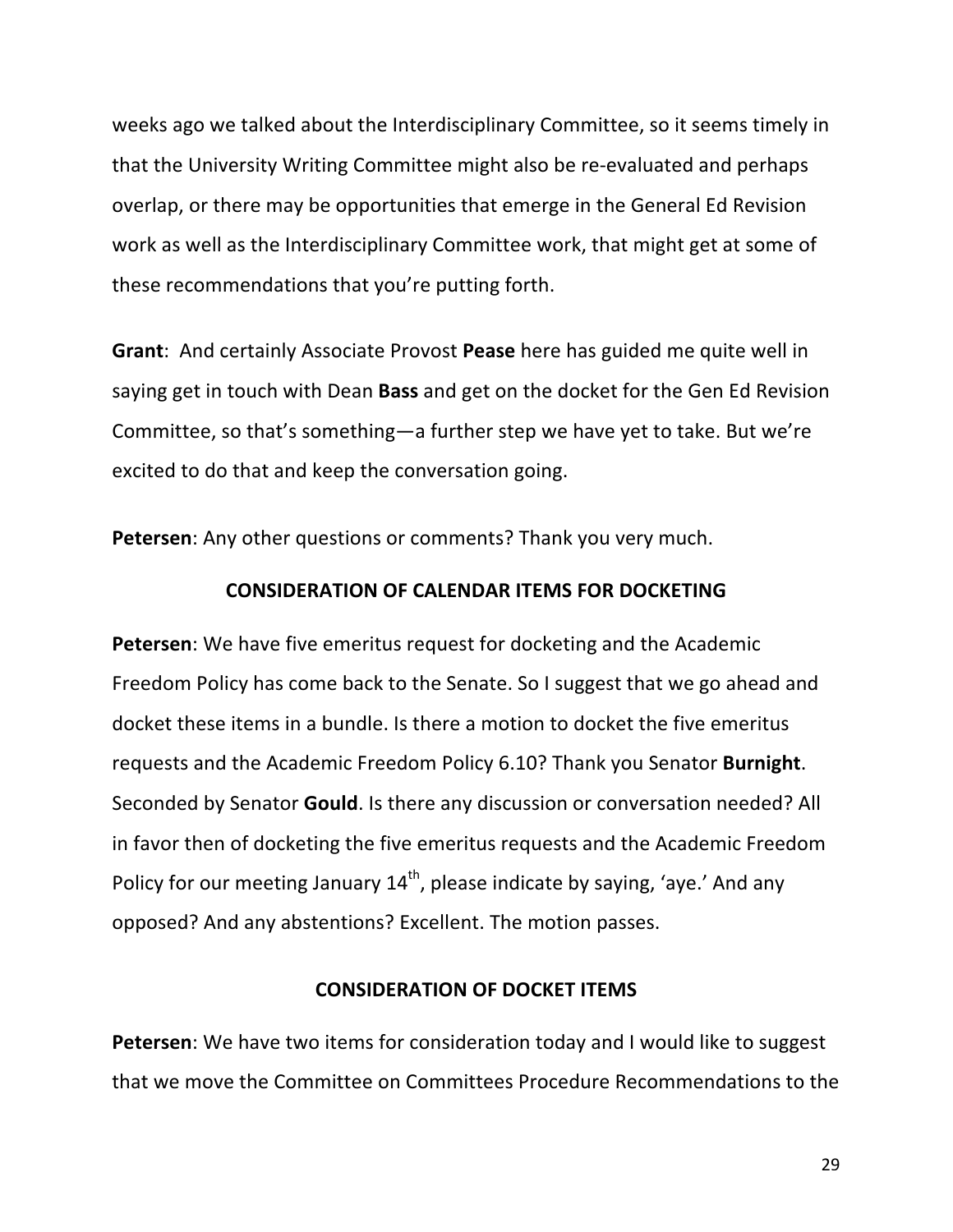head of the docket because I believe it might be a shorter conversation, and then our two guests that are here to represent those recommendations can leave. Is there a motion to move the Committee on Committees Procedure Recommendations to the head of the docket? Thank you, Senator Zeitz, and seconded by Senator **Neibert**. All in favor, please indicate by saying 'aye.' And any opposed? Any abstentions? Alright, the motion to move the Committee on Committees Procedure Recommendations to the head of the docket passes, so we can take that item on first, and I'll let Senator **Mattingly** as well as our two guests introduce these three recommendations.

**Mattingly**: There are two faculty committees that work with the Graduate College to receive our proposals for research awards, as I'm sure you all know. The PDA Committee, that is the Professional Development Assignment Committee and then also the University Research Committee, which reviews applications for summer research fellowship, or proposals for summer research fellowships. In their work with these committees, the Graduate College has, and the committees have run across some difficulties, and as a result have made some recommendations for changes to committee structure and arrangements, and they are the three changes that you see before you. The first one, involving the PDA Committee is that the terms for seats on the committee would be reduced from three to two years, and this is simply to reduce the likelihood that someone would resign their seat during their term, which has been an issue even this year. The second proposal is that the seats of the Summer Research Fellowship Committee would be elected by faculty instead of appointed by deans, which would then also be consistent with what's done with the PDA Committee as well.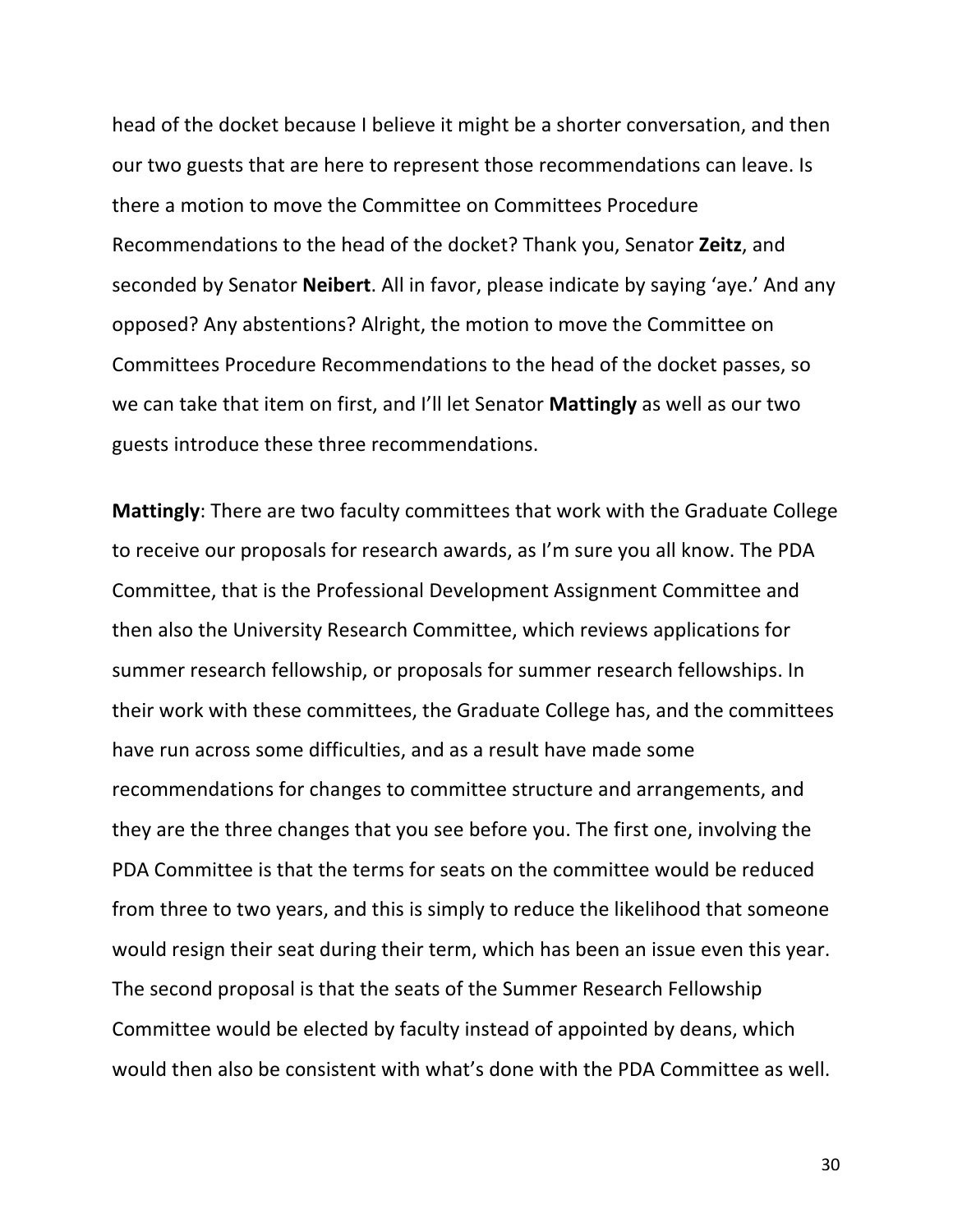The Summer Research Fellowship Committee also has two-year appointments, so that would also make both of the committees consistent as well. And then finally, item Number 3 is that when there are a great, great number of applications or proposals as there were this year, the Graduate College would like our support for bringing in some overload help to review some of those proposals and rate the proposals, so that they can spread the work around a little bit. That's my understanding. Did I miss anything?

**Olivares:** Well, there's another aspect to that, but our dean is here. A resignation in the last minute has happened this year. There were overwhelming resignations because people really wanted to apply for the summer fellowships. I need to reach out to the Committee on Committees for-to find another person since the funds of the summer fellowship stems from the funding of the budget that the Graduate College has. We're requesting that in a last-minute situation, our dean could be able to fill that position.

**Mattingly:** Also you should know that the Committee on Committees has heard these proposals and actually has voted to approve them as well. And so they are coming from the Committee on Committees to you, the Faculty Senate.

**Petersen**: I just want to clarify the process as well. So, our role here would be to vote to approve to recommend, and then with regard to item Number 1, that's a policy, and so we would move it through the typical policy process. With regard to Item 2, that would be a Provost approval, and Number 3 would be a recommendation that would go to the Provost as well.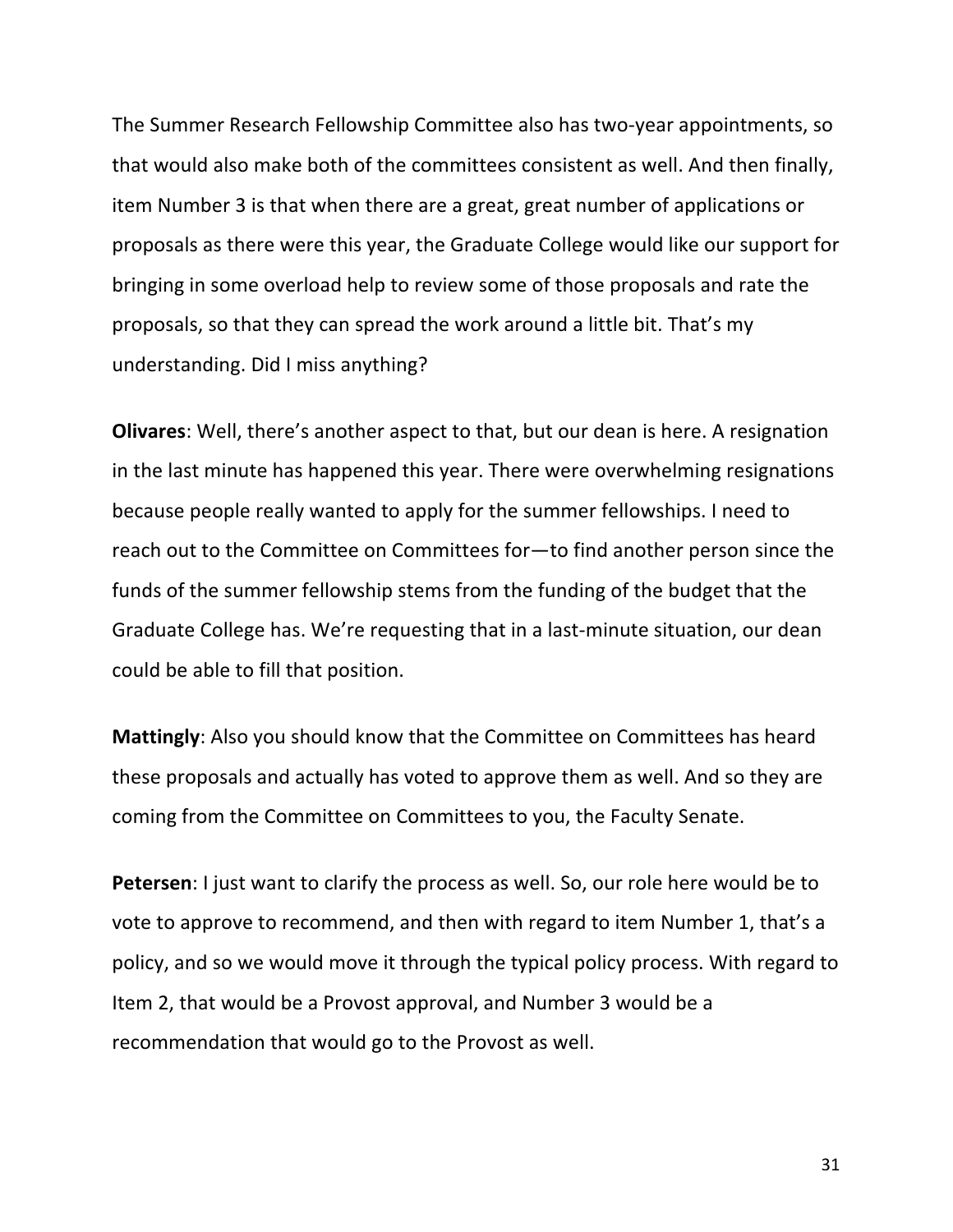**Waldron:** And Amy (Petersen) Policy 4.08 is already open—it's already in the process of being updated, and it's open for comment right now.

**Mattingly:** That's the PDA?

**Waldron**: That's the PDA, Policy 4.08, and so that's already...

**Mattingly**: It would have to go through again, wouldn't it? I think it would be a separate…

**Wohlpart**: Even if it has gone through that process, it's a non-substantive change, so I'm not sure it would need to go through that process.

**Petersen:** I could check with Tim McKenna.

**Mattingly:** Thank you.

**Petersen**: Are there questions, comments with regard to any three of these items?

**Cutter:** I guess I have a question about the third one. So is the—I was a little confused. Would this only be to assign administrative staff when somebody quits at the last minute, or would this be in general?

**Waldron**: I think there are two separate issues. So, one is that really when we reach about 60 applications for the summer fellowships, that's about the capacity of the committee without having undue burden on that particular workload. And so that's one situation. The other situation that happened particularly this year is that we had a lot of people who were on the committee, but then decided that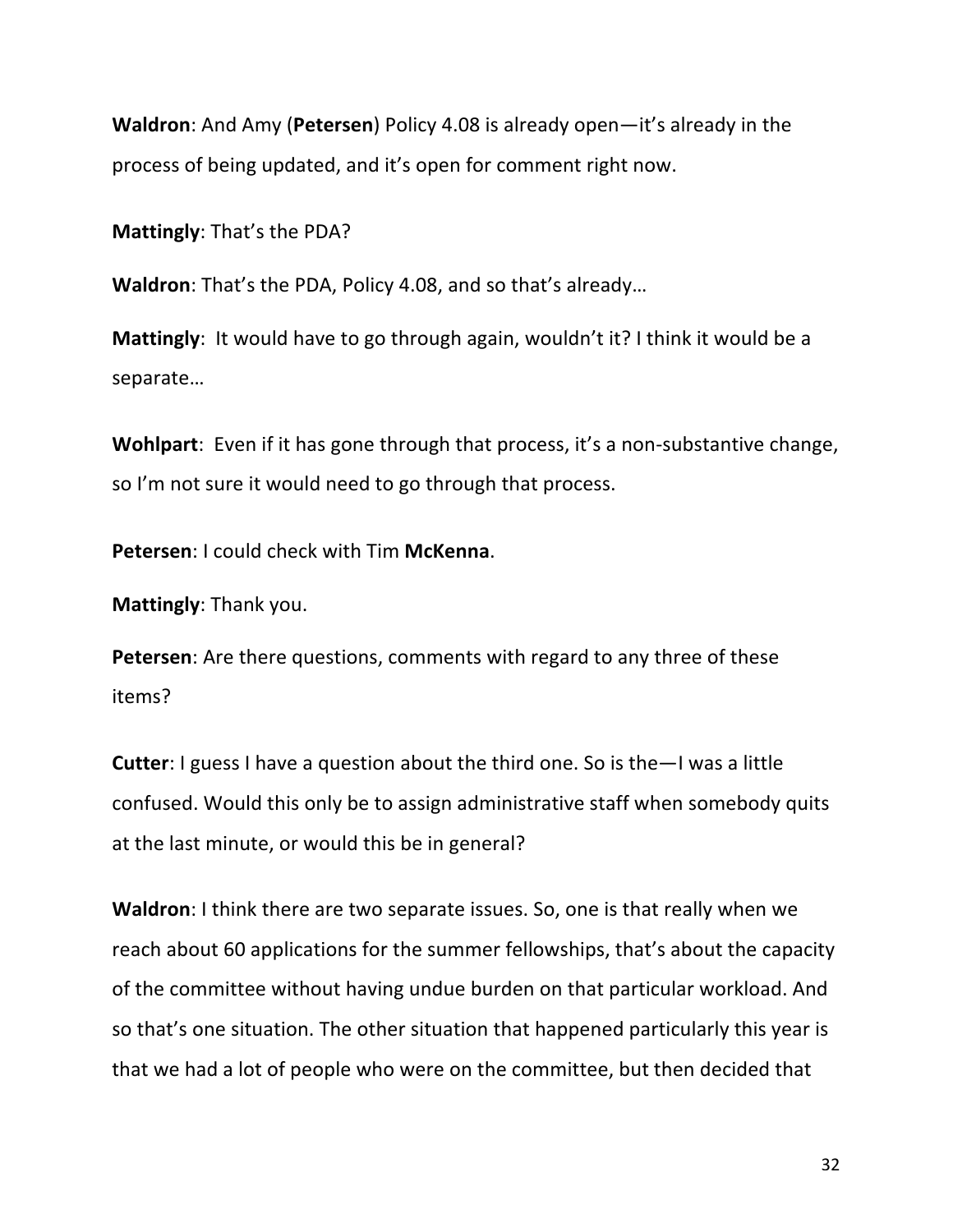they wanted to apply for a summer fellowship, and so they backed out and then Gabby (**Olivares**) worked very hard with James (Mattingly) to find another member from that particular college, and then that happened three, four different times and then that slows up the progress of being able to review them in a timely manner, and is a lot of inefficient work for both Gabby (**Olivares**) and who's ever the Chair of the Committee on Committees in terms of finding new members. So it's two issues. I'd say probably the latter one is more likely to happen, because if you look at the number of applications we've had, we've been typically between 50 and 60, and so with the committee structure we're able to handle that. But, if it gets beyond 60, then it's a lot.

**Olivares**: Maybe we could rephrase the situation like this: That when there is a resignation and without a possibility of finding a college representative, then the dean could determine the next member of the committee—a unit person or someone.

**Mattingly:** The Committee on Committees can already under current arrangements—can already vote to approve an appointee in the meantime, so that can cover that circumstance, but it takes time to do that, and so in the meantime it would be good if you or someone else in the office that has experience can fill in in the meantime.

**Olivares:** So it would be some similar with the PDA because the PDA guidelines included a member that was not from the colleges, so it would be somehow similar to that.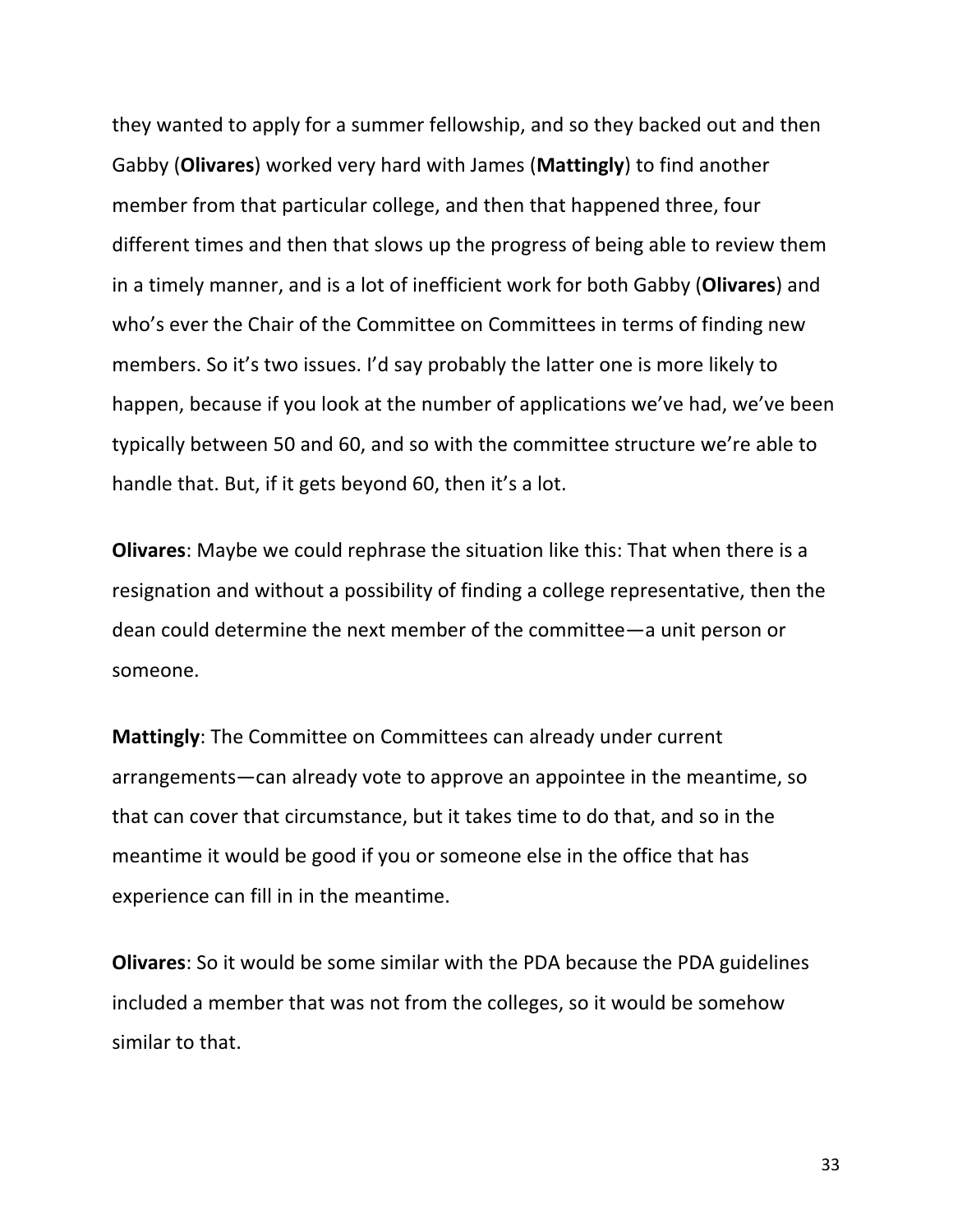**Mattingly**: So you would like to expand this proposal to include PDA proposals as well as summer research fellowship proposals?

**Olivares:** No.

**Mattingly:** No?

**Olivares:** Maybe I was misunderstood. The PDA composition of the committee does include a member of a non-unit, so if our dean were to appoint someone because of a resignation, it would be consistent.

**Mattingly:** Understood.

**Olivares:** It would not be dissimilar.

**Mattingly: Okay.** 

**Petersen**: So, both committees then would be—would have very similar membership timeline.

## **Mattingly: Okay. Good.**

**Stollenwerk**: Maybe it would help you with resignations if you were to have instead of a two-year term, a four-year term where half of them serve year 1 and 3, and the other half serve on 2 and 4.

**Wohlpart**: To give you a year off in between? Interesting.

**Stollenwerk**: Yeah. Then you can take that year off to apply because you can only apply every other—well you can only get it every other year.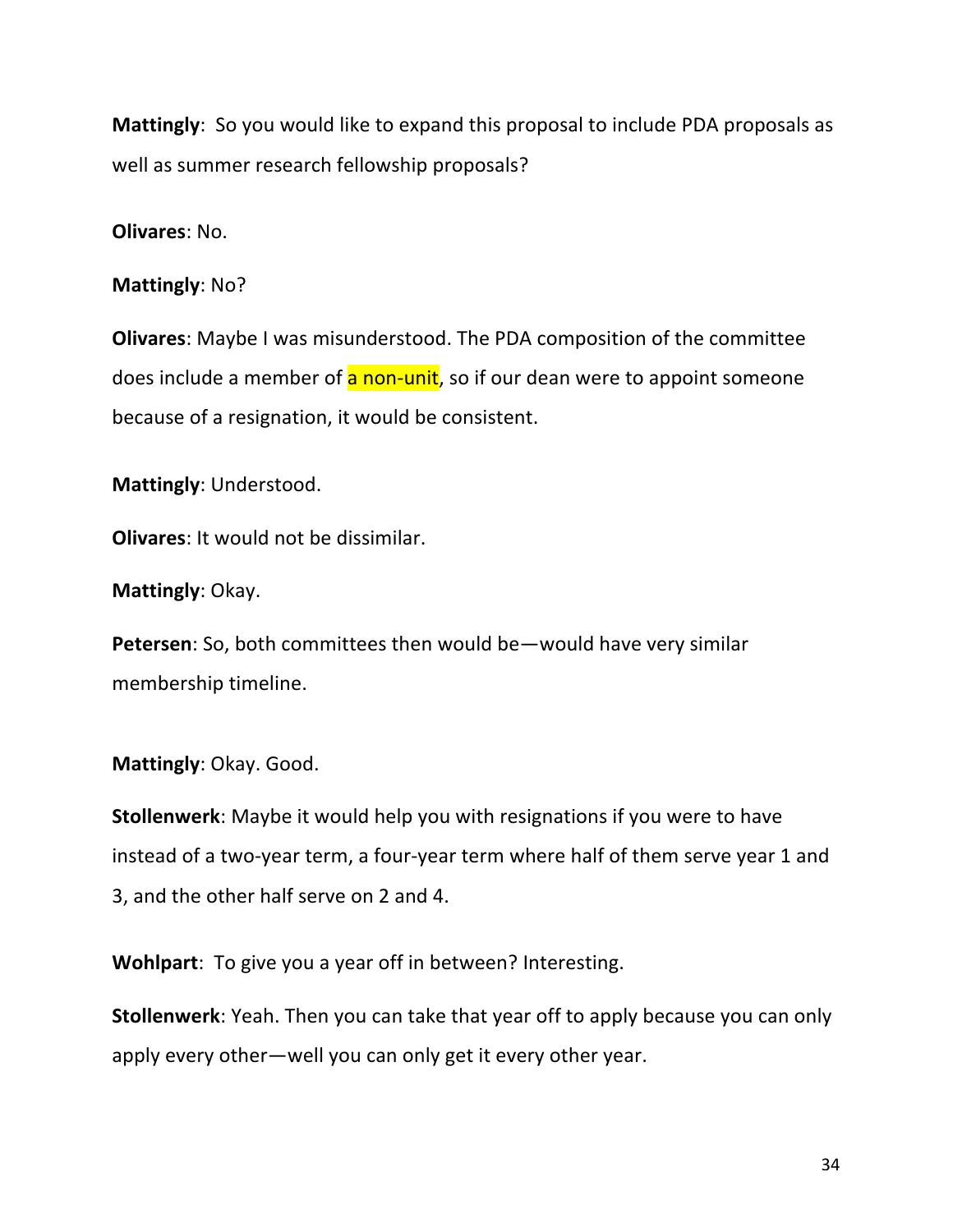**Mattingly:** It might be hard to recruit someone.

**Nook**: It's going to be hard to remember who's on it.

**Petersen**: I was just thinking about how you'd keep tract of that. [Laughter] **Nook**: It seems like we need to require anybody who gets one of these to serve on the committee the next year.

**Petersen**: Yes.

**Wohlpart:** That's actually a good idea. [Murmurs of agreement]

**Mattingly:** That's a good point. Do we have a motion?

**Petersen:** Is there a motion to approve these three items and forward these recommendations? 

**O'Kane**: I move that we approve these three recommendations.

**Petersen:** Is there a second? Seconded by Senator **Burnight**. All in favor of approving these three recommendations, please indicate by saying 'aye.' Anyone opposed? Any abstentions? Excellent. The motion to approve and send these recommendations forward passes. Thank you very much.

**Petersen**: That brings us to the General Education Revision Consultation. I just want to begin by thanking you all for coming, and for sharing with us so much documentation and the survey results. It truly is impressive how much data and feedback you all have collected and have gone through. Again, the level of transparency, your willingness to share those results with us, the summary comments; I'm very appreciative. We'll let you get us started.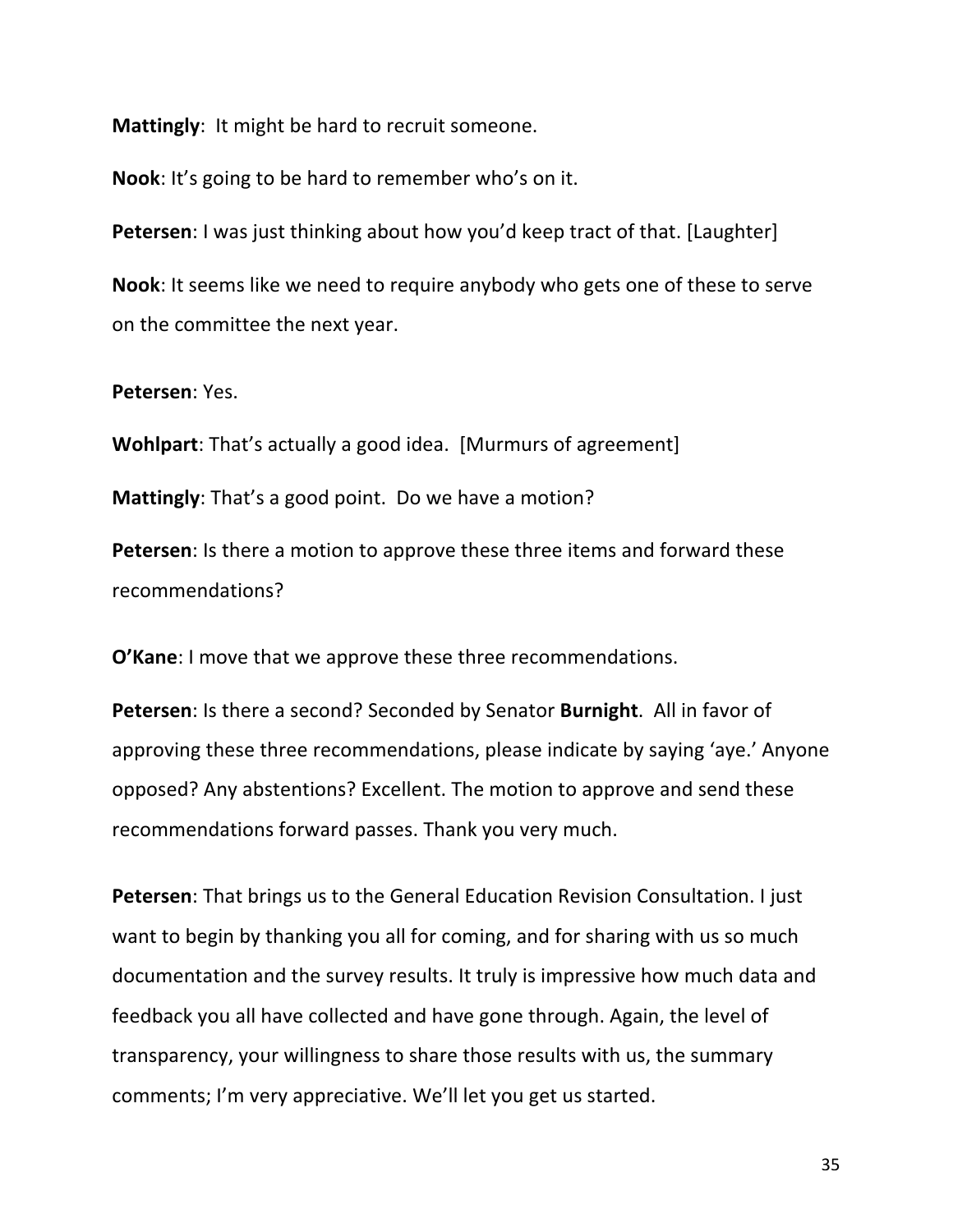**Wohlpart:** Why don't you all come up? This is important conversation.

**Petersen:** Is there a document that you would like us to load?

**Kogl**: The draft of the items. I'm not going to start with that right away. I am going to... You certainly don't want to start with the big stack of survey responses. We did have to discuss whether or not to share those in their entirety. We weren't sure if people would want to read them all, but we thought, well better to share them all. People can read them if they want. People who are likely to teach in particular areas or who have an interest in particular outcomes should certainly look very closely at those comments, which is sort of the way we on the committee did it as well—reading all the comments. For the consultations with the college senates, and I won't list all of them because I think you also had that in a document with the UCC, the Library, the Advising Network, NISG, Upper Cabinet, Philosophy & World Religions: I will try to summarize the themes that leapt out at us, although I think you also have all of those notes, which I wouldn't blame you if you wouldn't want to read all of them. I would say that the themes were these: A couple of positive things—people seemed excited about an outcomes approach, which was good news for us. People seemed excited about creating something that students won't see as a hurdle. So those were unambiguously good things that we heard repeatedly. And then there were a number of questions. Some of these are just sort of neutral questions of how is this going to work? And then I'll get to some concerns after that. So there were questions about the length; about shortening it. Are we really going to make it only 36 hours? But we heard both good things and concerns about that and enthusiasm for it. So, it kind of depended on your perspective. There were folks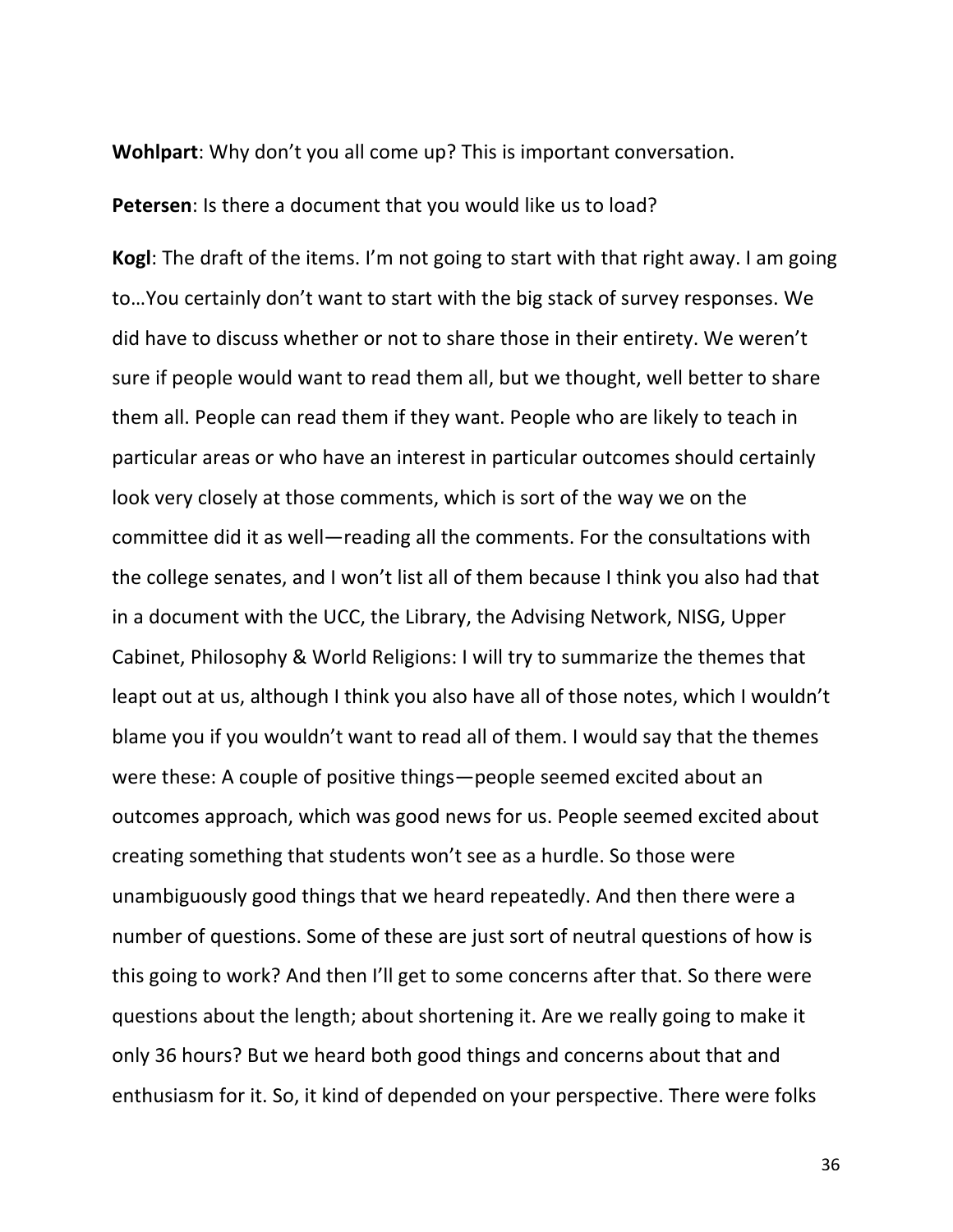who thought this is going to be a way to cut staff. Or, this is going to hurt departments—which I'll get back to in a little bit. And then there were folks that said, "That's great. Students can add more majors. They add more minors. They can add certificates." So we heard feedback on both sides. We also heard repeatedly that it seems that we might be moving toward a model where there will be 6,000 different classes that will count for the LAC. What would that look like? Will that mean there's not enough of a core experience that all students share? Or, will that be good for flexibility? We also heard from majors that consider themselves 'found majors.' Will students find those majors still? How will those departments make sure that they still are teaching the students that they are teaching now? And then more kind of technical or process questions, like how will we include new courses? Or how will new courses enter this new system? How will assessment work? And then there were just a number of questions about structure and about timeline, and about how structure and outcomes and assessment all kind of go together. And we got the feeling that a lot of people would like to see a complete edifice presented. But we can't really do that. That's actually not our charge. Our charge was to start with outcomes and then do the structure, although in the timeline of doing it one at a time was something that this body approved, we suppose that we could try to do structure and outcomes at the same time. But, the committee has always been operating under the assumption that we're going to start with the outcomes as the foundation. I would say those are all questions that are not necessarily concerns. Not necessarily negative or worries. I would say for concerns, that the big ones are that people, especially in service departments, are worried that there just won't be as many demands for those department's services; that student demand for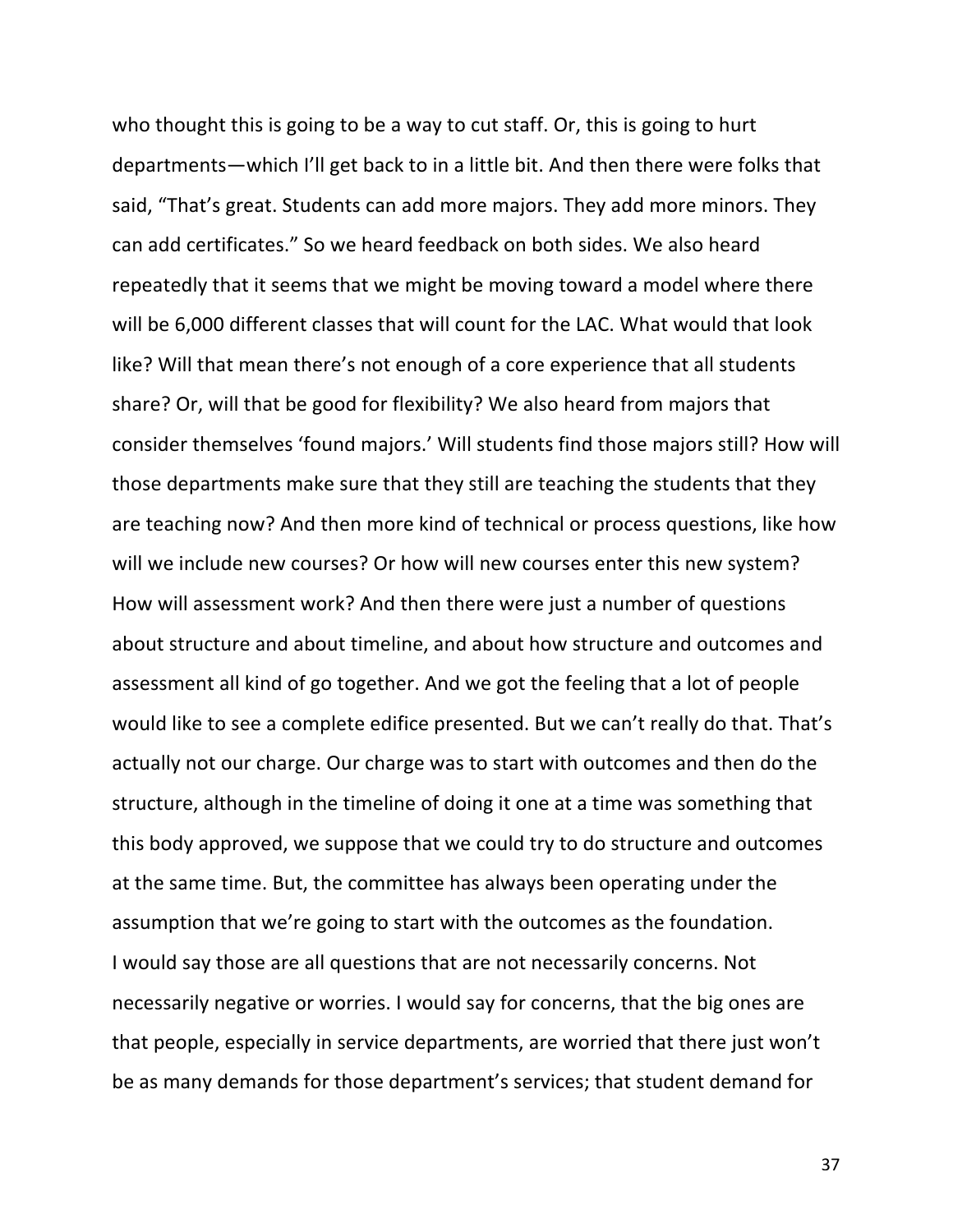those courses will decline, and that's a genuine concern. And that of course impacts faculty, particularly term and adjunct faculty. But not only term and adjunct faculty. So the committee—we get that. We've heard it repeatedly and we understand it. And then-I'm going to talk quickly because I know we're running out of time, so feel free to ask questions as they come up for you, or when I'm done. Whatever works. And then a couple of requests that we had: More transparency, which is partly why we said, "Please, just look at the documents if you want to see them." We're not trying to hide anything. We're only were a little concerned that maybe on the survey people thought their responses were anonymous, but I guess we decided that we hadn't told them they were, so... The Supreme Court standard is a reasonable expectation of privacy. So, I guess we decided that people didn't have a reasonable expectation of privacy. So, more transparency. We've heard that, and also time for feedback was another theme we heard repeatedly, is that nobody wants to have something sprung on them. Not this body. Not the faculty as a whole. Nobody wants to be told, "So here's what we've got. You've got three days over winter break to figure out what you think about it." We get that. Some of us have been around a long time and we understand that time and timing matter, and a slow pace matters. So, those are the themes as we saw them that leapt out from our meetings with various bodies. We are still thinking about all the feedback we've gotten. We are still reflecting. It is difficult to sort through what the feedback means when you've got people saying, "This is an absolutely great idea." And on the other hand, "This is asinine. Why are you even thinking about that?"--about the same thing. So, we're having to make some judgements, and we're still thinking about it. And so, with no further ado, this is what we've got right now. Notice it says "draft" in all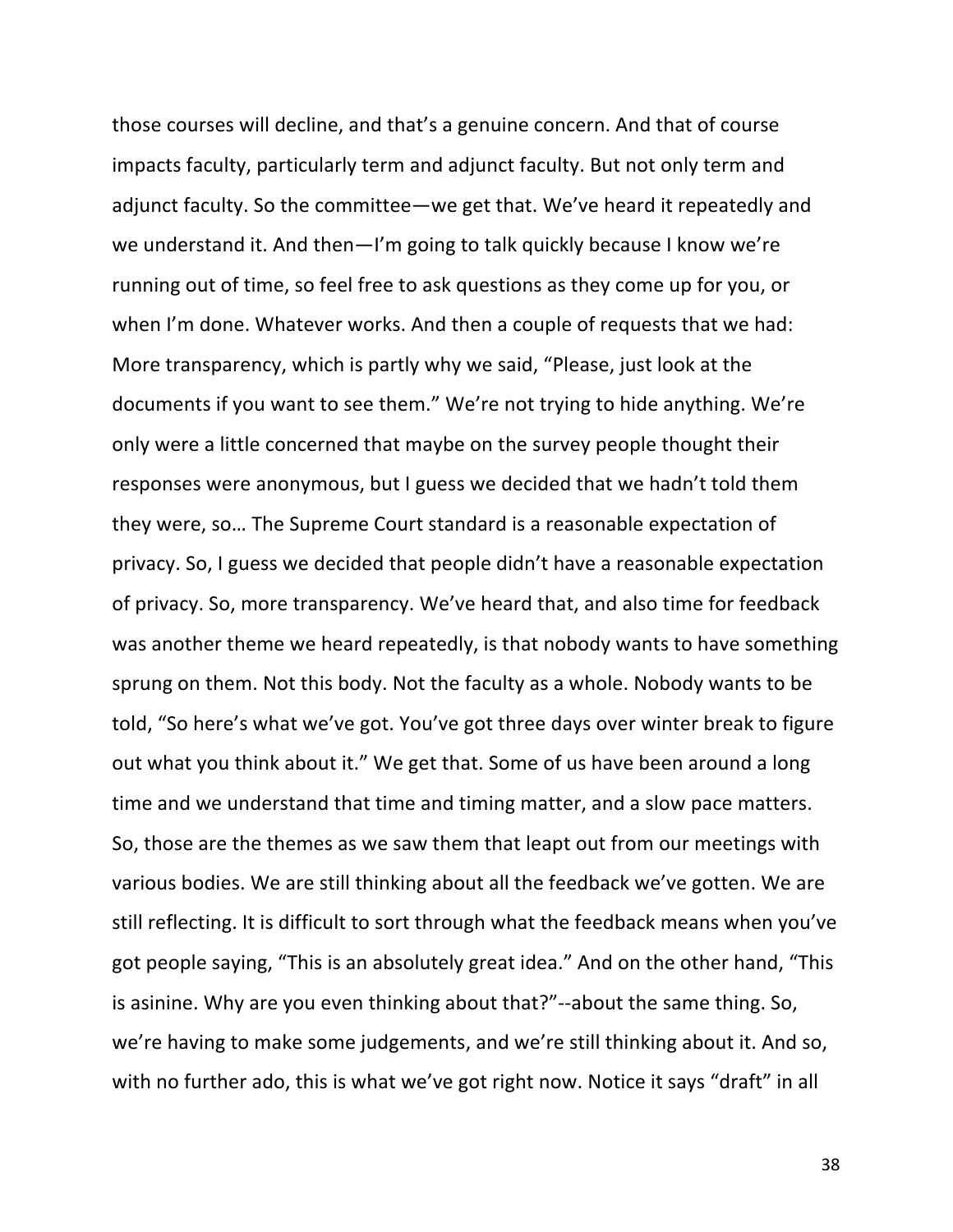caps twice because we wanted to present you with something. We have been discussing measurable outcomes for all of these, but we haven't yet narrowed down a list of measurable outcomes, which of course would be more specific than this. There's a few things we want to make really clear. I want to reiterate what Jim (**Wohlpart**) said, to clarify—in no way do we see these as stand-alone courses. In no way do we see any of these things as divorced from content. Just as an example, I can't really imagine the writing piece of communication for myself, for my own LAC class—the writing piece divorced from critical thinking, or divorced from content knowledge. It's going to look different for every class. But for us, we just needed to come down with measurable outcomes. So we have to kind of slice them up in this way, which I realize for many of us in teaching—that's a little bit artificial. Certainly for me it's a little bit artificial to think all of these would be separate, and then they'd be even more specific measurable outcomes. And there are still some areas where we are wrestling with as a committee. And if you are curious, we can talk about that. Again—not a list of courses. Not a structure, just the goals that will then define specific measurable outcomes. And then, the structure and the courses are two further steps that need to come after this. We still need to meet with the LACC. We're still willing to meet with anyone who wants to, but we also understand that we need to keep moving. So, at this point, we would like to hear what your questions and comments are. And I apologize for sending this out so late, but we were only willing to settle on a draft last week sometime.

**Zeitz**: How are you defining quantitative reasoning?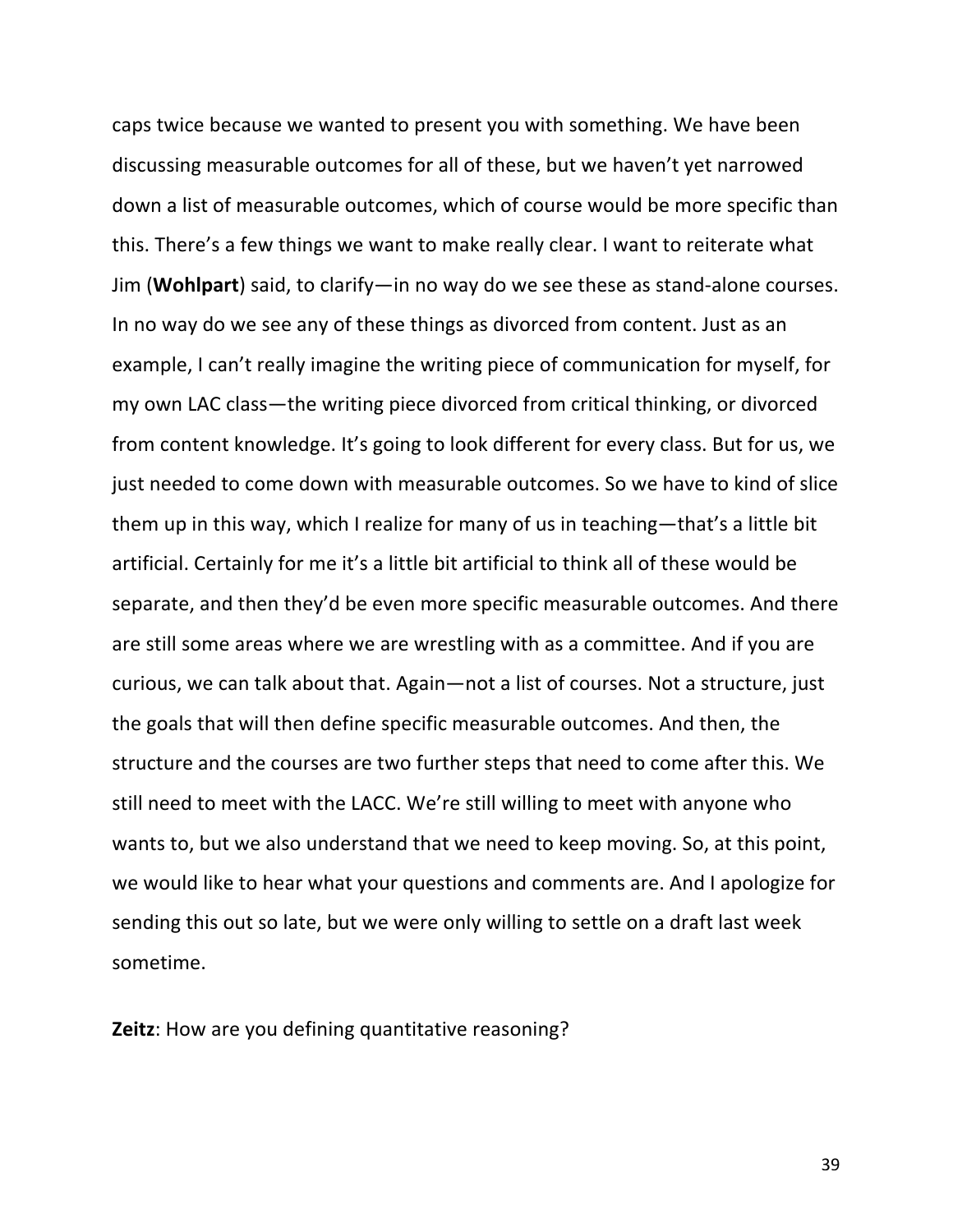**Kogl:** So, that's one of the areas that we've struggled with, because there have been some folks who think quantitative reasoning really could be part of critical thinking. It could be math. Some of us have said, "Well really the quantitative reasoning we want students to be able to do is to understand—as we happened to be discussing on our way over here—we want students to understand what does margin of error in a political poll look like? So we haven't quite figured out if that is just math. If it's math with a certain leaning toward critical thinking. Doug, do you want to say anything?

**Shaw**: I would say it's definitely broader than mathematics. That it's, the way we're envisioning it—I believe we have a consensus that it's basically when you're viewing the world, there are several different approaches to it. Quantitative reasoning is scientific. Basically look at a set of data or information—how are you going to make it make sense? If I dump a 100 by 100 spread sheet on you, I could say, "Here, I've given you my data. I've done my job." But in the real world nobody does that because it's not useful. So how do you make that sort of thing make sense? I don't know if that answers your question or not.

**Zeitz**: But you would be using math to make sense out of it, wouldn't you?

**Shaw**: Because I'm a mathematician, I define math more narrowly. So, is it math if I have to decide whether or not I am going to put a whole bunch of stem and leaf plots together looking like Tai fighters, or if I'm going to give you a bunch of means and medians. I would say that's not actually math. I would say that's quantitative reasoning, but other people could disagree with me.

**Zeitz**: Okay. Sounds good.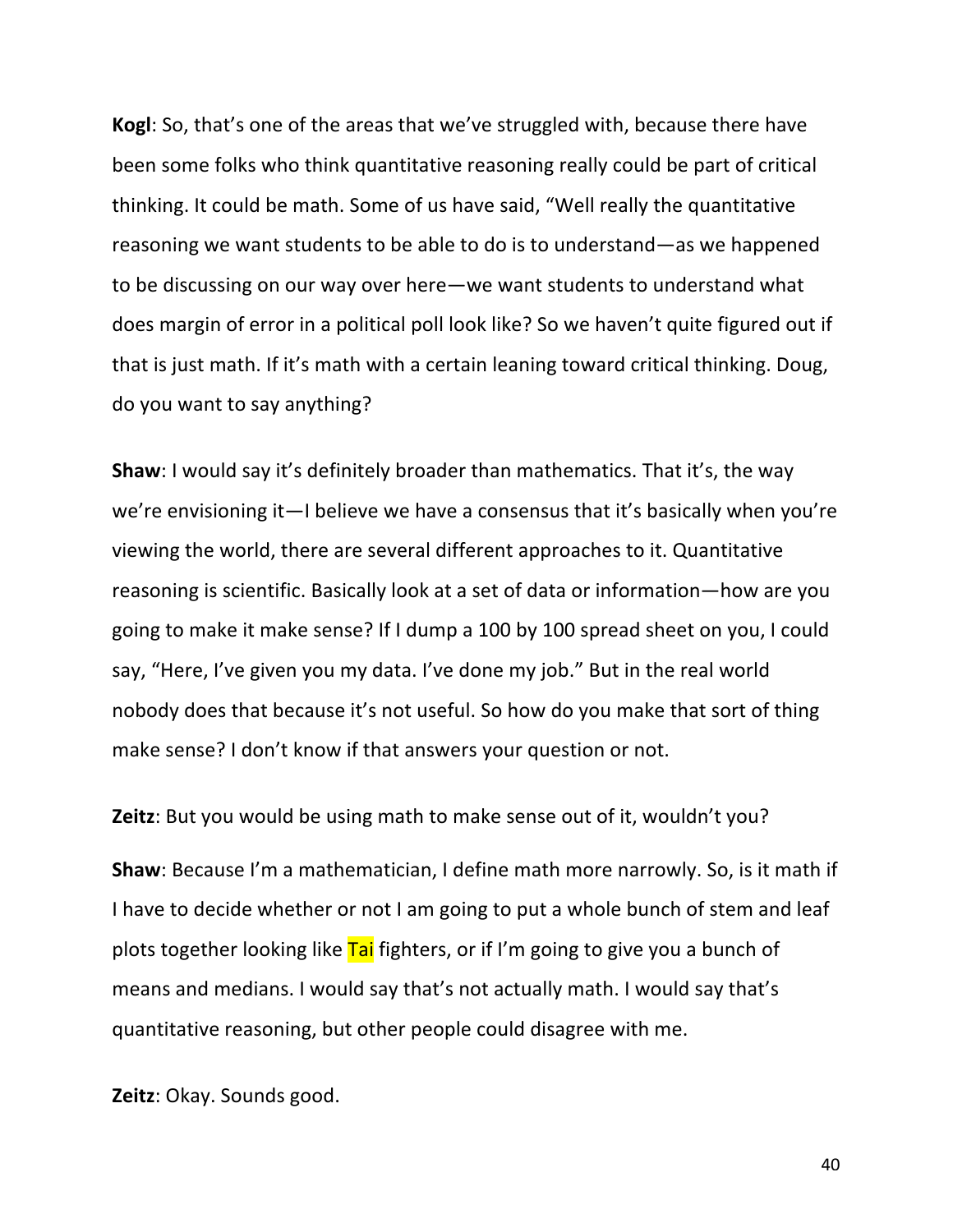**Cutter**: I think one of the things that gets a little confusing is that critical thinking is very general as a concept, but then you have things like ethical reasoning, quantitative reasoning, that seem like they're not discipline-specific, but sort of more area-specific versions of it. So it seems like in one place it's a sort of generic critical thinking, and in other places it's a specific-type.

**Kogl:** Yes. And I would say that figuring out the outcomes for critical thinking is one of the major areas that we still need to figure out. We're still talking. Just at our last meeting—we were still trying to figure out—are we really talking about problem solving when we say critical thinking? So what we actually decide on to present you with for the outcomes for critical thinking will really matter. Yeah. I think the way some of us are thinking of critical thinking is its logic, it's analysis. It might even involve information literacy, and I think we wanted ethical reasoning in there to bring more normative perspectives in. Critical thinking needs to be certainly specified much more carefully than that. The challenge with critical thinking is that it so different in different fields and in different areas. So using evidence effectively might be really an important piece of it. Certainly, I don't think any of us want to reduce it to logic, but yeah, I agree with you.

**Shaw**: Just to reiterate, it's not like we're going to have—This is not a list of the seven courses that will be the LAC. So, it isn't like we're thinking, "That will be one course in critical thinking. This is what it covers." Critical thinking, I would say was the number one when we did get the feedback—I think that's the one thing everybody agreed on. The two things that people agreed on were critical thinking and communication.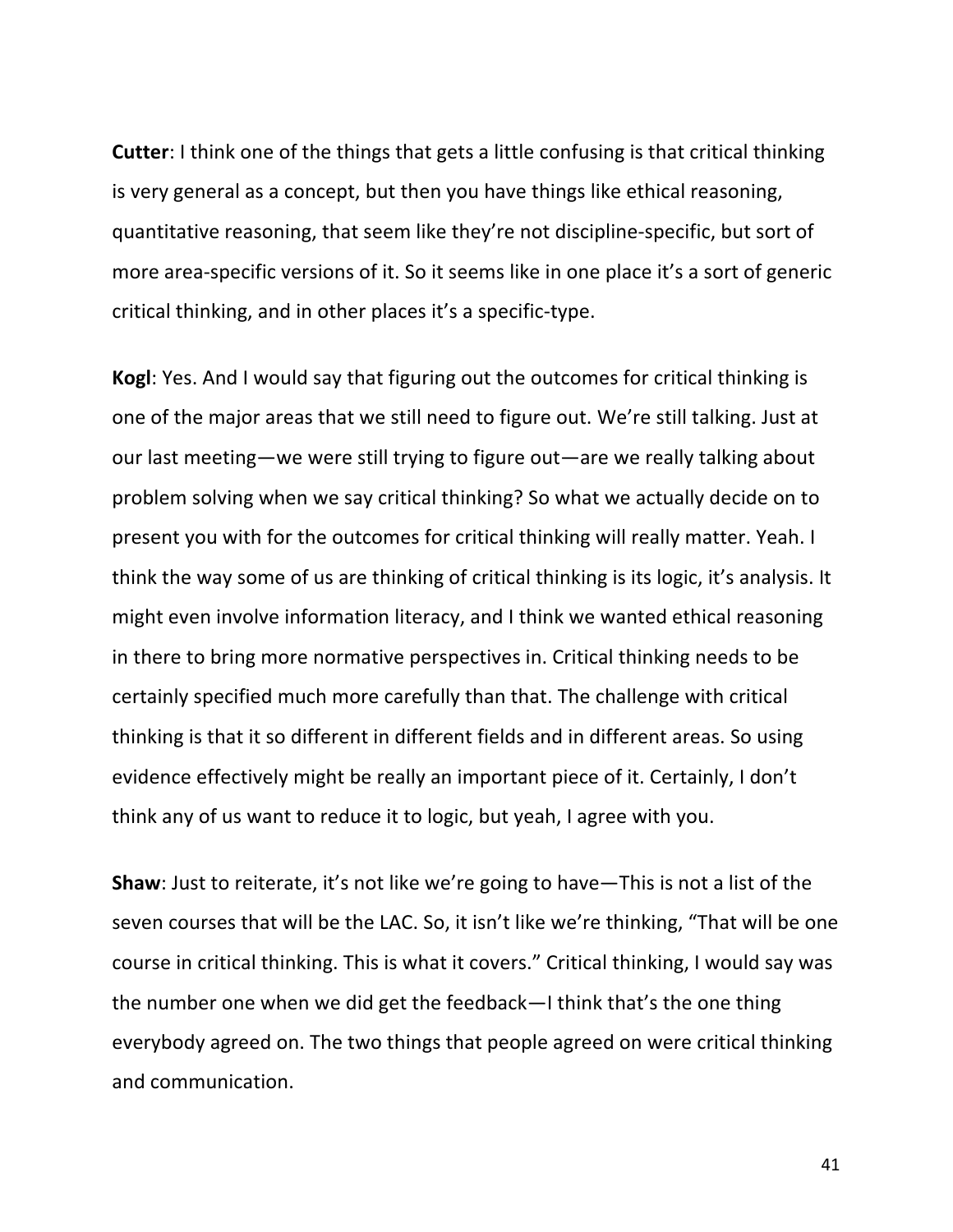**Nook:** Unless you ask them to define it, right? [Laughter]

**Kogl:** Yes. Although communication is relatively—there's more of a consensus, but critical thinking means so many different things.

**Shaw**: But I would say there is an intersection there. I don't think people are that far apart on the definition.

**Nook:** Definitions really come about when you get these learning outcomes specified, right? That's when the definitions become evident? **Kogl**: Yeah.

**Fritch:** Other questions or thoughts about the categories?

**Zeitz**: Is your charge to do the learning outcomes, or just the goals? How are you even going to begin with that? That seems huge.

**Kogl:** Well, we've already been trying to do it. So we had three subcommittees that met that came up with really similar lists of these goals, and the outcomes were a little bit more different, but at least the goals were kind of similar.

**Zeitz**: Are you going to be referencing multiple standards out there that do these sorts of things? Are you going to be referencing those to try to get ideas?

**Kogl:** Yes, We've looked at best practices and we've looked at the AAC&U rubrics which are great for some of these and pretty terrible for others. They're not as useful for others. So, ultimately there too, we'll be making judgements, and also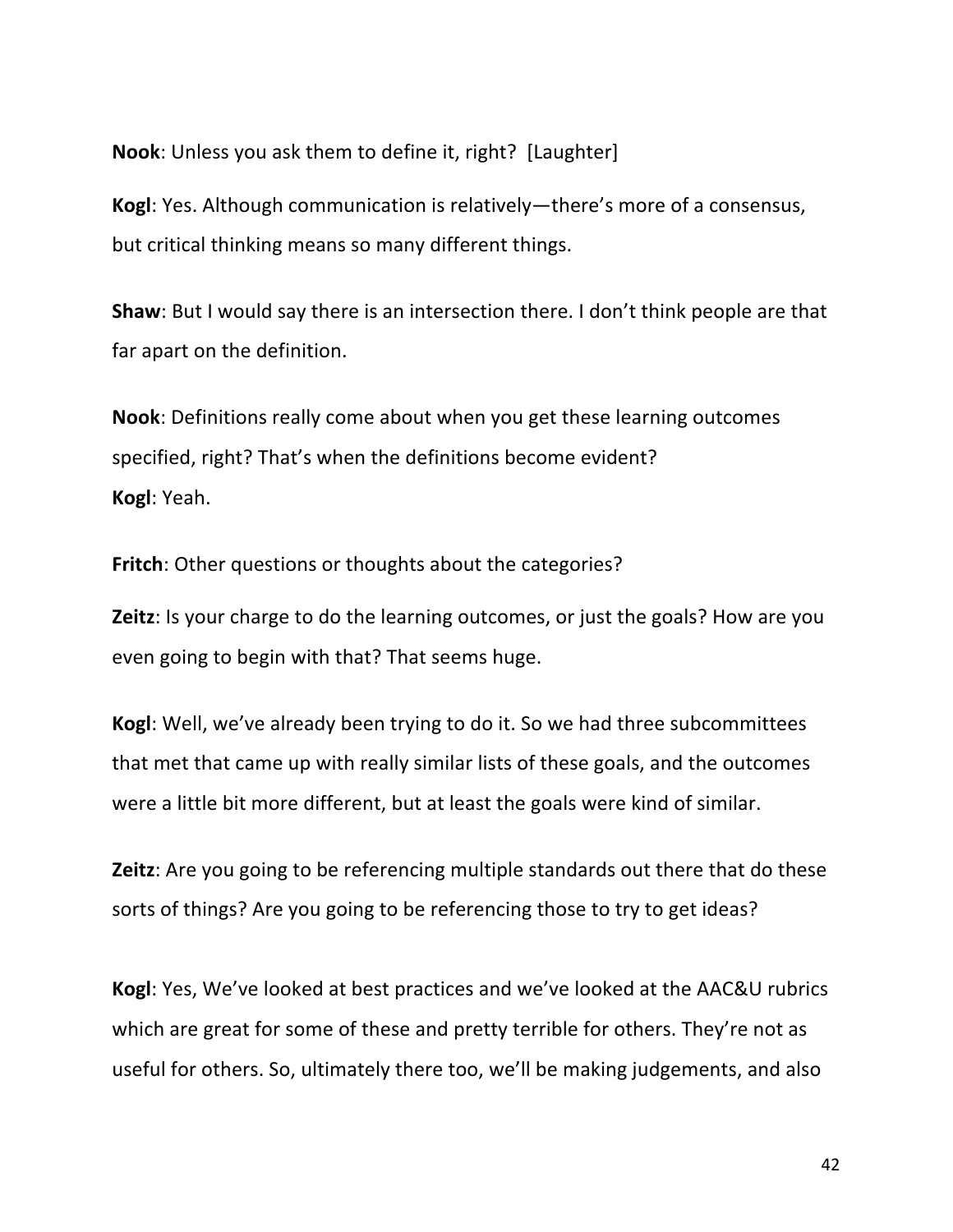turning to the survey. For example, for #4, which is the area that I personally teach in, or I'd like to think I teach in #3 and #5 and several of them, and  $#1$ —it was very, very clear that many people thought diversity was extremely important, but it seemed like an equal number of people thought this is just politically correct left-wing, trendy sort of jargon. So that's one where we have to do some careful thinking and make some careful judgements as well as referring to the research that we've already been doing.

**Mattingly**: Are there any of these that surprise you, or anything that surprised you about what the faculty would support as being your goal areas relative to what the committee had been thinking?

**Kogl:** Not me personally. When we called #5 ethics, which was a little bit of a glitch—I'm not sure how that happened, but we certainly learned that it was not wise to call it ethics, because people thought it meant professional ethics, and so they were so like, "If you're not in a certain field that has a code of ethics, then that doesn't matter." So that was a little bit surprising, but it was more surprising in the nature of miscommunication. I personally didn't anticipate. I certainly thought that there would be conflict around diversity and how to think about it. And honestly, I'm still—once some version of this makes it out to the faculty and there's something related to diversity or inclusion in it, I have a feeling that there could be some conflict, but I guess that's not a surprise.

**Shaw**: I was surprised—and again I'm not speaking for the committee, but for myself, I was surprised that—I thought there would be more resistance to change in principal than there was.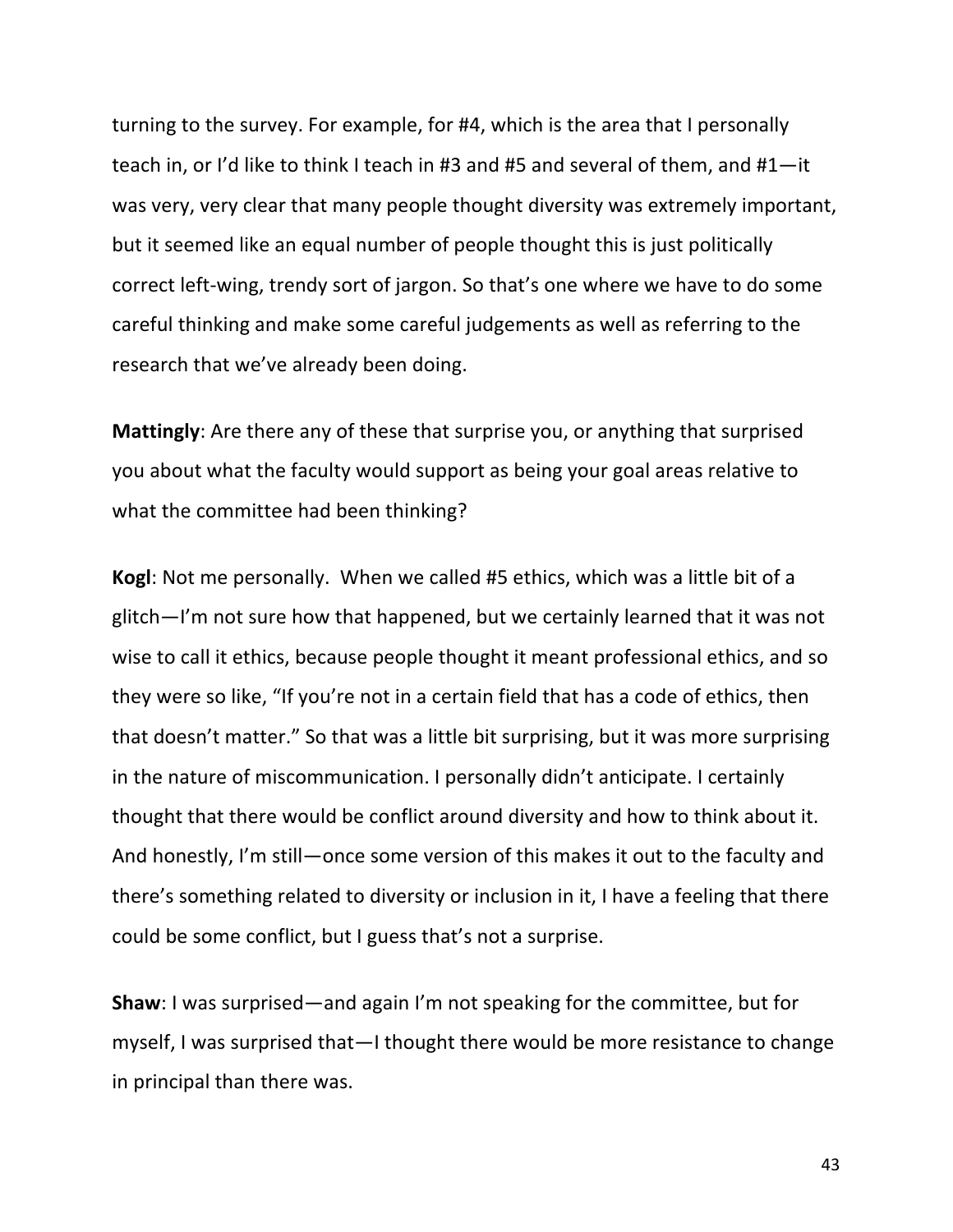**O'Kane**: I agree.

**Shaw**: I think the cause of that, and once again this isn't scientific, but the cause of that is how eloquent I was when [Laughter]  $I$  ...

Kogl: You did say, "Mom and dad are making us."

**Shaw**: But that was something that surprised me. I thought there would be a lot more resistance just to the whole project in principal than it turned out there was when we spoke to our constituent groups.

**Koch**: Was there any surprises or —your comments about the groupings that was available at the end of the survey? I found that interesting to put the different things...or was that just another mess?

#### **Shaw:** Yes.

**Kogl**: Yes, because there are so many ways that so many of these overlap. As Barbara (Cutter) said-yeah, and we're still having conversations about is creativity really a kind of problem solving? Is it all critical thinking, right? So there weren't so much surprises as there were, "That's a really good idea." "Oh, but so is that." It was interesting to see the way people saw them connecting. Maybe not surprising.

**Fritch**: I also thought some of those got more to the notion of structure often. Like, "Here are classes that could really do this." So I think that's where we'll go back to those and at that point go, "How do these play out in the structure; things that fit together?"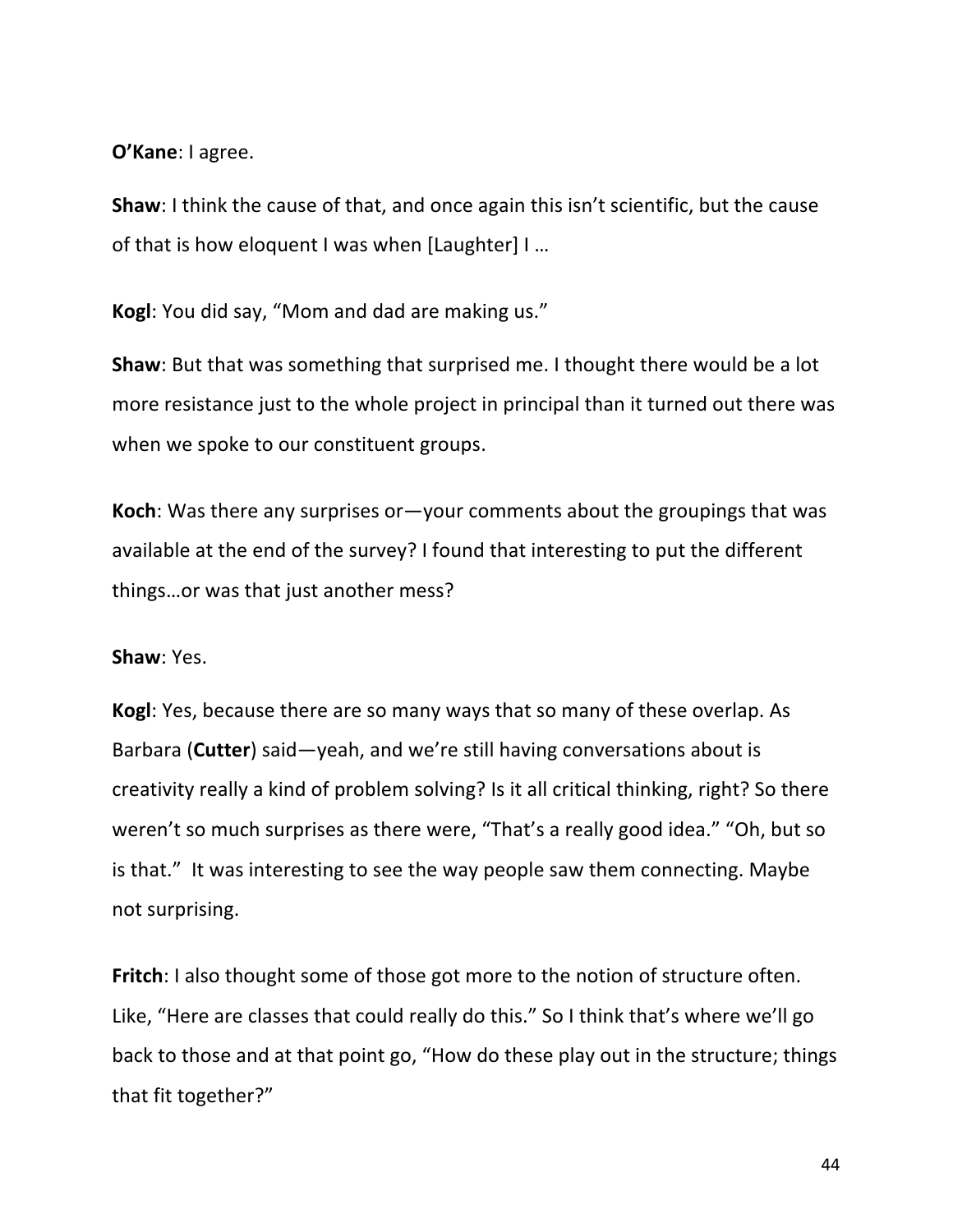**Koch**: The Longwood article I thought was pretty interesting. They've taken six years to revamp. They certainly have patience or the resources to do that. And their ability to listen to skeptics, but not cynics.

**Kogl:** And knowing the difference.

**Koch**: Cynics just want to put sand in the gears for the fun of it.

**Kogl**: Yeah. Actually, that's a surprise. I think we might have anticipated more ire or hostility. I think maybe because we haven't presented anything very concrete yet, we haven't had any mud slung at us. But maybe I'm being cynical in anticipating that. My college senate was probably the roughest of the various meetings that I went to. I'm in the College of Social and Behavioral Sciences. We teach kind of a lot of these classes, and there were some tough questions, but not real cynicism which was a little surprising.

**Morgan**: In a couple of bodies, we got the feedback even though Doug (Shaw) eloquently told us about mommy and daddy—quit selling it for that, and try to sell it in, "Don't you want to be excited about what you're teaching to college freshmen?"

**Wohlpart**: Don't you want freshmen to be excited about what they're taking?

**Petersen:** What are your next steps?

**Kogl:** We have to decide on actual outcomes. I didn't mention the Mission Statement at all. We have been kind of...The Mission Statement is the place we put the stuff we can't measure. Which is not to say it's unimportant, because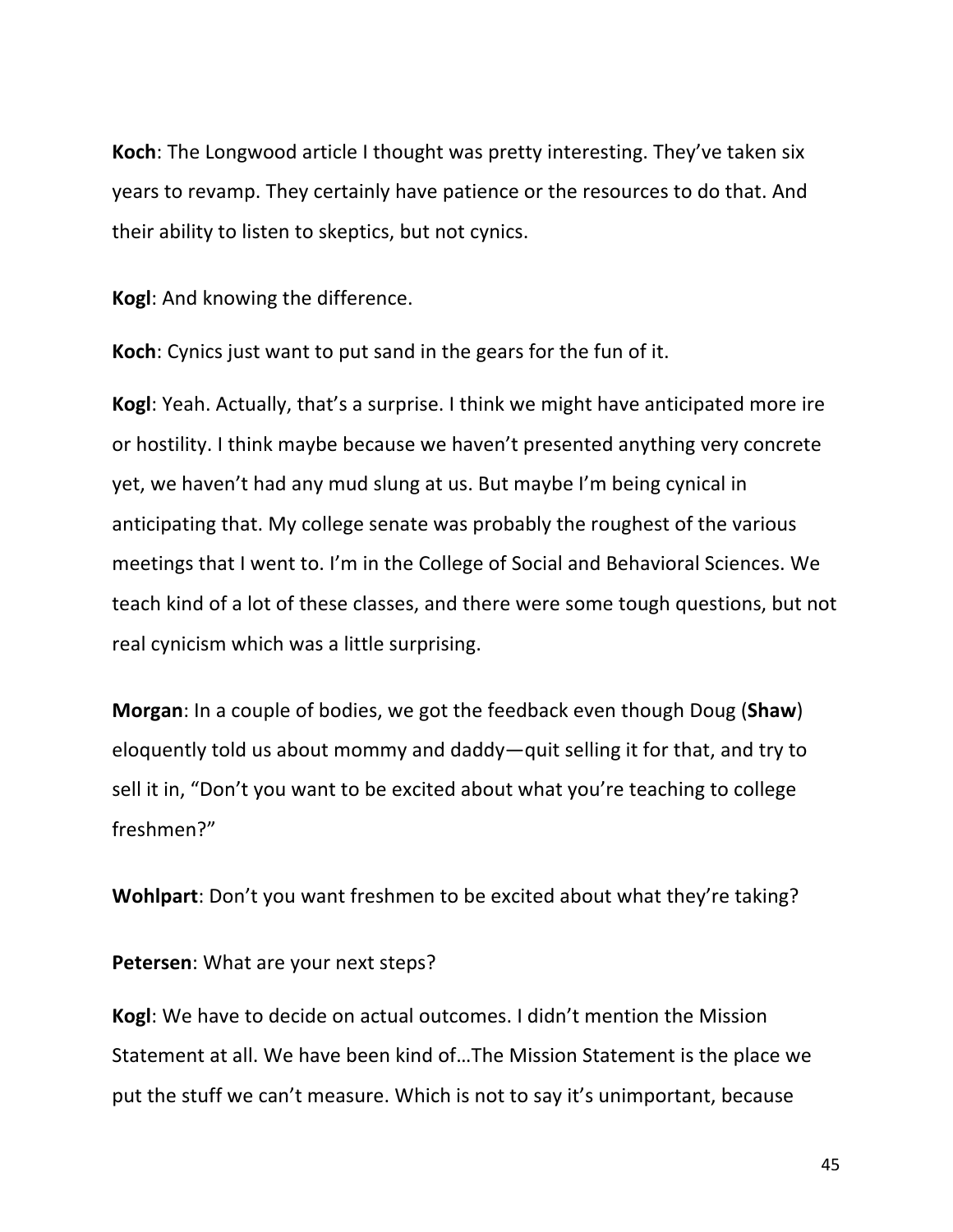obviously things we can't measure can be extremely important—so we have to do that. But I think actually agreeing on some outcomes. And we're going to have—I think we're going to have some challenging conversations around what I think of as the content question. So, if you look at this list, you'll see the human world and the natural world, which implies some content in the humanities and social sciences and natural sciences. And how does one specify content that's general enough that it's measurable at the level of the entire LAC? So, that's why civic competence is in #4, is that some of us thought—okay it was mostly me—I'm the political scientist on the committee, but some of us thought that might be a way to frame some content in the humanities and social sciences. But every time I say that I apologize and I say, "Full disclosure. I'm a political scientist, so of course that's what I'm going to argue for." But that's really, as John (Fritch) has said a couple of times, these things are not all alike. Some of them are more like fruit and some of them are more like fish—I think was the analogy. And so we need to make them all recognizable as food. [Laughter]

**Fritch:** She took my analogy and ran with it.

**Kogl:** So that's going to be I think a deep and challenging conversation that we really have to have. The other thing I think which is more of an institutions perspective on this is that we are trying to think about how will rubrics to measure—this goes back to the outcomes question that Leigh (**Zeitz**) asked—how will we actually measure the outcomes? So that entails coming up with rubrics. Well who should come up with the rubrics? Should it be our committee? Not just are we going to be tired, but also it should maybe be the faculty that teach in those areas. So that's going to be an issue. Are there ways to build flexibility into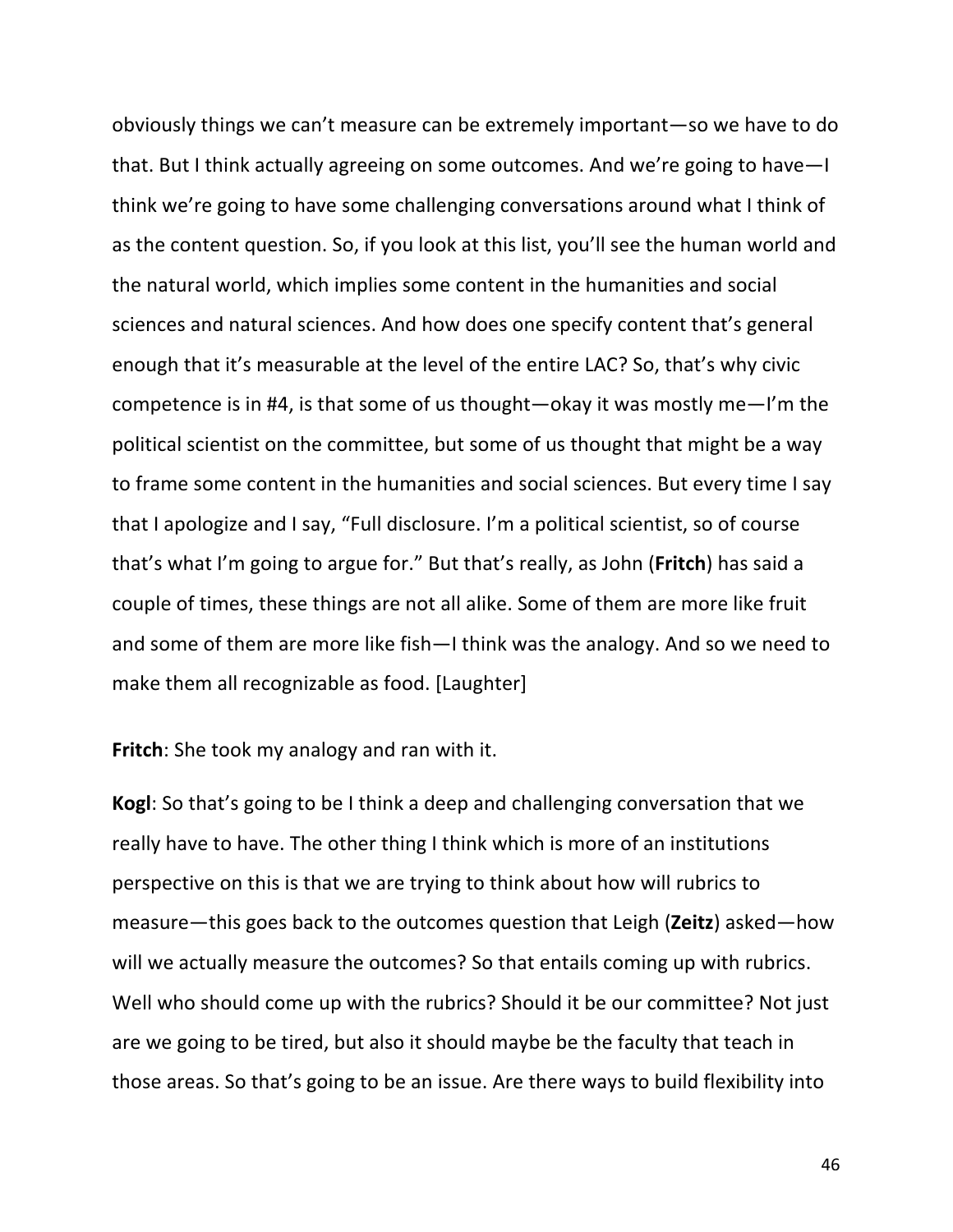this, so that the rubrics can change so that even outcomes maybe—there's a process for outcomes changing that don't require this process of completely... As one of my colleagues in my college said, "completely demolishing" what we've got. So is there a way to build in a process for...

Wohlpart: Refreshment?

**Kogl:** Refreshment. That's a nice word for it.

**Fritch**: Our goal still remains to get the outcomes to you early in the spring semester and still to have a structure ready by the end of the spring semester.

**Morgan:** And from a pragmatic level, we realize the conversation probably didn't move fast enough this fall in our committee, so now we're meeting every week, including every other Friday at 8 a.m.

**Fritch:** And every other Friday...

**Morgan**: Yeah and every other Friday like at 2 or 3 p.m.

**Wohlpart:** Have you all talked about a philosophical framework for the Gen Ed program?

**Fritch:** What do you mean by that?

.

**Wohlpart:** That's one of the things the HLC requires is that every Gen Ed program is contextualized around a philosophical frame

**Morgan:** Is this different than the mission statement, Jim (**Wohlpart**)?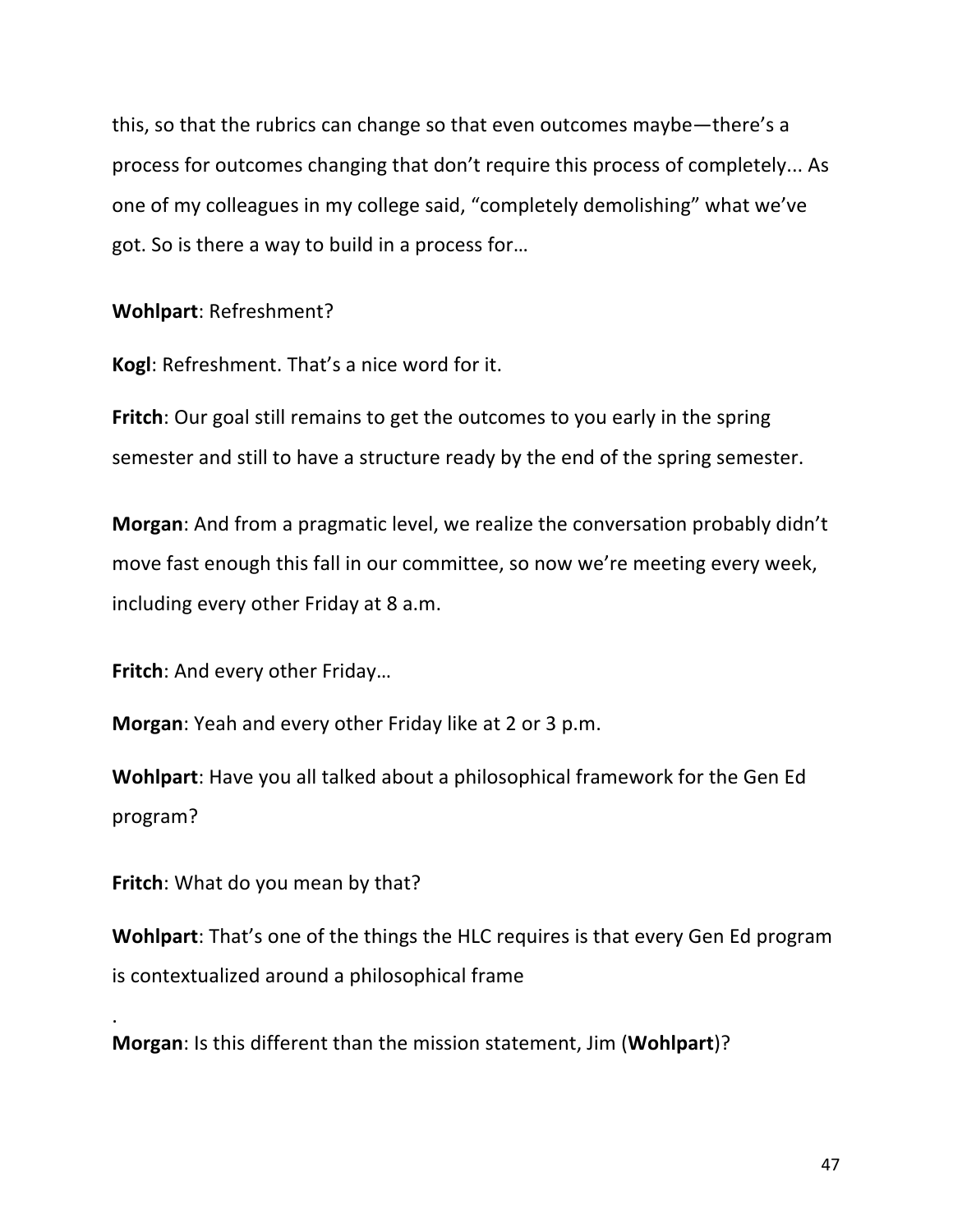**Wohlpart:** It probably would be something broader and bigger, and I would not ask you all to spend time on that, but that is something that we should come back to. It can be a much broader context, and generally it is a context that states as strongly as possible the value of a liberal arts education. And so that's something that we can work on later. But that is something we need to do for HLC.

**Nook**: One of the ways to think about this is what's the purpose of Gen Ed/LAC? Why do we have it in the first place, right? One of the things that faculty at universities often get caught up in is, "We know we need it." But they never take the time to articulate why they need it. It's a given, right? Your 18-year old doesn't know that. Their parents don't know that. Just creating a purpose statement of that context that's maybe like a Mission Statement, but broader also helps everybody get some buy-in around it. Right? You can if you get it constructed in a way that everybody buys in, get away from this comment that you need to take this class to "get it out of the way," because it's in the LAC or the Gen Ed. Right? You can actually get faculty to talk about the purpose—oh this fits in this way. But many of the universities I've looked at don't—they never talk about a purpose; they never have sort of one over-arching outcome. What do you really want to come out of a general education—a liberal arts education? So, writing a purpose statement or one over-arching outcome that is big, is often very helpful.

**Kogl:** I think that would be for us. I think we've had conversations that point toward that. I think some of those conversations have been one-on-one or in subcommittees, but I think those of us that are on the committee are mostly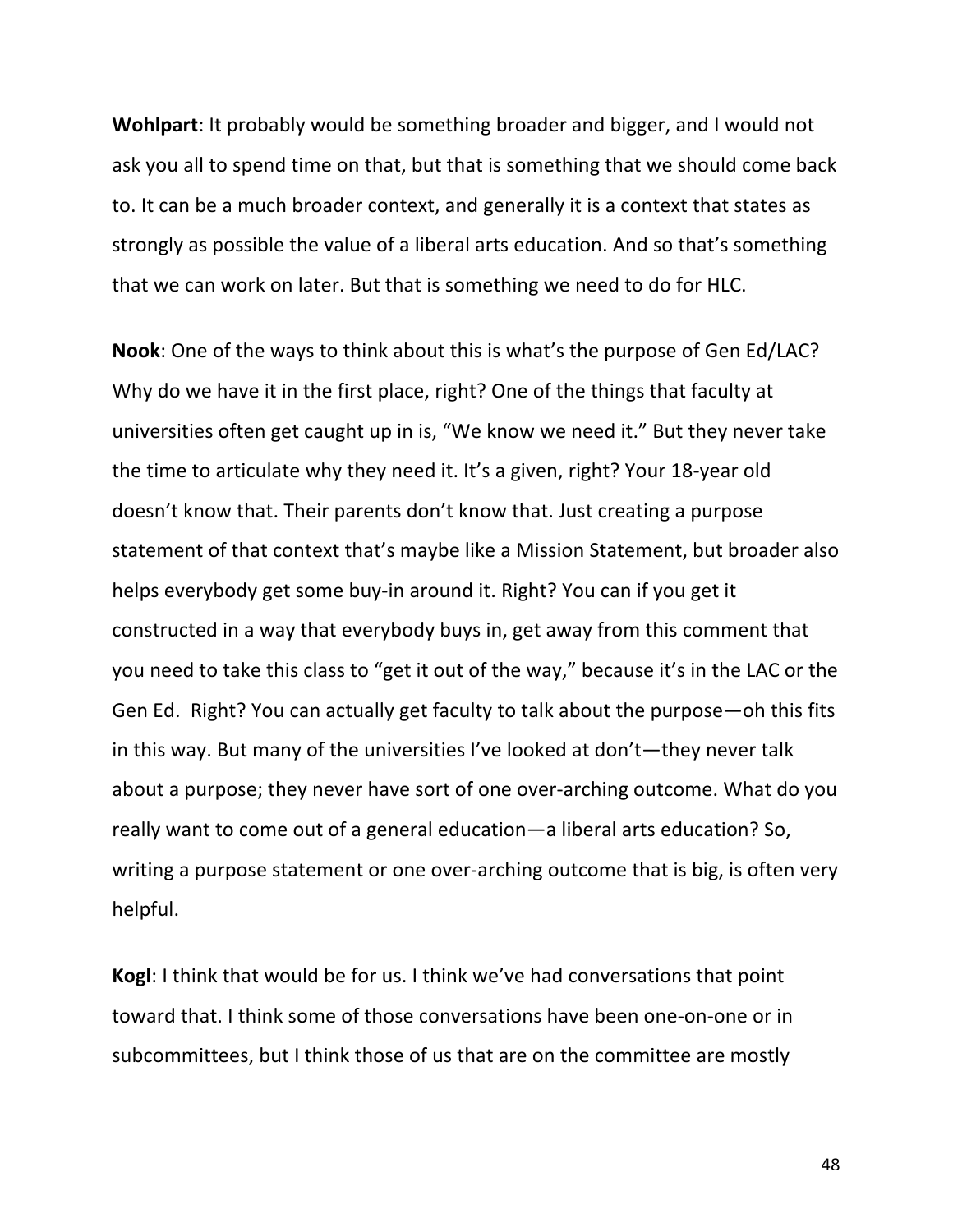there because we have pretty strong philosophical senses of why it matters. But getting us all to come up with a statement...

**Fritch**: So one of the things we've talked about with that is to try to develop language that people can use in those situations. The other thing we talked about way at the beginning is once the structure starts to become apparent, to even invite the students to try and help provide a name for structure; to help identify part of that purpose; to get more of their understanding and involvement in what it is; what it would look like. Some schools have done this already. Some of them are better than others at doing that, but I think that's one of the things we've talked about—to try to get the students to understand the change, and almost some branding and marketing of it from their perspective.

**Nook**: You probably ought to take a look at purpose before we get too far down the goals.

**Wohlpart**: Part of what you all have been doing is a whole lot of reading. You all have a philosophical framework within which you've been operating. You just need to step back and catch your breath.

**Petersen:** Any other comments or questions? Thank you so much and for all the hard work.

**Kogl:** Thank you for having us again.

**Petersen:** That brings us to the end of our meeting. Is there a motion to adjourn? Thank you Senator **Zeitz**, and second Senator **Gould**. All in favor of adjournment?